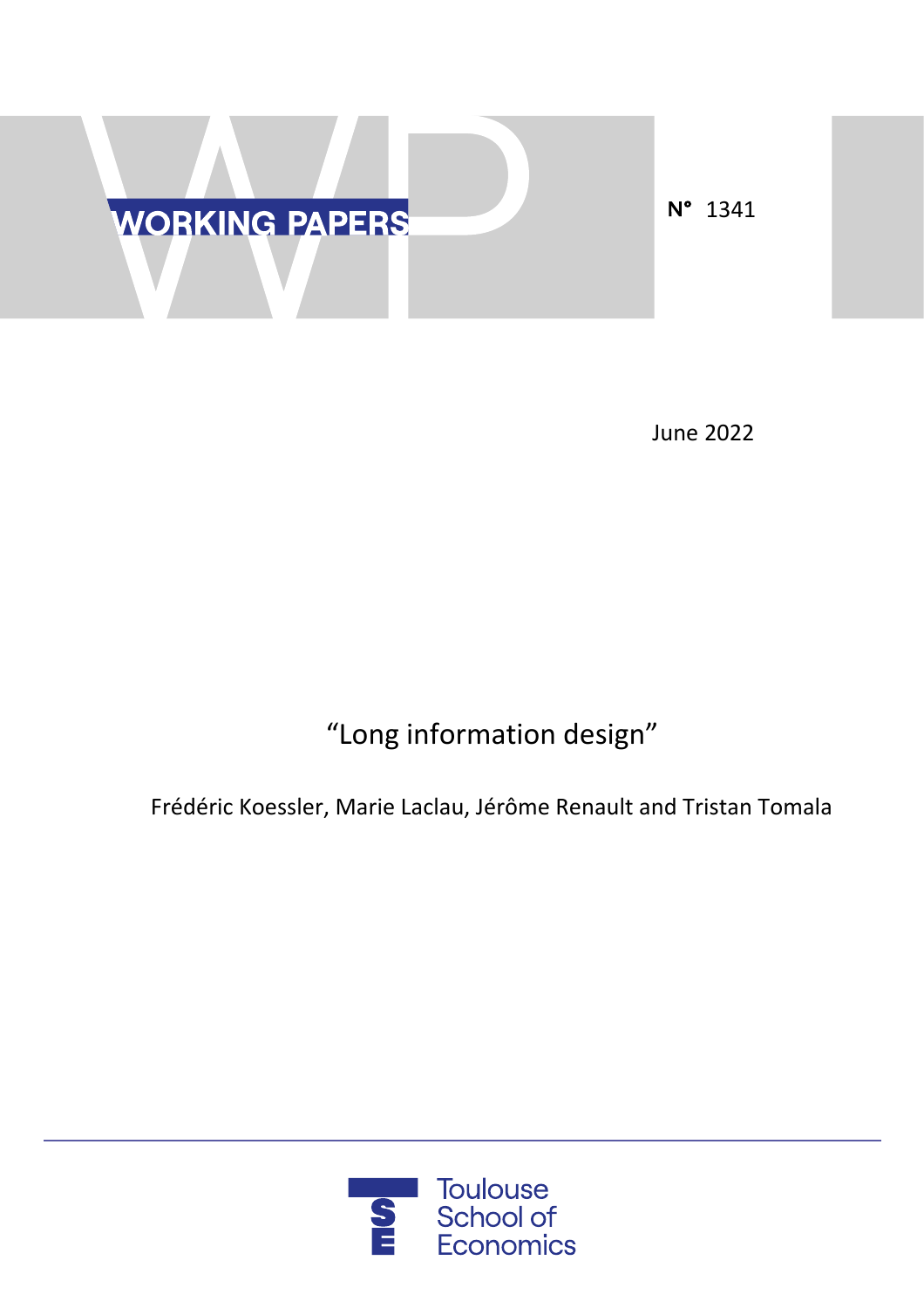# Long Information Design<sup>∗</sup>

Frederic Koessler<sup>†</sup> Marie Laclau<sup>‡</sup> Jérôme Renault<sup>§</sup> Tristan Tomala

July 20, 2021

#### Abstract

We analyze information design games between two designers with opposite preferences and a single agent. Before the agent makes a decision, designers repeatedly disclose public information about persistent state parameters. Disclosure continues until no designer wishes to reveal further information. We consider environments with general constraints on feasible information disclosure policies. Our main results characterize equilibrium payoffs and strategies of this long information design game and compare them with the equilibrium outcomes of games where designers move only at a single predetermined period. When information disclosure policies are unconstrained, we show that at equilibrium in the long game, information is revealed right away in a single period; otherwise, the number of periods in which information is disclosed might be unbounded. As an application, we study a competition in product demonstration and show that more information is revealed if each designer could disclose information at a predetermined period. The format that provides the buyer with most information is the sequential game where the last mover is the ex-ante favorite seller.

KEYWORDS: Bayesian persuasion; concavification; convexification; information design; Mertens-Zamir solution; product demonstration; splitting games; statistical experiments; stochastic games. JEL CLASSIFICATION: C72; D82.

<sup>∗</sup>We thank James Best, Fran¸coise Forges, Marina Halac, Rida Laraki, Laurent Miclo, Alessandro Pavan, Xavier Venel, anonymous referees, and seminar participants at HEC Paris (May 2019), University of Southern Denmark (May 2019, Odense), CREST (June 2019, Palaiseau), University of Strasbourg (June 2019), Frontiers in Design (June 2019, London), Information Design and Splitting Games (June 2019, Paris), the Lisbon Meetings in Game Theory and Applications (November 2019, Lisbon), Aix-Marseille School of Economics (November 2019), Bar-Ilan and Technion University (May 2020), One World Mathematical Game Theory Seminar (June 2020), and Journ´ees SMAI MODE 2020 (September 2020) for useful comments and suggestions.

<sup>†</sup>Paris School of Economics–CNRS, 48 boulevard Jourdan, 75014 Paris, France; frederic.koessler@psemail.eu. Frederic Koessler acknowledges the support of the ANR (Investissements d'Avenir program ANR-17-EURE-001 and StratCom ANR-19-CE26-0010-01).

<sup>&</sup>lt;sup>‡</sup>HEC Paris and GREGHEC-CNRS, 1 rue de la Libération, 78351 Jouy-en-Josas, France; laclau@hec.fr. Marie Laclau gratefully acknowledges the support of the ANR through the program Investissements d'Avenir (ANR-11-IDEX-0003/Labex Ecodec/ANR-11-LABX-0047) and under grant ANR CIGNE (ANR-15-CE38-0007-01).

 $\S$ TSE (Université Toulouse 1 Capitole), 21 allée de Brienne, 31000 Toulouse, France; jerome.renault@tse-fr.eu. Jérôme Renault gratefully acknowledges funding from ANR-3IA Artificial and Natural Intelligence Toulouse Institute, grant ANR-17-EUR-0010 (Investissements d'Avenir program) and ANR MaSDOL.

<sup>&</sup>lt;sup>¶</sup>HEC Paris and GREGHEC, 1 rue de la Libération, 78351 Jouy-en-Josas, France; tomala@hec.fr. Tristan Tomala gratefully acknowledges the support of the HEC foundation and ANR/Investissements d'Avenir under grant ANR-11- IDEX-0003/Labex Ecodec/ANR-11-LABX-0047.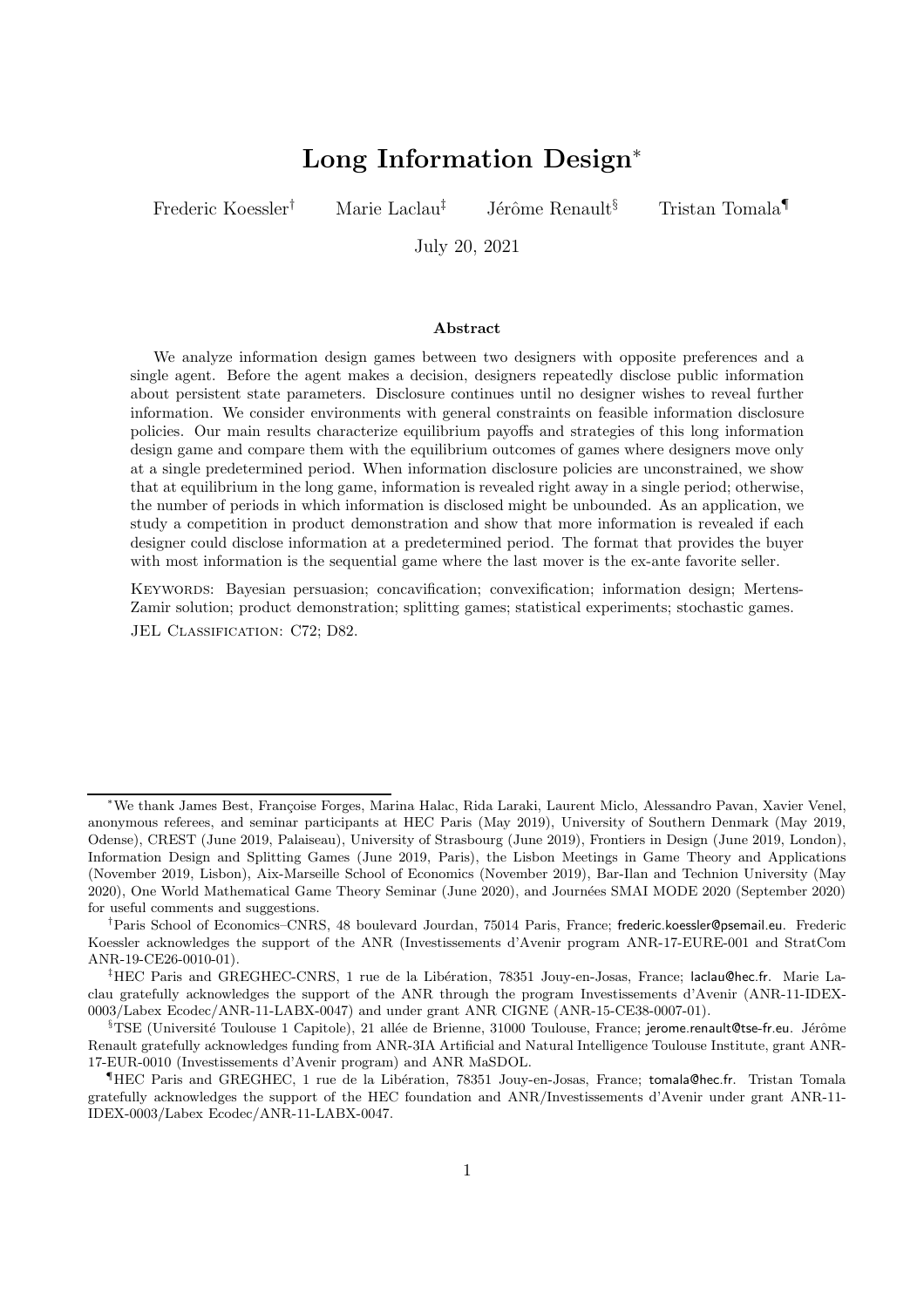# 1 Introduction

In many environments, economic agents spend time acquiring information before making decisions, and information often comes from multiple and interested sources. This paper analyzes strategic interactions between two information providers (called the *designers*) who compete for influencing the action of a decision-maker (called the *agent*). The designers have opposite preferences and control the access to independent pieces of information. The first key feature of our model is that designers are able to disclose information in multiple stages, as long as they want. Specifically, at each stage, designers disclose information publicly and choose new disclosure policies at the next stage. Hence, in each stage, a designer can react to the information disclosed by himself and by the other designer. Once both designers have finished releasing information, the agent chooses an action. The payoffs of the designers and of the agent depend on the realized state parameters and on the action taken. The second feature of our model is that it introduces general technological restrictions on available information disclosure policies. The model encompasses the standard information design setting in which a designer can choose any public information policy, but it also covers more realistic environments in which a designer may be constrained to choosing information policies from an exogenous subset. For example, in most real world information design problems, a designer may be constrained to choose deterministic information structures, may run experimental tests with unavoidable false-positive or false-negative results, or may rely on imperfectly reliable experts and reviewers.

As in the literature on Bayesian persuasion initiated by Kamenica and Gentzkow (2011), the term "information designer" refers to a player who is uninformed about a state parameter but is able to choose an information disclosure policy (a statistical experiment) about this parameter to modify agents' information. Contrary to cheap-talk communication, there is no issue of credibility in information disclosure: the statistical experiment is publicly observable and verifiable. In addition, since an information designer is not privately informed about the state, the choice of the disclosure policy has no signaling effect. In practice, information designers can represent competing sellers who release information about a new product to influence buyers' valuations. For example, sellers can offer free samples or trial periods to social media influencers, control the access to and content of online, press or magazine reviews, organize product testing and trade fairs, or make announcements about future product development. Alternatively, information designers could be lobbyists who control the informativeness of some studies to influence a policymaker. In such contests, the value of releasing additional information depends on the information publicly revealed by the competing designer.

The aim of the paper is to study designers' equilibrium information disclosure policies and payoffs in multistage information design problems in which there is a priori no deadline, i.e., no bound on the number of disclosure stages. We refer to the model with no deadline as "long" information design even though, under some conditions on the primitives of the game (see Proposition 2), information disclosure ends very quickly in equilibrium. We compare equilibrium disclosure strategies and players' welfare of such long information design game, with those of information design games in which each designer can disclose information only at a predetermined stage, either simultaneously (the one-stage simultaneous-move game) or sequentially (the two-stage sequential-move game). Beyond the theoretical interest, our analysis is motivated by the question of how a decision maker should choose to acquire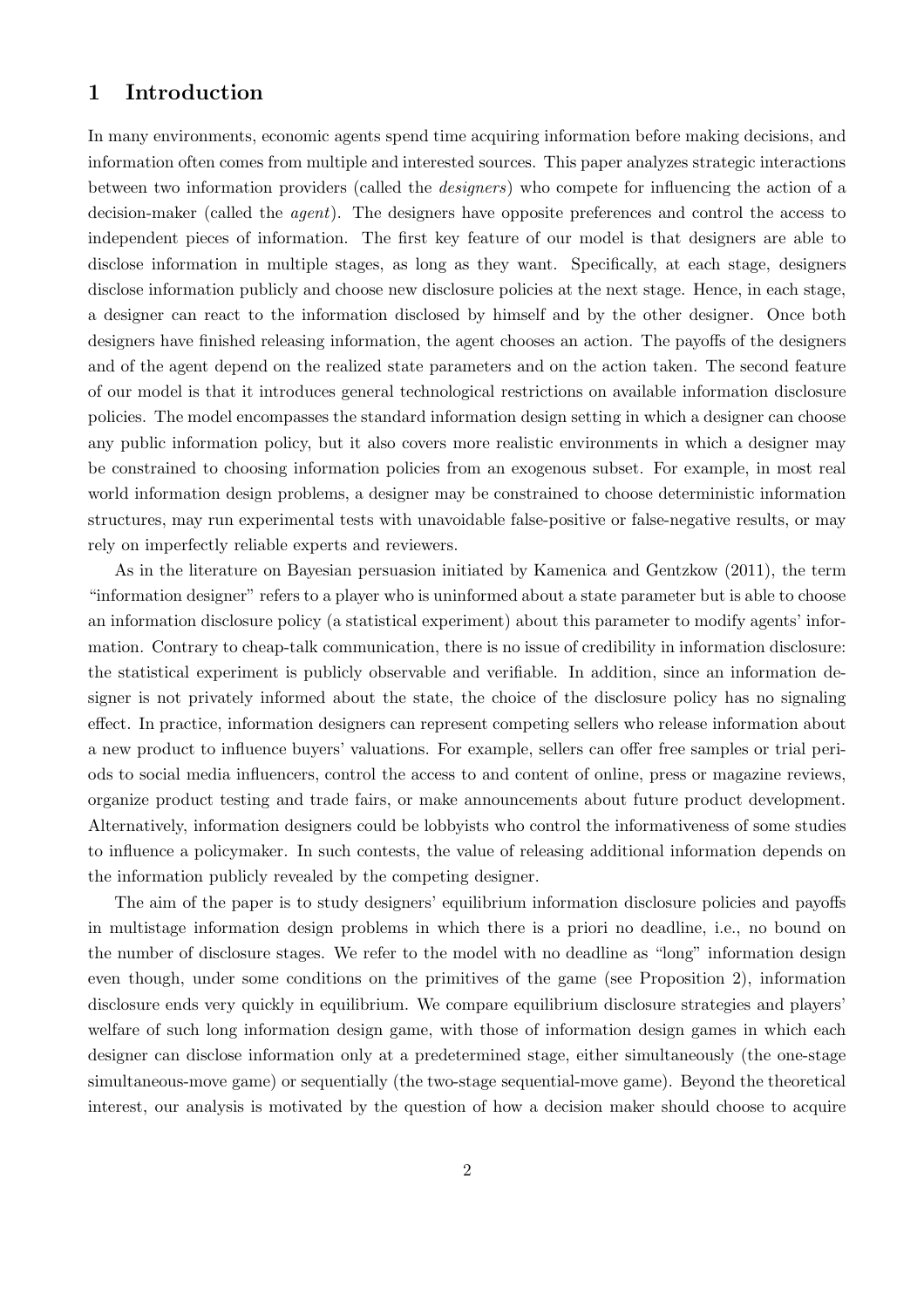information from competing designers. For example, a committee could decide in which order (i) evidences should be presented, (ii) experts and reviewers should be consulted and whether to set a deadline to communication. Similarly, a buyer could decide how to acquire information from competing sellers by committing to a purchasing period or by choosing in which order to visit them.

Contributions The main result of this paper is a characterization of equilibrium payoffs and strategies of long information design games in which designers have opposite preferences, noninformative policies are always feasible, and feasible policies are closed under iteration (that is, a distribution of beliefs that can be obtained by a two-step combination of experiments can also be obtained by a single feasible experiment).<sup>1</sup> We show that the long information design game admits a stationary equilibrium, i.e., such that designers' strategies depend only on the current beliefs. In addition, if there is no constraint on the set of available information disclosure policies, there exists an equilibrium in which information is disclosed at the first stage only. That is, along the equilibrium path, at most one designer discloses some information at the first stage, information disclosure policies are uninformative thereafter, and the agent therefore takes his decision at the end of the second stage. If information disclosure policies are constrained, we provide an example in which, in every equilibrium, the number of disclosure stages is unbounded, even under the maintained assumption that feasible policies are closed under iteration (see Section 3.4.2).

As in the usual case of one designer of Kamenica and Gentzkow (2011), the value of the game (the equilibrium payoff of Designer 1) is derived from the expected payoff of Designer 1, denoted by  $u(p_1, p_2)$ , as a function of the beliefs  $(p_1, p_2)$ , where  $p_i$  is the public belief about the information controlled by Designer *i*. Equilibrium strategies can be directly backed out from the characterization of the value of the game. First, assume that only Designer 1 is active (e.g., because Designer 2 is constrained to be silent); then, according to Kamenica and Gentzkow (2011), Designer 1 would "concavify" the payoff function with respect to  $p_1$ , obtaining what we denote by  $cav_{p_1} u(p_1, p_2)$ . Similarly, if only Designer 2 were active, we would obtain the "convexification" with respect to  $p_2$ , which we denote by  $vex_{p2} u(p_1, q_2).$ 

Consider now the two-stage sequential information design game in which Designer 1 can disclose information in the first stage only, and Designer 2 in the second stage. By backward induction, the value of the game is  $\text{cav}_{p_1} \text{vex}_{p_2} u(p_1, p_2)$ . Similarly, if Designer 2 moves first and Designer 1 last, then the value of the game is  $\text{vex}_{p_2} \text{cav}_{p_1} u(p_1, p_2)$ . In the one-stage simultaneous move game in which designers move simultaneously in a single stage, the value, which we call *the splitting game value*, is in between cav<sub>p1</sub> vex<sub>p2</sub>  $u(p_1, p_2)$  and vex<sub>p2</sub> cav<sub>p<sub>1</sub></sub>  $u(p_1, p_2)$ . In the long information design game, the values and equilibrium strategies are the same for games with simultaneous or alternating moves, and this value is the unique function  $v(p_1, p_2)$ , which we call the Mertens-Zamir function, that satisfies the following system:

$$
v(p_1, p_2) = \operatorname{cav}_{p_1} \min \{ (u(p_1, p_2), v(p_1, p_2) \} = \operatorname{vex}_{p_2} \max \{ (u(p_1, p_2), v(p_1, p_2) \}.
$$

<sup>&</sup>lt;sup>1</sup>Under this latter condition, which holds in standard Bayesian persuasion models, multiple stages of information disclosure is irrelevant if there is only one designer. However, with more than one designer, multiple stages of information disclosure become relevant because they allow each designer to react to the information released by the competitor. In a companion paper (Koessler, Laclau, Renault, and Tomala, 2021), we study particular cases where the assumption that feasible policies are closed under iteration can be relaxed.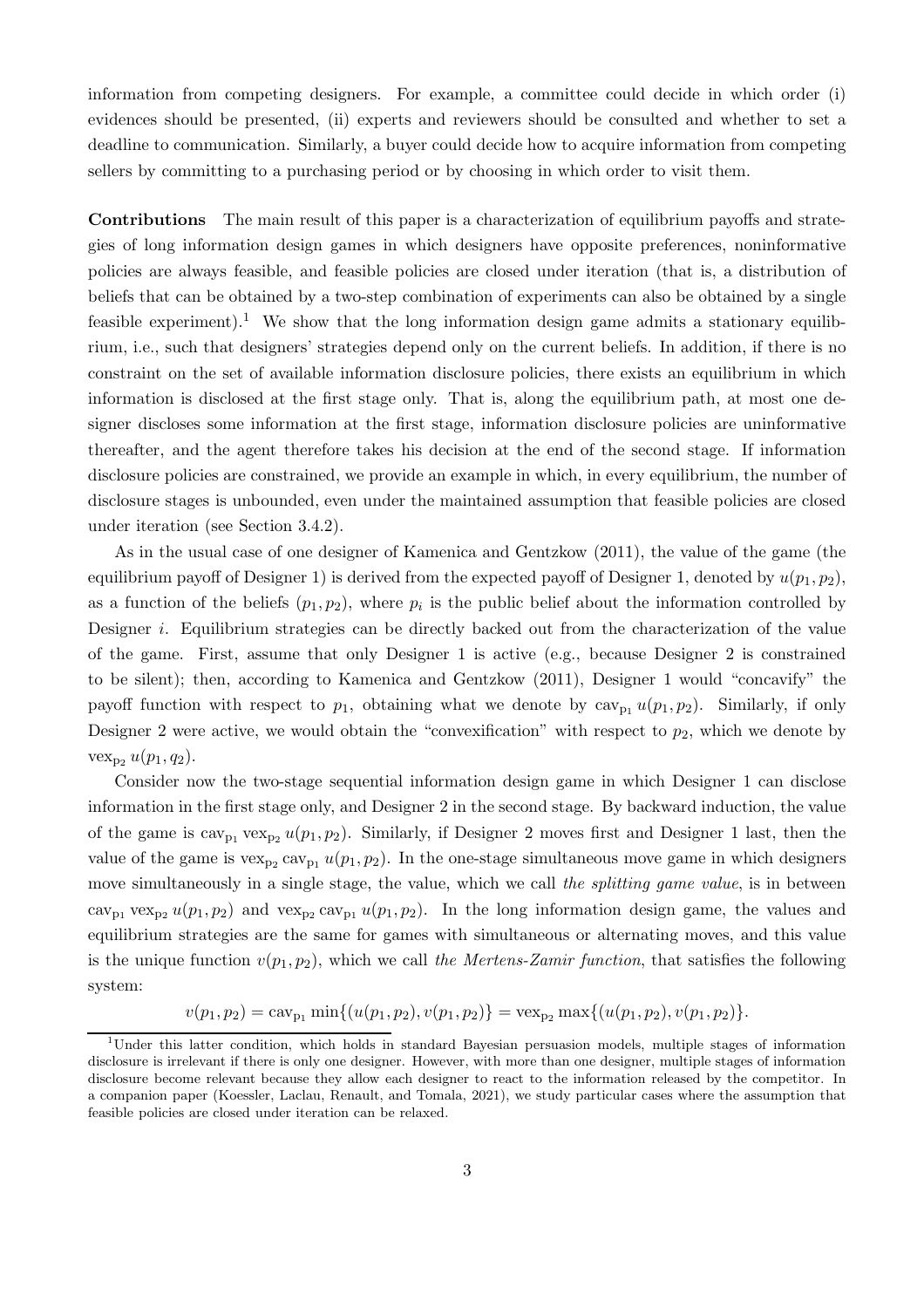This system is key to the study of discounted zero-sum repeated games with incomplete information on both sides (Mertens and Zamir, 1971, 1977) and of zero-sum dynamic gambling games (Laraki and Renault, 2020). It allows simple optimal strategies to be derived directly: Designer 1 plays noninformatively if  $u(p_1, p_2) \ge v(p_1, p_2)$  and Designer 1 concavifies  $\min(u, v)$  if  $u(p_1, p_2) < v(p_1, p_2)$ ; Designer 2 plays noninformatively if  $u(p_1, p_2) \le v(p_1, p_2)$  and Designer 2 convexifies max $(u, v)$  if  $u(p_1, p_2) > v(p_1, p_2).$ 

An intuition for this result is as follows. When a Mertens-Zamir function exists, for any profile of current posterior beliefs  $(p_1, p_2)$ , there exists an information disclosure policy for Designer 1 such that, if the game would end after his move, then his payoff would be greater than or equal to the value of the Mertens-Zamir function at  $(p_1, p_2)$ . Similarly, there exists an information disclosure policy for Designer 2 such that, if the game would end after his move, then the continuation payoff of Designer 1 would be less than or equal to the value of the Mertens-Zamir function at  $(p_1, p_2)$ . Proceeding backward, this implies that at the prior beliefs, Designer 1 has an information disclosure strategy that gives him a continuation payoff greater than or equal to the value of the Mertens-Zamir function at the priors, and Designer 2 has an information disclosure strategy that gives Designer 1 a continuation payoff less than or equal to the value of the Mertens-Zamir function at the priors. Thus, the Mertens-Zamir value at the priors can be guaranteed by both designers; since the game is zero-sum between the two designers, it is the unique equilibrium payoff of the game.

The value of the long information design game is between  $cav_{p_1} vex_{p_2} u(p_1, p_2)$  and  $vex_{p_2} cav_{p_1} u(p_1, p_2)$ , so if these two quantities are equal, all variants of the multistage information design games have the same value. Indeed in such a situation, the Mertens-Zamir value at the priors can be guaranteed by Designer 1 even if he moves first and only once, and it can be defended by Designer 2 even if he moves first and only once, so the order of moves and the time horizon are irrelevant. Hence in this case, the information revealed to the agent in equilibrium is the same for any information disclosure protocol. When  $\text{cav}_{p_1} \text{vex}_{p_2} u(p_1, p_2) = \text{vex}_{p_2} \text{cav}_{p_1} u(p_1, p_2)$ , it doesn't matter how the agent acquires information from competing designers.<sup>2</sup>

We provide examples and economic applications in which  $cav_{p_1} vex_{p_2} u$ ,  $vex_{p_2} cav_{p_1} u$ , the splitting game value and the Mertens-Zamir function are all different. In such situations, the protocol of information disclosure determines the information revealed to the agent in equilibrium. Hence, our equilibrium characterizations allow to derive directly the agent's preference over disclosure protocols. This comparison is especially relevant if the agent can commit to an information acquisition strategy, or if the disclosure protocol can be regulated.

Application to a Product Demonstration by Two Sellers We apply our results and methodology to a stylized model of competitive and public product demonstration in which two sellers disclose information about their respective products to a representative buyer. All players are initially uncertain about the buyer's valuation (or "match") for each product.<sup>3</sup> The buyer decides to buy from the seller

 $2$ The way the agent acquires information when the two designers have access to the same information (i.e., states are perfectly correlated) and all information disclosure policies are feasible is also irrelevant because full information disclosure is always an equilibrium in this case (see Section 5.3 where we discuss the general correlated case).

<sup>3</sup>For a literature review of match advertising see, for example, Renault (2015).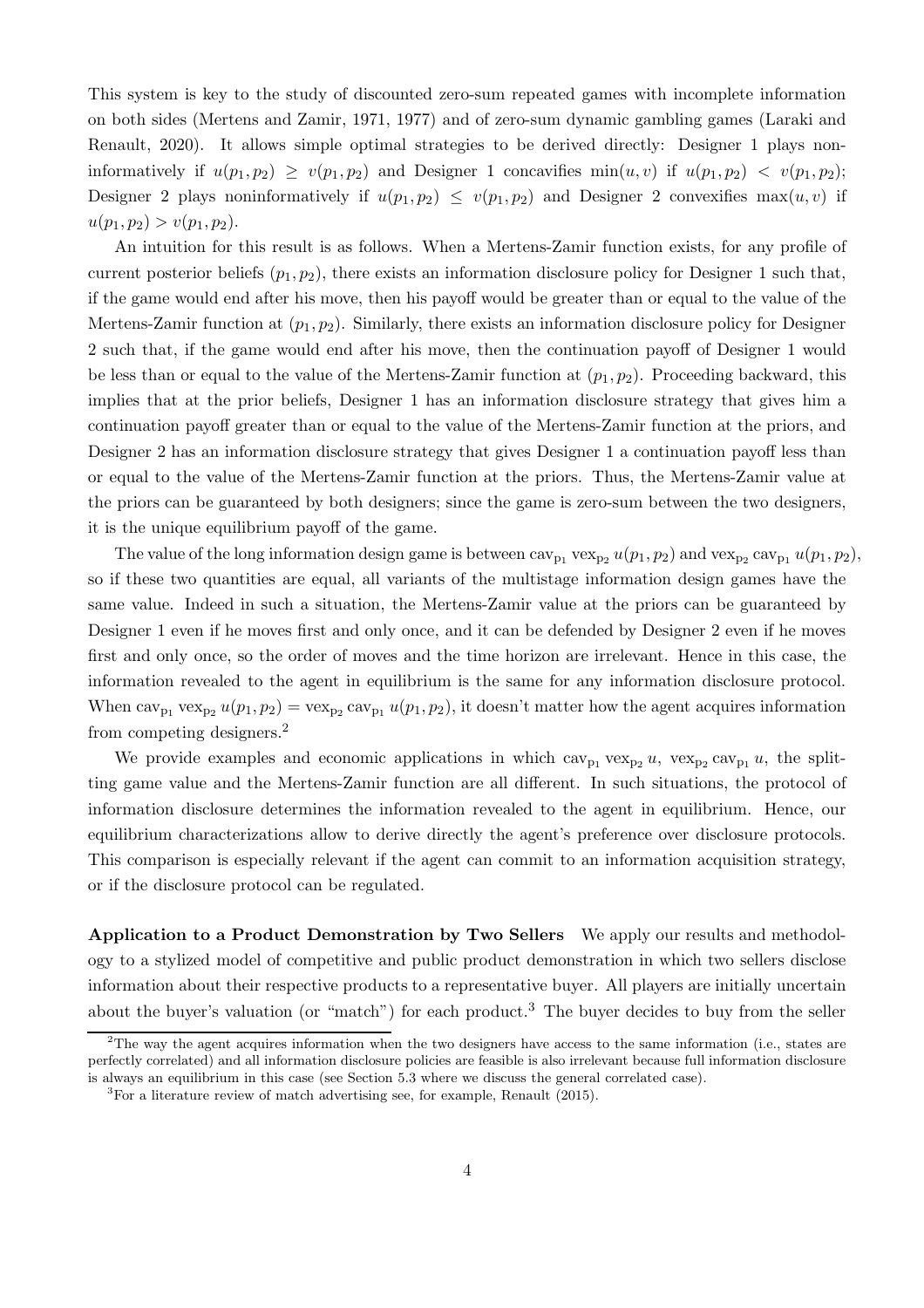for whom the expected match conditional on the public information is highest (see Boleslavsky and Cotton, 2015 for the analysis of the one-stage simultaneous information design game). We show that regardless of the prior expected match values, sellers' equilibrium strategies are always less informative in the long information design game than the the one-stage simultaneous and sequential information design games. In the long information design game, only one designer discloses information, and the expected payoff of the buyer is the same as without information disclosure. The best disclosure protocole for the buyer is the two-stage sequential game in which the seller with the highest ex-ante value moves last.

The intuition for this result is as follows. When seller  $i$  knows that he is the last mover, he has an incentive to choose an information policy that has the highest chance to strictly improve his expected match value compared to his competitor  $j \neq i$ . In turn, this incentivizes seller j to reveal additional match information, especially if seller  $j$  has a lower ex-ante expected match. On the contrary, in the long information design game, where each seller has the opportunity to react to the information policy of his competitor by disclosing additional information later, no seller has an incentive to strictly improve his expected match compared to his competitor. Indeed, if seller i chooses an information policy that induces a strictly higher expected match than  $j$  with positive probability, then seller  $j$  is able to react with an another information disclosure policy that improves his expected match value compared to seller  $i$ 's expected match value with positive probability. Such a deviation by seller  $i$  is actually strictly detrimental because it provides an informational advantage to seller  $j$ : if seller  $i$ 's information policy generates a bad signal, then seller  $j$  takes over the market without revealing any information. Formally, in this application, the Mertens-Zamir function is strictly concave in the prior about seller 1 and strictly convex in the prior about seller 2.

Related Literature The methodology and results of Bayesian persuasion (Kamenica and Gentzkow, 2011) and information design (e.g., Bergemann and Morris, 2016b,a, Mathevet, Perego, and Taneva, 2020, and Taneva, 2019) are deeply related to repeated games with incomplete information on one side (Aumann and Maschler, 1966, 1967, Aumann, Maschler, and Stearns, 1995) and to the literature on generalized principal-agent problems, correlated and communication equilibria (Aumann, 1974, Myerson, 1982, 1986, Forges, 1986, 1993). See, e.g., the literature reviews in Kamenica (2018), Bergemann and Morris (2019) and Forges (2020). Bayesian persuasion models with constraints on information disclosure policies appear in Perez-Richet (2014), in Boleslavsky and Kim (2018) and Salamanca (2021), where the designer chooses from Bayes-plausible distributions that satisfy some incentive constraints, in Le Treust and Tomala (2019), where the designer is constrained to sending noisy messages, in Wu (2020), where the accuracy of feasible test designs is bounded due to exogenous false-negative errors, and in Matyskova and Montes (2021), where the receiver is able to gather additional information.

The strategic interaction between multiple information designers has been studied under the assumption of simultaneous and one-stage information disclosure by, among others, Gentzkow and Kamenica (2017), Albrecht (2017), Au and Kawai (2020, 2019), Boleslavsky and Cotton (2015, 2018), and Koessler, Laclau, and Tomala (2020). Gentzkow and Kamenica (2017) consider the case in which each designer is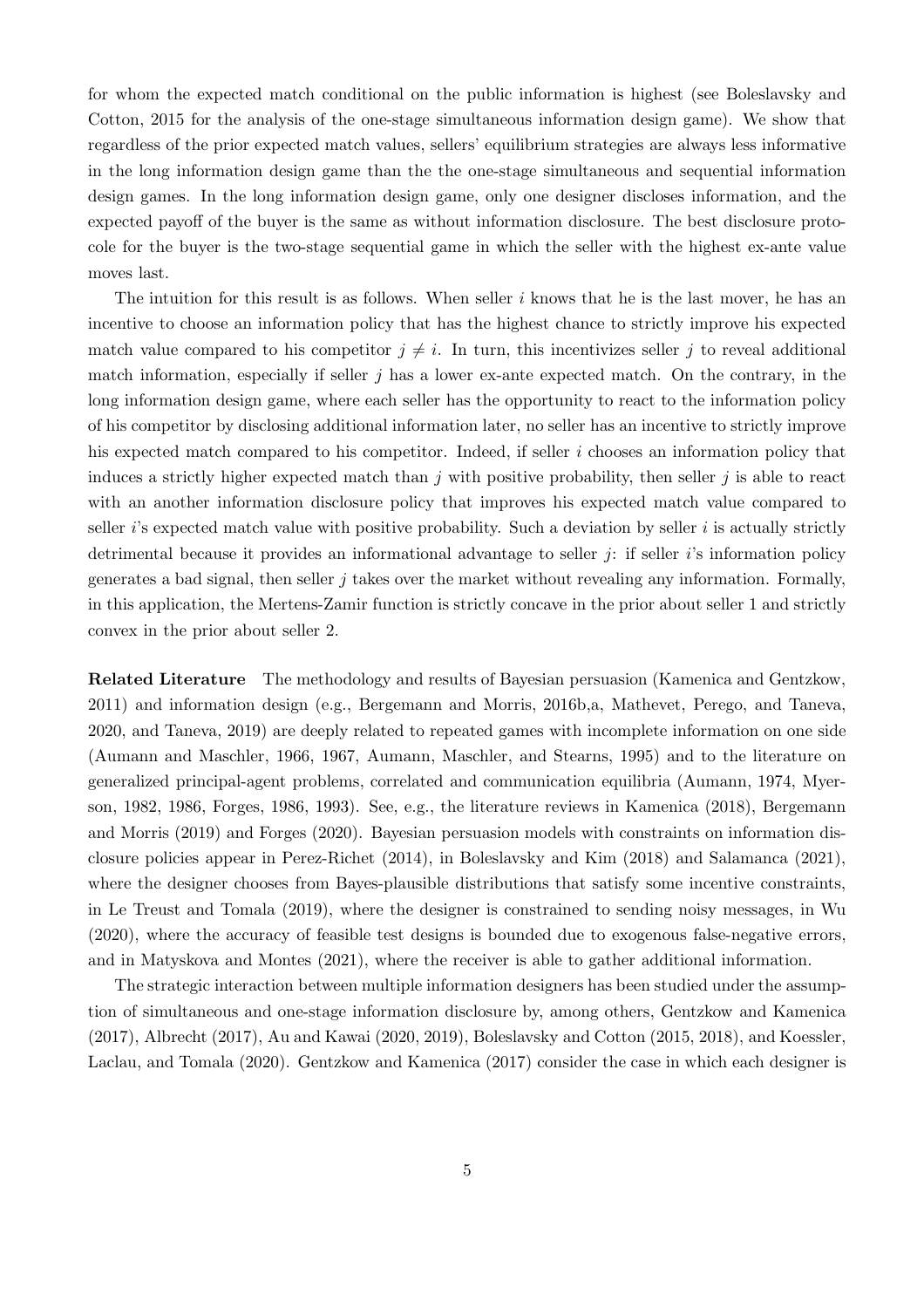able to choose an information policy that is more informative than that of the other designer.<sup>4</sup> Albrecht (2017), Au and Kawai (2020, 2019), and Boleslavsky and Cotton (2015, 2018) consider the case in which designers control independent pieces of information in applied examples. Koessler, Laclau, and Tomala (2020) provide existence results and properties of equilibria in games with multiple designers and multiple agents. This latter paper assumes that designers disclose information simultaneously, followed by agents making decisions simultaneously as well.

Multistage information design with a single designer has been studied in dynamic decision problems by, among others, Doval and Ely (2020), Ely (2017), Renault, Solan, and Vieille (2017) and Makris and Renou (2018). Since we assume that the state of nature is persistent and the decision problem is static (the agent makes a decision only once), multistage information design would be irrelevant in our model if there were only one designer. The dynamics of information design is interesting in our setting precisely because there are multiple designers. Sequential information design with multiple information designers has been studied by Li and Norman (2021) (see also Wu, 2020), but there are important differences with our work. First in Li and Norman (2021), the time horizon is finite and commonly known. Second, as in Gentzkow and Kamenica (2017), Li and Norman (2021) assume that designers disclose information about a common state and therefore each designer is able to choose an information policy that is more informative than the one of the competitor. Under these assumptions, they show that the sequential game cannot generate a more informative equilibrium than the simultaneous game. This property is not true in our model.<sup>5</sup>

Our methodology and results are closely related to the contributions in the literature on repeated games with incomplete information on *both* sides, splitting games and acyclic gambling games. The Mertens-Zamir function has been introduced by Mertens and Zamir (1971) (see also Mertens and Zamir, 1977, Sorin, 2002 and Mertens, Sorin, and Zamir, 2015) for the value function  $u(p_1, p_2)$  of the one-stage incomplete information zero-sum game, which we replace by the indirect utility function of Designer 1. Mertens and Zamir (1971) have shown that the Mertens-Zamir function is the limit of the value of the infinitely repeated and discounted game as the discount factor tends to one.<sup>6</sup> It is also the value of zerosum splitting games studied in Laraki (2001a,b) and Oliu-Barton (2017). Laraki and Renault (2020) have recently extended these results from splitting games to more general stochastic games, called acyclic gambling games. We consider the indirect utility function of designers, given the beliefs and sequentially rational actions of the agent, and obtain our results by adapting the methodology of Renault and Venel (2017) and Laraki and Renault (2020). One main difference with Laraki and Renault (2020) is that we consider terminal payoffs (when the agent makes the decision), while payoffs in splitting games and acyclic gambling games are cumulated and discounted. We also consider and compare various possible timings of the game. Finally, a technical contribution with respect to Laraki and Renault (2020) is that we introduce a continuity condition on the feasible disclosure policies correspondences which is adapted to information design and is different from the non-expansivity condition of Laraki and Renault (2020).

<sup>&</sup>lt;sup>4</sup>In our model, if designers can both reveal all the information about the payoff-relevant state (i.e., if their private states are perfectly correlated and all information disclosure policies are available), then the value of every multistage information design game coincides with the expected payoff under full information for the agent. See Section 5.3.

<sup>&</sup>lt;sup>5</sup>See, for example, Section 4.

<sup>&</sup>lt;sup>6</sup>It is also the limit of the value of the undiscounted N-stage repeated game as  $N \to \infty$ . If cav<sub>p<sub>1</sub></sub> vex<sub>p<sub>2</sub></sub> differs from  $\text{vex}_{p_2} \text{cav}_{p_1}$ , the undiscounted infinitely repeated game has no value (see Aumann et al., 1995).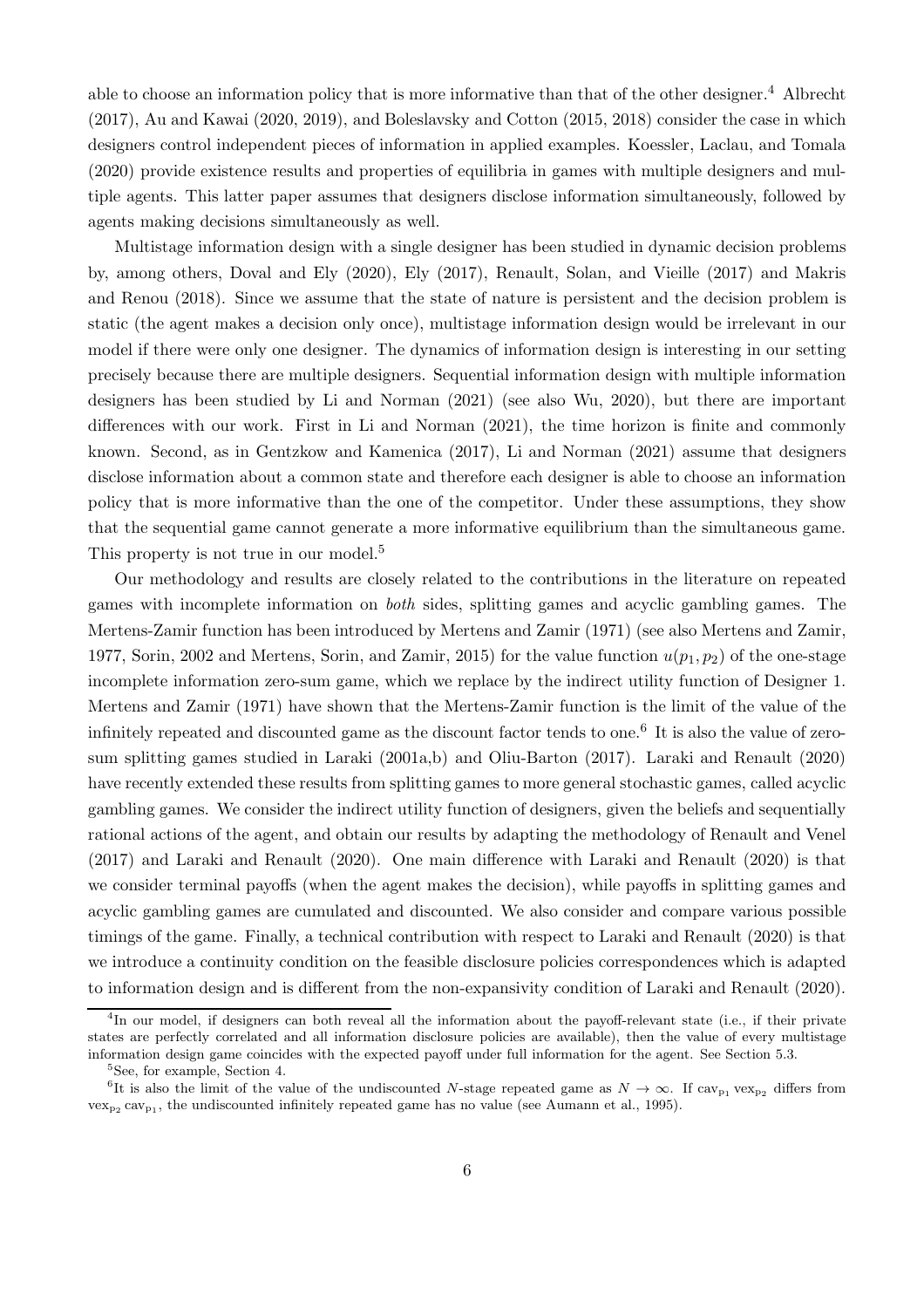The timing of our long information design game is inspired by that of long cheap-talk games (Forges, 1990, Aumann and Hart, 2003). In one of our examples, the equilibrium martingale of posteriors does not reach its limit within a bounded number of disclosure stages, similarly to the "four frogs" example in Aumann and Hart (1986) and Forges (1984, 1990).

The one-stage simultaneous game of our application to a competitive product demonstration by two sellers has been studied, among others, by Albrecht (2017), Au and Kawai (2020) and Boleslavsky and Cotton (2015, 2018). Independently to our work, Whitmeyer (2020) considers a multistage extension of this example with a finite horizon  $N$  and discounted payoffs. Differently from our setting, he assumes that there is a sequence of short lived buyers, each buyer takes a decision once at a pre-determined period. He directly solves the game by backward induction and, similarly to us, shows that less information is revealed by the designers in the long information design game than in the static game. Precisely, the solution of Whitmeyer (2020) of this example, converges to the solution of our long information design game when the time horizon N tends to infinity and the discount factor tends to one.

Structure of the Paper In Section 2, we present the model. The main results are in Section 3. The application to competition in product demonstration is developed in Section 4. Several generalizations and extensions are studied in Section 5: we provide sufficient conditions under which our results apply with discontinuous indirect utility functions (Section 5.1); we consider alternative extensive form games with no or exogenous stopping rules (Section 5.2), allow for correlated private states (Section 5.3), and consider the case in which the messages generated by information disclosure policies are unobservable by the designers (Section 5.4). All proofs that are not in the text are in the Appendix.

# 2 Model

#### 2.1 Environment

There are two *information designers* and a single *agent*. There is a finite set of *states*  $\Omega_1 \times \Omega_2$  that is endowed with a common prior probability distribution. At the start of the game, no player is informed about the state. For each  $i \in \{1,2\}$ , Designer i is able to design public information about  $\Omega_i$ . To simplify the exposition, we assume that the prior probability distribution is the product of its marginal distributions,  $p_1^0 \otimes p_2^0$ , where  $p_i^0 \in \Delta(\Omega_i)$  for each i (in all the paper,  $\Delta(X)$  denotes the set of Borel probability measures over a compact set  $X$ ). The extension to correlated priors, which includes the extreme case in which designers can choose information disclosure policies on a common state space, is studied in Section 5.3.

Designers produce and disclose publicly independent pieces of information; thus, each Designer  $i$ controls the public belief  $p_i \in \Delta(\Omega_i)$  in a Bayes-plausible way.

#### 2.2 Information Disclosure and Admissible Splittings

An *information disclosure policy* for Designer *i* is a public information structure *à la* Blackwell for  $\Omega_i$ . When the public belief about  $\Omega_i$  is  $p_i \in \Delta(\Omega_i)$ , the policy induces a probability distribution over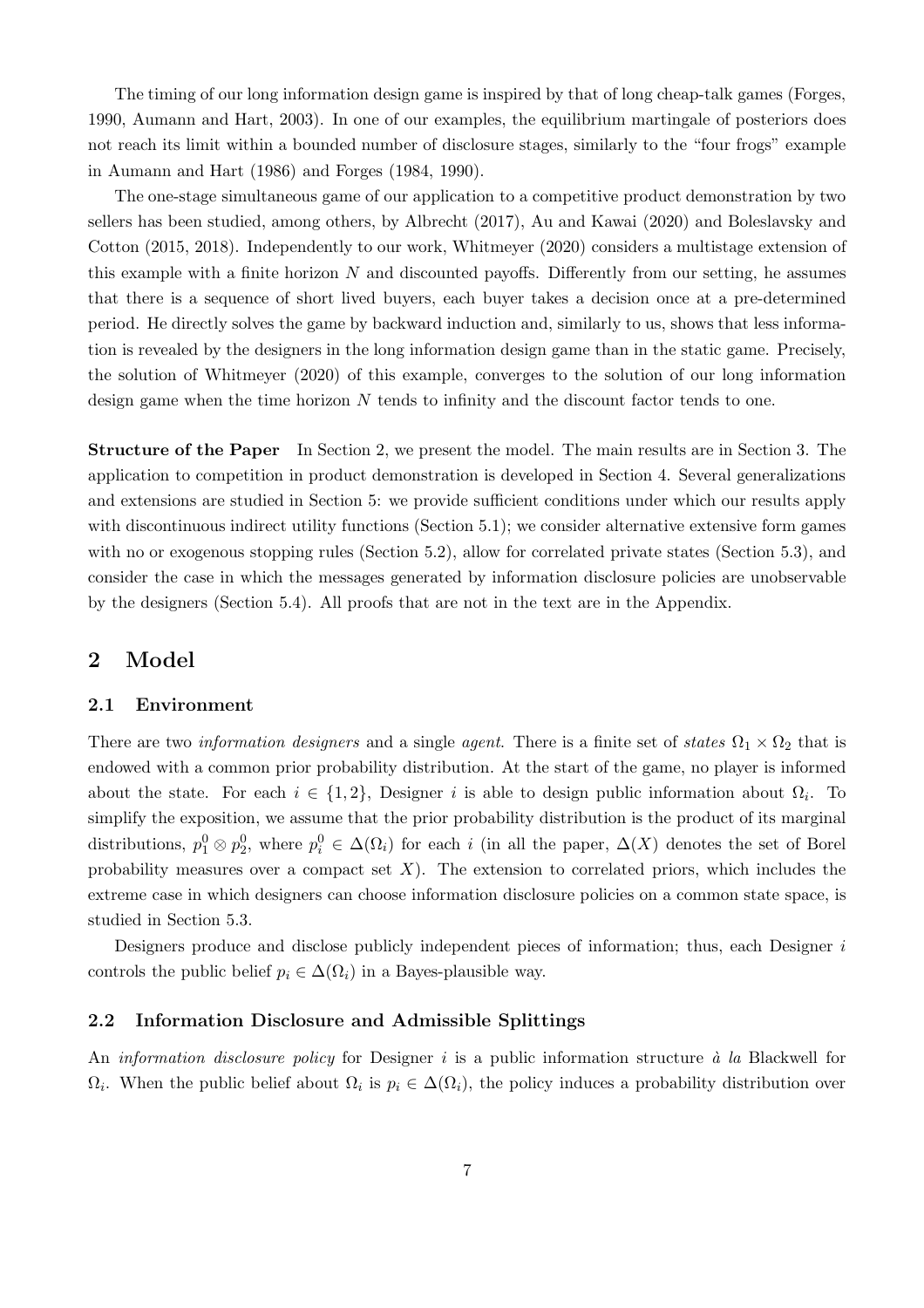posterior beliefs with expectation  $p_i$ . Such a mean-preserving spread is called a *splitting* of  $p_i$ . The set of splittings of  $p_i \in \Delta(\Omega_i)$  for Designer *i* is denoted:

$$
\mathbb{S}_{i}(p_{i}) = \left\{ s \in \Delta(\Delta(\Omega_{i})) : \int_{\tilde{p}_{i} \in \Delta(\Omega_{i})} \tilde{p}_{i} ds(\tilde{p}_{i}) = p_{i} \right\}.
$$

Our analysis covers situations in which designers are able to induce any splitting, i.e., any Bayesplausible distribution of posteriors, as in the benchmark information design models. We also consider restricted sets of feasible information policies (for both or just one designer), this is important for the model to represent more realistic environments; restricting the set of feasible information policies also helps to illustrate our results with tractable examples. For instance, a simple restriction is to allow designers to choose between either fully revealing or non-revealing policies, as in the simple illustrative example of Section 3.4.1. In Section 2.6, we discuss richer cases of constrained information policies, including restrictions found in the literature.

If designers face technological constraints when choosing information disclosure policies, then the sets of splittings of beliefs that designers are able to induce are constrained as well. We model those constraints as follows. For each i, let  $P_i \subseteq \Delta(\Omega_i)$  be a compact set, with  $p_i^0 \in P_i$ . We call  $P_1 \times P_2$  the set of *admissible posteriors*. For every  $p_i \in P_i$ , we let  $S_i(p_i) \subseteq \Delta(P_i) \cap \mathbb{S}_i(p_i)$  be the set of *admissible splittings*, where the correspondence  $S_i$ :  $P_i \rightrightarrows \Delta(P_i)$  is continuous (i.e., upper hemi-continuous and lower hemi-continuous) with nonempty convex and compact values. Note that since the set  $S_i(p_i)$  is convex, randomizing over splittings does not extend the set of feasible information policies.

Throughout the paper, we make two assumptions on admissible splittings (which are satisfied in the unconstrained case). First, we assume that for every  $p_i \in P_i$ ,  $\delta_{p_i} \in S_i(p_i)$ , where  $\delta_x$  denotes the Dirac measure at x. I.e., each designer is always able to choose a noninformative disclosure policy. Second, we assume that iterating admissible splittings does not enlarge splitting possibilities. This is the case, e.g., if all splittings are admissible. More generally, consider  $p_i$  in  $P_i$ ,  $s_i \in S_i(p_i)$  and let  $f: P_i \to \Delta(P_i)$ be a measurable selection of  $S_i$ ,  $f(p'_i) \in S_i(p'_i)$  for each  $p'_i \in P_i$ . Define a splitting  $f * s_i$  where Designer *i* first draws a posterior  $p'_i$  from  $s_i$ , and then a second posterior  $p_i$ <sup>"</sup> from  $f(p'_i)$ . Specifically,  $f * s_i$  is the probability distribution on  $\Delta(P_i)$  defined by  $f * s_i(B) = \int f(B|p'_i)ds_i(p'_i)$  for each Borel set  $B \subseteq \Delta(P_i)$ , where  $f(B|p'_i)$  denotes the probability of Borel set B for distribution  $f(p'_i)$ . Observe that  $f * s_i \in \mathbb{S}_i(p_i)$ (i.e.,  $\iint p_i'' df(p_i''] p_i') ds_i(p_i') = p_i$ ). Let

$$
S_i^2(p_i) = \{ f * s_i : s_i \in S_i(p_i), f \text{ measurable selection of } S_i \},
$$

be the set of splittings of  $p_i$  obtained by iterating  $S_i$  twice. We then assume that  $\forall i, \forall p_i \in P_i$ ,  $S_i^2(p_i) = S_i(p_i).$ <sup>7</sup>

#### 2.3 Information Design Game

In the long information design game, each designer discloses information at stages  $n = 1, 2, \ldots$ , and the agent makes a decision whenever *both* designers choose a non-revealing splitting at some stage denoted

<sup>&</sup>lt;sup>7</sup>We relax this assumption when the set  $P_i$  is finite in Koessler et al. (2021).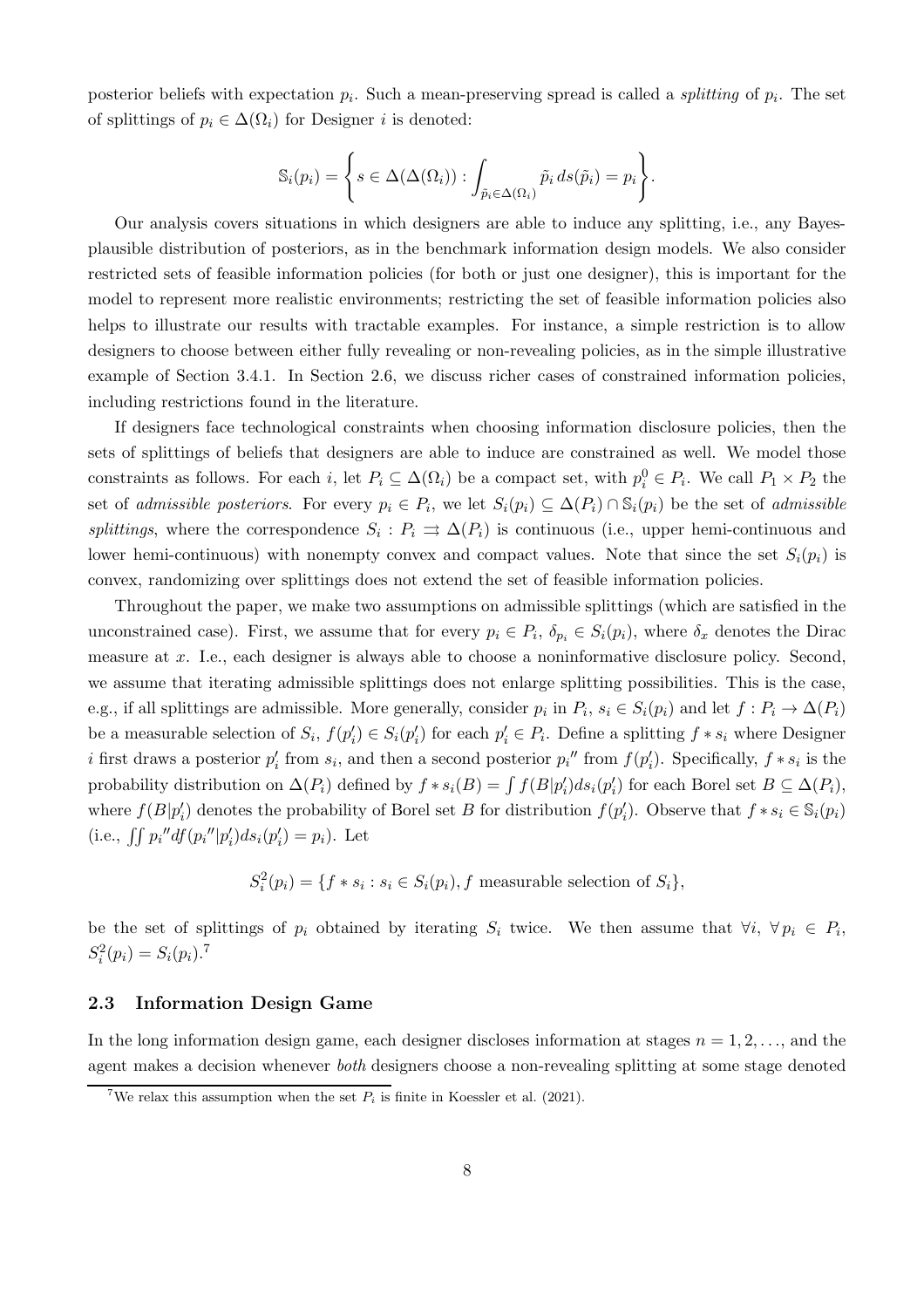by  $N^*$  (if no such stage exists, then  $N^* = +\infty$ ). For instance, in a debate or a committee discussion, participants are asked if they have additional evidence at each stage, and if they do not, the discussion stops.

The initial public belief is  $(p_1^0, p_2^0)$ . At each stage  $n = 1, 2, \ldots$  and for each current belief  $(p_1^{n-1}, p_2^{n-1})$ , each Designer *i* chooses an admissible splitting  $s_i^n \in S_i(p_i^{n-1})$ . Each new posterior  $p_i^n$  is drawn according to  $s_i^n$ , all players observe  $s_i^n$  and  $p_i^n$  for all i, and the game proceeds to stage  $n + 1$ . The first stage  $N^*$  in which  $s_i^{N^*}$  is noninformative for each Designer i ends the game, and the agent chooses an action after stage  $N^*$ . If no such stage exists, then both designers choose admissible splittings until  $N^* = +\infty$ and the agent chooses an action after stage  $N^* = +\infty$ .

A n-stage history is a sequence of splittings and posteriors as follows:

$$
h^{n} = (p_1^{0}, p_2^{0}, s_1^{1}, s_2^{1}, \dots, p_1^{n-1}, p_2^{n-1}, s_1^{n}, s_2^{n}, p_1^{n}, p_2^{n}).
$$

We denote by  $H^n$  the set of such histories. A strategy of each Designer i is a sequence  $\sigma_i$  of measurable functions  $(\sigma_i^n)_n$ , where for every  $n, \sigma_i^n : H^{n-1} \to \Delta(P_i)$  and for every history  $h^{n-1} \in H^{n-1}$ ,  $\sigma_i^n(h^{n-1}) \in$  $S_i(p_i^{n-1})$ , where  $p_i^{n-1}$  is the  $(n-1)$ -stage posterior on  $\Omega_i$ .

Remark 1. Our results also apply to the alternative game format where designers cannot disclose information simultaneously, for example if Designer 1 is active at odd stages and Designer 2 at even stages (see Section 5.2). In that case, the agent makes a decision whenever both designers play nonrevealingly consecutively. In Section 5.2, we also show that our results apply to the game with no deadline which never stops, and also to games with random duration which continues at each stage with probability  $\delta \in (0,1)$  or terminates with probability  $(1-\delta)$ , when  $\delta \to 1$ .

#### 2.4 Agent's Decision Problem and Players' Payoffs

The agent observes all splittings chosen by designers and all induced posteriors. After every play path  $h^{N^*}$  of the designers, the agent chooses an action z from a metric compact set Z. The payoff of each player depends on the state  $(\omega_1, \omega_2) \in \Omega_1 \times \Omega_2$  and on the action  $z \in Z$ . The payoff of the agent is denoted by  $\tilde{u}_A(z; \omega_1, \omega_2)$ , and the payoff of Designer 1 is denoted by  $\tilde{u}(z; \omega_1, \omega_2)$ . We assume that the game is strictly competitive between the designers, so the payoff of Designer 2 is  $-\tilde{u}(z; \omega_1, \omega_2)$ . For every state  $(\omega_1, \omega_2) \in \Omega_1 \times \Omega_2$ , the utility functions  $\tilde{u}(z; \omega_1, \omega_2)$ ,  $\tilde{u}_A(z; \omega_1, \omega_2)$  are assumed to be continuous in z. If the agent has a finite set of actions A, we let  $Z = \Delta(A)$  be the set of mixed actions and define payoffs linearly by taking the expectation. We extend  $\tilde{u}$  and  $\tilde{u}_A$  as usual as follows: for z in Z and for each  $p_i \in P_i$ ,

$$
\tilde{u}(z; p_1, p_2) = \sum_{(\omega_1, \omega_2) \in \Omega_1 \times \Omega_2} p_1(\omega_1) p_2(\omega_2) \tilde{u}(z; \omega_1, \omega_2)
$$
 and,  

$$
\tilde{u}_A(z; p_1, p_2) = \sum_{(\omega_1, \omega_2) \in \Omega_1 \times \Omega_2} p_1(\omega_1) p_2(\omega_2) \tilde{u}_A(z; \omega_1, \omega_2).
$$

For every pair of admissible posteriors  $(p_1, p_2)$ , we assume that the decision problem of the agent  $\max_{z\in\mathbb{Z}} \tilde{u}_A(z; p_1, p_2)$  has a unique solution  $z(p_1, p_2)$ , which is continuous in  $(p_1, p_2)$  according to the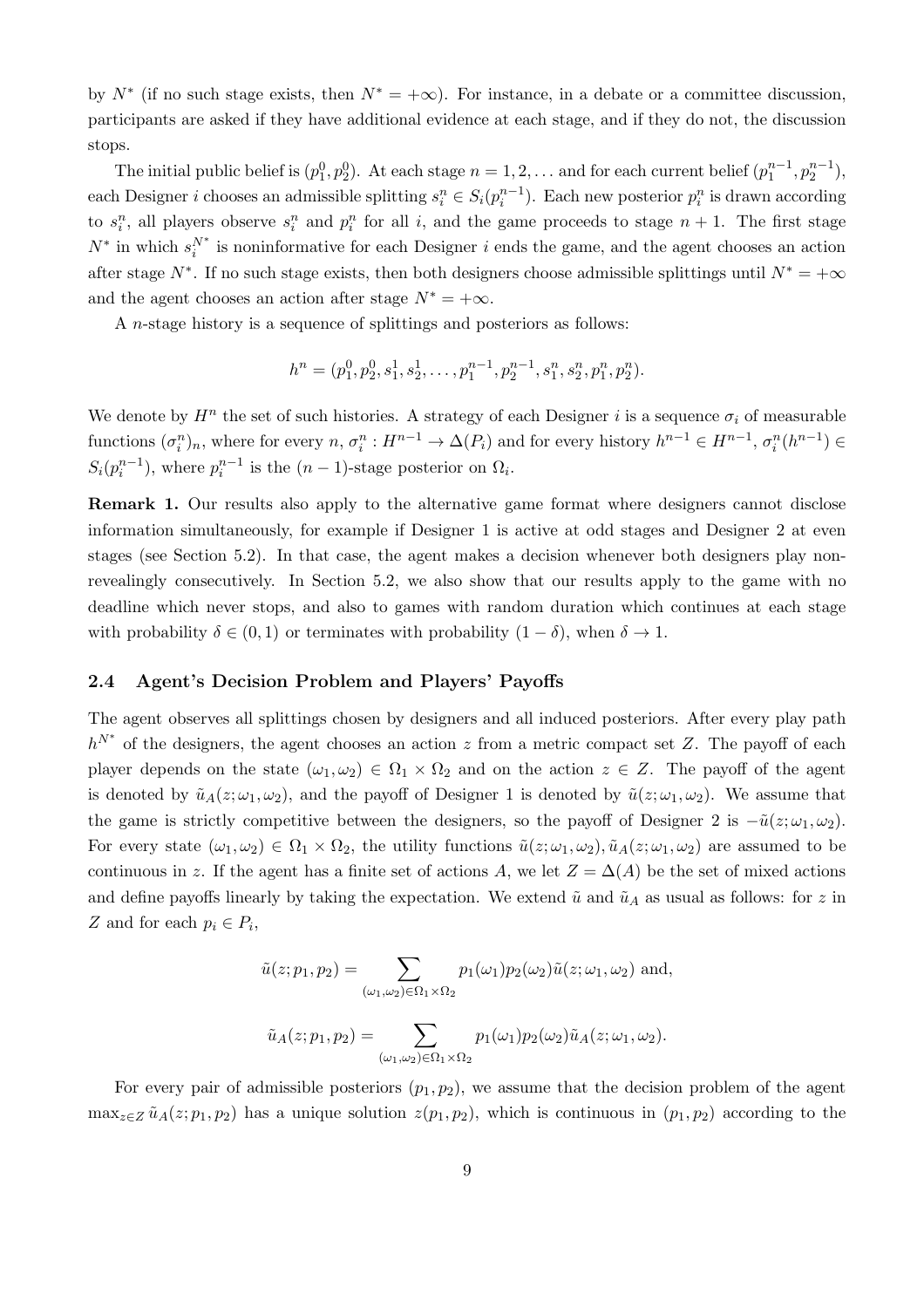Maximum Theorem. This assumption is satisfied, e.g., if  $\tilde{u}_A(z; \omega_1, \omega_2)$  is strictly concave in z. If  $\max_{z\in\mathbb{Z}} \tilde{u}_A(z; p_1, p_2)$  has multiple solutions, our results also apply as long as there is a continuous selection  $z(p_1, p_2)$  of the argmax. Such a selection typically does not exist if the agent has a finite set of actions, Z is the set of mixed actions, and all posteriors are admissible (i.e.,  $P_i = \Delta(\Omega_i)$  for each  $i)$ . This is the case in the example presented in Section 4. Importantly, our results and methods can be extended to analyze this example (proofs have to be amended to account for the discontinuities, see Section 5.1), so the study of continuous games also gives insights for discontinuous models.

We assume that the agent's decision is sequentially rational, i.e., the agent chooses  $z(p_1, p_2)$  for all possible terminal posteriors  $(p_1, p_2) \in P_1 \times P_2$ . Thus, for each play path  $h^{N^*}$  of the designers, there is a uniquely defined decision of the agent. Let

$$
u(p_1, p_2) = \sum_{(\omega_1, \omega_2) \in \Omega_1 \times \Omega_2} p_1(\omega_1) p_2(\omega_2) \tilde{u}(z(p_1, p_2); \omega_1, \omega_2),
$$

be Designer 1's expected payoff induced by the optimal action of the agent when public beliefs are given by  $(p_1, p_2) \in P_1 \times P_2$ . Note that  $u(p_1, p_2)$  is continuous in  $(p_1, p_2)$  since  $\tilde{u}(z; \omega_1, \omega_2)$  is continuous in z and  $z(p_1, p_2)$  is continuous in  $(p_1, p_2)$ . We extend u and denote by  $u(s_1, s_2)$  the expected value of u with respect to  $s_i \in \Delta(P_i)$  for each i,

$$
u(s_1, s_2) = \iint u(p_1, p_2) ds_1(p_1) ds_2(p_2).
$$

We use a similar notation for the expected utility  $u_A(p_1, p_2)$  of the agent.

#### 2.5 Games Between Designers, Equilibria and Values

Our main object of interest is the two-player long information design game induced by the sequentially rational decisions of the agent at the terminal stage, we denote this game by  $G(p_1^0, p_2^0)$ . A pair of strategies  $(\sigma_1, \sigma_2)$  of the designers induces a distribution  $\mathbb{P}_{(\sigma_1,\sigma_2)}$  over play paths, for which the random sequence of posteriors  $(p_1^n, p_2^n)_n$  is a martingale:

$$
\forall n, \forall h^n = (p_1^0, p_2^0, s_1^1, s_2^1, \dots, p_1^{n-1}, p_2^{n-1}, s_1^n, s_2^n, p_1^n, p_2^n), \ \forall i, \ \mathbb{E}_{\sigma_1, \sigma_2}[p_i^{n+1} \mid h^n] = p_i^n.
$$

The martingale convergence theorem ensures that the terminal beliefs  $(p_1^{N^*}, p_2^{N^*})$  are well defined (if  $N^* = +\infty$ ,  $p_i^{N^*} = \lim_n p_i^n$  which exists almost surely).

The expected payoff of Designer 1 is given by  $U(\sigma_1, \sigma_2) = \mathbb{E}_{\sigma_1, \sigma_2} u(p_1^{N^*}, p_2^{N^*})$  and the expected payoff of Designer 2 is  $-U(\sigma_1, \sigma_2)$ . A pair of strategies  $(\sigma_1^*, \sigma_2^*)$  is an  $\varepsilon$ -equilibrium of the information design game if

$$
U(\sigma_1, \sigma_2^*) - \varepsilon \le U(\sigma_1^*, \sigma_2^*) \le U(\sigma_1^*, \sigma_2) + \varepsilon,
$$

for every  $\sigma_1$  and  $\sigma_2$ , it is an equilibrium if it is an  $\varepsilon$ -equilibrium for  $\varepsilon = 0$ . The information design game *has value* V if the sup inf and inf sup payoffs coincide:

$$
V = \sup_{\sigma_1} \inf_{\sigma_2} U(\sigma_1, \sigma_2) = \inf_{\sigma_2} \sup_{\sigma_1} U(\sigma_1, \sigma_2).
$$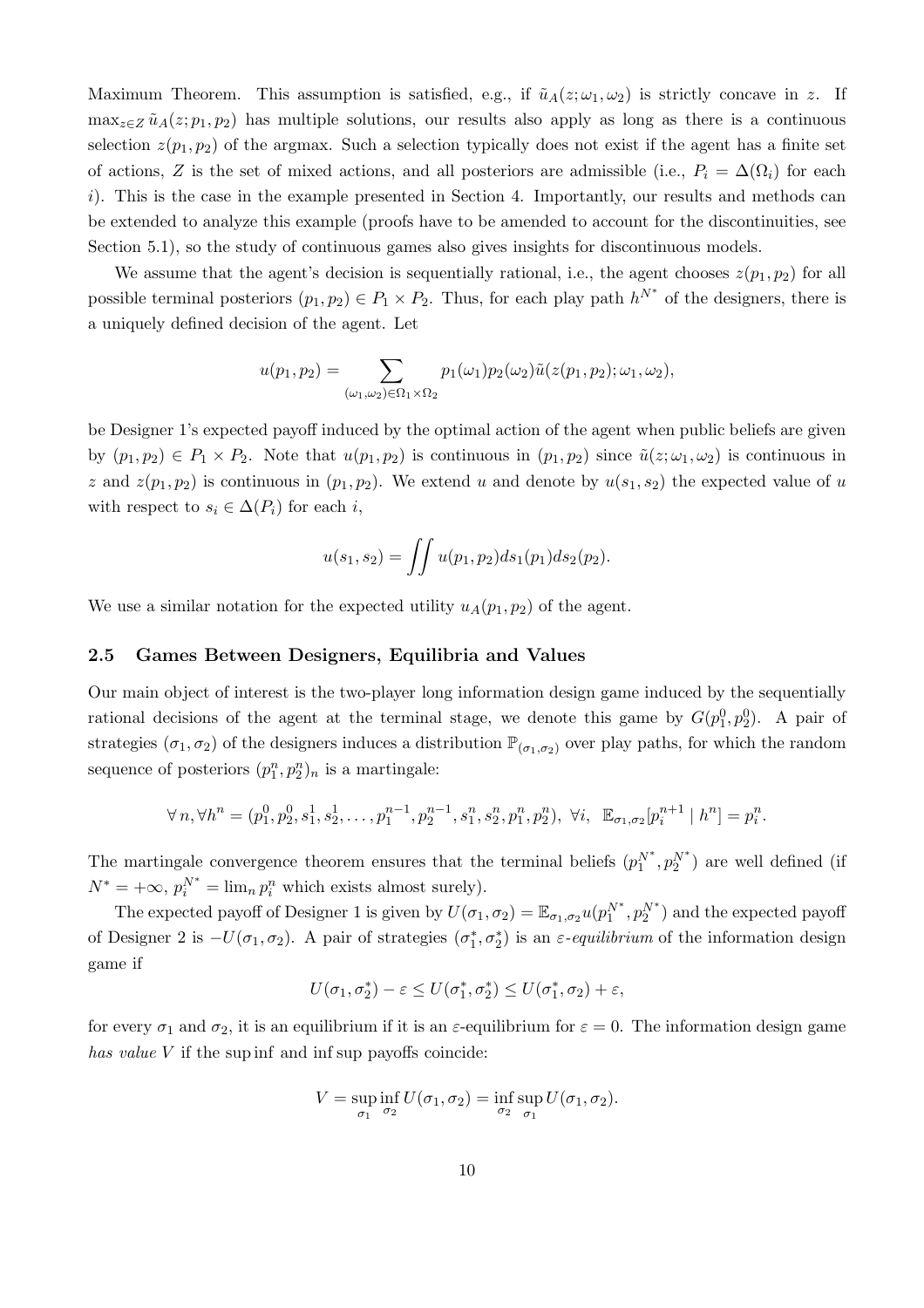As is well known, the zero-sum information design game has a value if and only if it has  $\varepsilon$ -equilibria for every  $\varepsilon > 0$  and  $(\sigma_1^*, \sigma_2^*)$  is an equilibrium if and only if  $V = \min_{\sigma_2} U(\sigma_1^*, \sigma_2) = \max_{\sigma_1} U(\sigma_1, \sigma_2^*)$ . In this case,  $\sigma_1^*$  and  $\sigma_2^*$  are called optimal strategies of Designers 1 and 2, respectively. A strategy  $\sigma_i$  of Designer *i* is called *stationary* if it is Markovian, i.e., in each stage  $n$ ,  $\sigma_i^n$  depends only on the posteriors  $(p_1^{n-1}, p_2^{n-1})$  of the previous stage, and  $\sigma_i^n$  does not depend on n. An equilibrium  $(\sigma_1^*, \sigma_2^*)$  is a *stationary equilibrium* if  $\sigma_1^*$  and  $\sigma_2^*$  are stationary.

#### 2.6 Examples of feasible information policies

We describe below some natural constraints on information policies available to a designer and show how these constraints translate into constraints on the set of admissible posteriors and admissible splittings.

When information policies are unconstrained, Designer  $i$  has access to any (statistical or Blackwell) experiment  $x : \Omega_i \to \Delta(M)$ , where M is some set of publicly observed messages. In this case, he is able induce any splitting of any  $p_i \in \Delta(\Omega_i)$ , the sets of admissible posteriors and splittings are then the entire sets:  $P_i = \Delta(\Omega_i)$ ,  $S_i(p_i) = \mathbb{S}_i(p_i)$ .

In most concrete applications, information policies are constrained because only a limited number of statistical experiments are available. For example, a medical test usually has unavoidable false-negative or false-positive results; asking a social media influencer to test a new product, or a referee to evaluate a research project or a candidate, is always subject to some errors or predictable biases in the distribution of generated messages. Alternatively, a designer may be constrained to provide hard evidence about the state from an exogenous set of evidences. In addition, the information policy might be required to be ex-post verifiable, in which case an admissible information policy should be a deterministic mapping from states to messages.

To be more explicit about such constrained information disclosure policies, consider an exogenous compact subset of experiments  $X_i \subseteq \{x : \Omega_i \to \Delta(M)\}\)$ , where M is a finite set of messages. Designer is might be able to repeatedly run experiments in  $X_i$  as many times as he wants, or he might be able to run a single experiment from  $X_i$  only once.

For example, if only deterministic experiments are available, then  $P_i = \{p_i \in \Delta(\Omega_i) : \exists E \subseteq$  $\Omega_i$ , s.t.  $p_i = p_i^0(\cdot | E)$  is finite and  $S_i(p_i) = \Delta(P_i) \cap \mathbb{S}_i(p_i)$ . An interesting subset of deterministic experiments is obtained by following the literature on disclosure games with evidences (e.g., Milgrom, 1981) and mechanism design with evidences (e.g., Green and Laffont, 1986). Precisely, for each state  $\omega_i$ , Designer *i* can only choose messages from a nonempty set  $M(\omega_i) \subseteq M$ , interpreted as the set of evidences available in state  $\omega_i$ . In such a setting, a natural restriction on information policies is to assume that the designer chooses any deterministic experiment  $x : \Omega_i \to M$  such that  $x(\omega_i) \in M(\omega_i)$ for every  $\omega_i \in \Omega_i$ .<sup>8</sup> Then, the assumption that the designer is able to choose a noninformative disclosure policy  $(\delta_{p_i} \in S_i(p_i))$  is satisfied iff there exists a message  $m_0 \in M$  such that  $m_0 \in M(\omega_i)$  for every  $\omega_i$ , i.e., there exists a message  $m_0$  that provides trivial evidence. Note that in this model, the assumption that  $S_i^2(p_i) = S_i(p_i)$  is the analogue of the standard "normality" condition in disclosure games and mechanism design with evidences, according to which the collection of sets  $\{M^{-1}(m) : m \in M\}$  is

<sup>&</sup>lt;sup>8</sup>Stochastic evidence production could be added to this setting as well, by allowing stochastic experiments  $x : \Omega_i \rightarrow$  $\Delta(M)$  such that  $x(m | \omega_i) = 0$  if  $m \notin M(\omega_i)$ .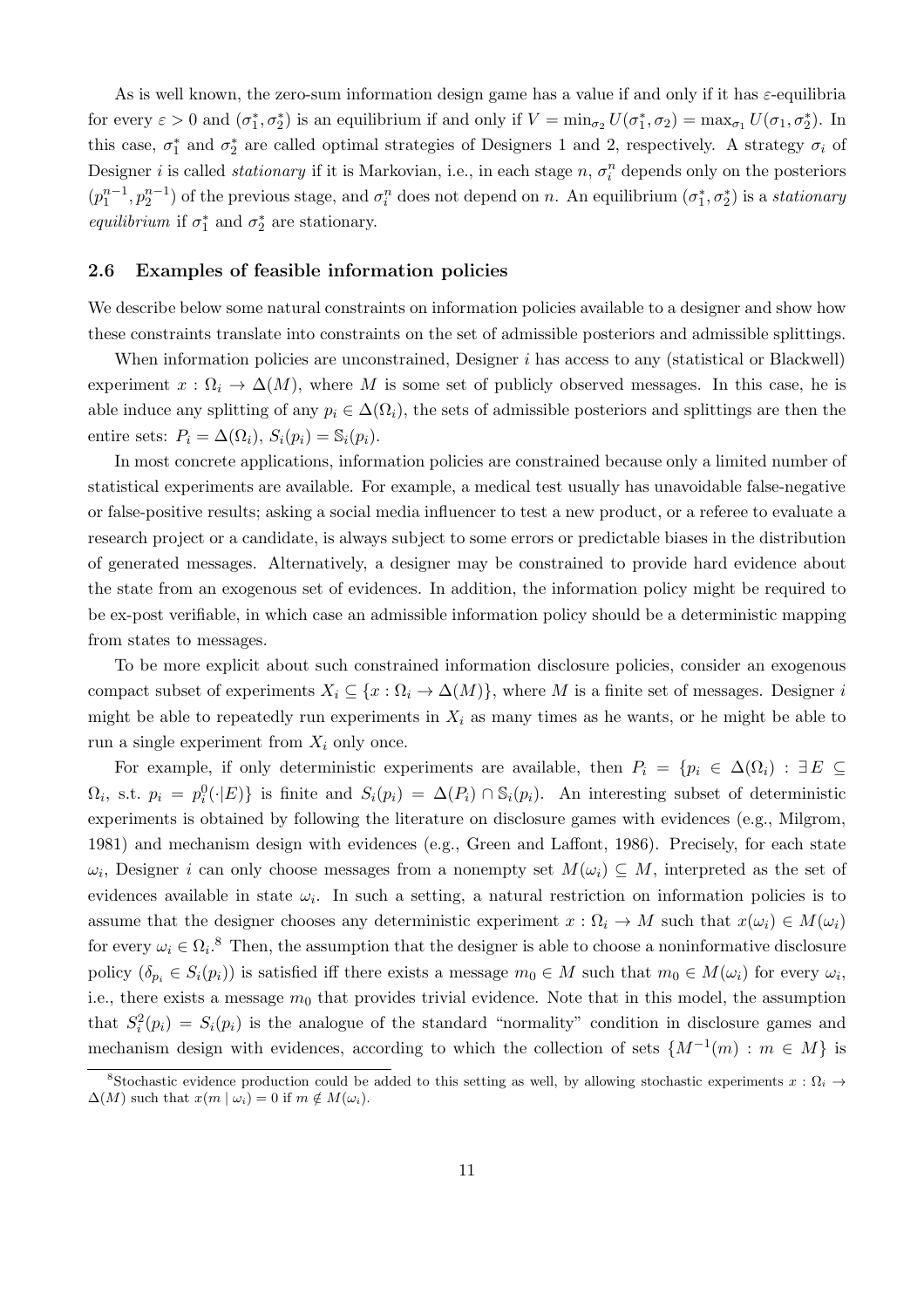closed under intersection.<sup>9</sup> This assumption is satisfied, e.g., if there is an evidence for every subset  $\Omega'_i \subseteq \Omega_i$ , or in the classical disclosure model of Dye (1985), where there is a set of states  $\Omega_i^E \subseteq \Omega_i$ in which there exists either full or no evidence  $(M(\omega_i) = \{m_0, m_{\omega_i}\})$  for every  $\omega_i \in \Omega_i^E$  and in the remaining states there is no evidence  $(M(\omega_i) = \{m_0\}$  for every  $\omega_i \in \Omega_i \backslash \Omega_i^E$ .

As another example, take  $\Omega_i = {\omega, \overline{\omega}}$ ,  $X_i = {x_{\varepsilon}, x_0}$ ,  $M = {m, \overline{m}}$ , where  $x_0$  is a non informative experiment,  $x_{\varepsilon}(\underline{m} \mid \underline{\omega}) = 1 - \varepsilon$ ,  $x_{\varepsilon}(\overline{m} \mid \overline{\omega}) = 1$ , and  $\varepsilon \in (0,1)$ . Let  $p_i^0 = \frac{1}{2}$  $\frac{1}{2}$  be the prior probability of state  $\omega$ . For instance, let  $\omega_i$  be the characteristic of a product which could be inappropriate for a consumer  $(\omega_i = \underline{\omega})$  or appropriate  $(\omega_i = \overline{\omega})$  and  $\varepsilon$  is the probability that the experiment  $x_{\varepsilon}$  produces a false-positive result. First, assume that Designer i can run the experiment  $x_{\varepsilon}$  only once. Then from Bayes' rule, the set of admissible posterior beliefs on  $\omega$  is simply  $P_i = \{\varepsilon/(\varepsilon + 1), \frac{1}{2}\}$  $\frac{1}{2}$ , 1} and the sets of admissible splittings are given by

$$
S_i\left(\frac{1}{2}\right) = \Delta(P_i) \cap \mathbb{S}_i\left(\frac{1}{2}\right) \quad \text{and} \quad S_i(p_i) = \delta_{p_i} \text{ for every } p_i \neq \frac{1}{2}.
$$

Alternatively, assume that Designer i can repeatedly run  $x_{\varepsilon}$  as many times as he wants. Then, the set of admissible posteriors is  $P_i = \{0, \varepsilon^n/(\varepsilon^{n} + 1), 1 : n = 0, 1, 2, \dots\}$  and for every  $p_i \in P_i$  the set of admissible splittings is

$$
S_i(p_i) = \Delta(\{p'_i \in P_i : p'_i = 1 \text{ or } p'_i \leq p_i\}) \cap \mathbb{S}_i(p_i).
$$

Our model applies more generally when each Designer i have access to an arbitrary compact subset  $X_i$ of experiments (see Proposition 4 in Section 3.3 for more details).

# 3 Main Results

In this section, we characterize equilibrium strategies and values for the long information design game presented in the previous section. We also provide several examples to illustrate the described properties.

#### 3.1 Definitions and Preliminary Results

It is well known from the theory of repeated games (Aumann and Maschler, 1966; Aumann et al., 1995) and of Bayesian persuasion (Kamenica and Gentzkow, 2011) that the concavification (or concave closure) of a function is a key concept, as it captures the optimal splitting for a single designer. In our setting, payoffs depend on two variables  $p_1, p_2$  and are zero-sum between designers. Thus, ideally, Designer 1 would like to concavify  $u(p_1, p_2)$  with respect to  $p_1$  and Designer 2 would like to concavify  $-u(p_1, p_2)$ , i.e., convexify  $u(p_1, p_2)$ , with respect to  $p_2$ . Before studying the interplay between these notions, we need to define what concave and convex mean in our setting since  $P_1$  and  $P_2$  are not necessarily convex sets and splittings are constrained.

In the following Definitions 1 and 2, all functions defined on  $P_i$  (or  $P_1 \times P_2$ ) are assumed to be measurable and bounded, and extended to elements of  $\Delta(P_i)$  (or  $\Delta(P_1) \times \Delta(P_2)$ ) by (multi)-linearity.

<sup>9</sup> See, for example, Green and Laffont (1986), Forges and Koessler (2005), Bull and Watson (2007).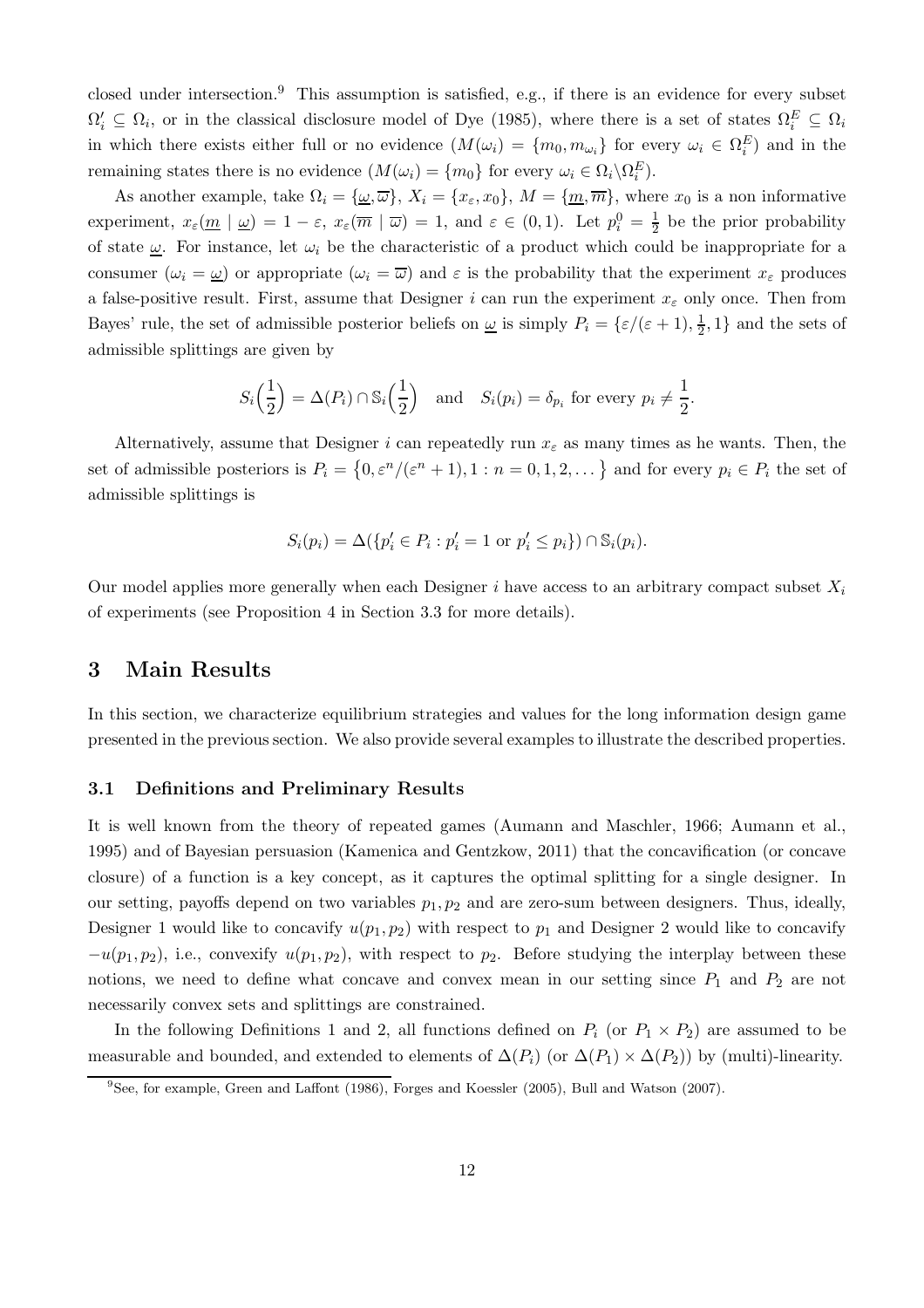**Definition 1.** *A function*  $w : P_1 \to \mathbb{R}$  *is*  $S_1$ -concave *if for all*  $p_1 \in P_1$  *and all*  $s_1 \in S_1(p_1)$ *,*  $w(p_1) \geq$  $w(s_1)$ , where  $w(s_1) = \int w(p'_1)ds_1(p'_1)$ . A function  $w : P_2 \to \mathbb{R}$  is  $S_2$ -convex if for all  $p_2 \in P_2$  and all  $s_2 \in S_2(p_2), w(p_2) \leq w(s_2)$ . A function  $w : P_1 \times P_2 \to \mathbb{R}$  is  $S_1$ -concave if  $w(\cdot, p_2)$  is  $S_1$ -concave for all  $p_2$ *, and is*  $S_2$ -convex if  $w(p_1, \cdot)$  *is*  $S_2$  *convex for all*  $p_1$ *.* 

If  $P_1$  is a convex set and  $S_1(p_1) = \Delta(P_1) \cap S_1(p_1)$  for each  $p_1$ , w is concave in the usual sense:  $w(p_1)$  is greater than or equal to the expectation of w under any distribution with mean  $p_1$ . Thus, the definition is the generalization to all *admissible* distributions with mean  $p_1$ . For functions of two variables  $w(p_1, p_2)$ , S<sub>1</sub>-concave means concave with respect to variable  $p_1$  given the admissible splittings  $S_1$ .

**Definition 2.** The concavification of  $w : P_1 \to \mathbb{R}$  is the smallest  $S_1$ -concave function that is pointwise *greater than or equal to* w*. We denote it by the following:*

$$
cav_{p_1} w = inf{g : g \ge w, g is S_1-concave}.
$$

*The* convexification of  $w : P_2 \to \mathbb{R}$  *is the largest*  $S_2$ -convex function that is pointwise less than or equal *to* w*. We denote it by the following:*

$$
vex_{p_2} w = \sup\{g : g \le w, g \text{ is } S_2\text{-}convex\}.
$$

*For a function*  $w : P_1 \times P_2 \to \mathbb{R}$ ,  $\text{cav}_{p_1} w$  *denotes the concavification with respect to*  $p_1$  *of*  $w(\cdot, p_2)$  *for fixed*  $p_2$ *, and* vex<sub>p2</sub> w *denotes the convexification with respect to*  $p_2$  *of*  $w(p_1, \cdot)$  *for fixed*  $p_1$ *.* 

The next lemma shows that the concavification with respect to  $p_1$  (the convexification with respect to  $p_2$ ) of a continuous function is continuous and corresponds to the optimal choice of information policy for Designer 1 (Designer 2) when the posterior belief about the other designer is fixed.

**Lemma 1.** For a continuous function  $w : P_1 \times P_2 \to \mathbb{R}$ , the functions  $\text{cav}_{p_1} w$  and  $\text{vex}_{p_2} w$  are continuous *on*  $P_1 \times P_2$  *and for every*  $(p_1, p_2) \in P_1 \times P_2$ *,* 

cav<sub>p1</sub>  $w(p_1, p_2) = \max\{w(s_1, p_2) : s_1 \in S_1(p_1)\}\$  *and*  $\operatorname{vex}_{p_2} w(p_1, p_2) = \min\{w(p_1, s_2) : s_2 \in S_2(p_2)\}\.$ 

#### 3.2 Benchmark models

In this section, consider benchmark models in which each designer only moves once. We denote by  $G^{sim}(p_1^0, p_2^0)$  the one-stage simultaneous game where the set of strategies is  $S_i(p_i^0)$  for each Designer i, and the payoff is  $u(s_1, s_2)$ . Because the strategy sets are convex and compact and the payoff function  $(s_1, s_2) \mapsto u(s_1, s_2)$  is continuous and bilinear, by the minmax theorem  $G^{sim}(p_1^0, p_2^0)$  has a value, denoted by  $\mathsf{SV}(u)(p_1^0, p_2^0)$  and both designers have optimal strategies:

$$
\mathsf{SV}(u)(p_1^0,p_2^0)=\max_{s_1\in S_1(p_1^0)}\min_{s_2\in S_2(p_2^0)}u(s_1,s_2)=\min_{s_2\in S_2(p_2^0)}\max_{s_1\in S_1(p_1^0)}u(s_1,s_2).
$$

We call  $SV(u)$  the *splitting value* function of u.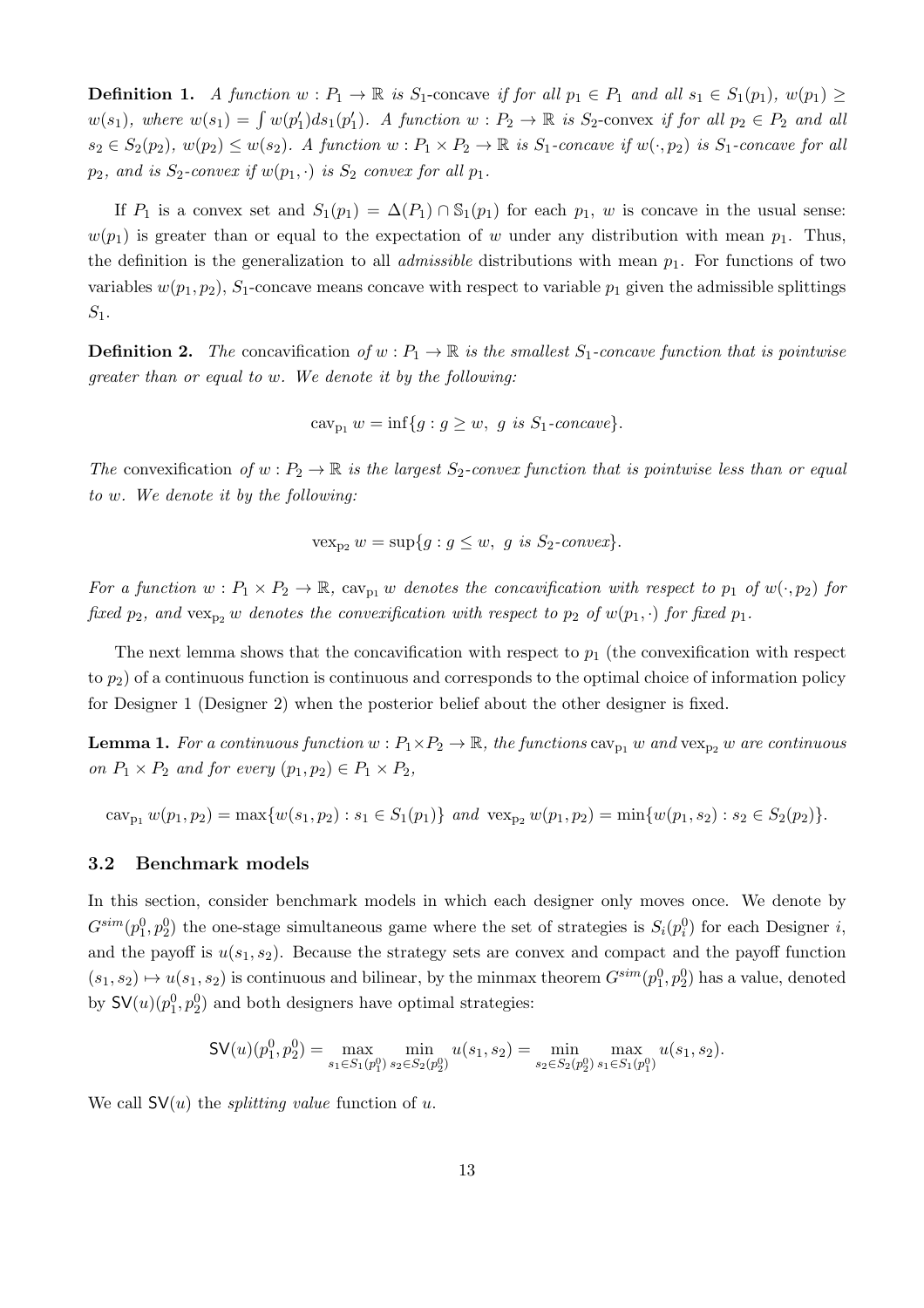**Lemma 2.** The functions  $SV(u)$ ,  $cav_{p_1} vex_{p_2} u$  and  $vex_{p_2} cav_{p_1} u$  are continuous,  $S_1$ -concave and  $S_2$ *convex. In addition, for every*  $(p_1^0, p_2^0) \in P_1 \times P_2$ ,

 $\text{vex}_{p_2} u(p_1^0, p_2^0) \leq \text{cav}_{p_1} \text{vex}_{p_2} u(p_1^0, p_2^0) \leq \text{SV}(u)(p_1^0, p_2^0) \leq \text{vex}_{p_2} \text{cav}_{p_1} u(p_1^0, p_2^0) \leq \text{cav}_{p_1} u(p_1^0, p_2^0).$ 

Notice that  $cav_{p_1} vex_{p_2} u(p_1^0, p_2^0)$  is the value of the 2-stage sequential information design game in which Designer 1 plays first and Designer 2 second, and  $\text{vex}_{p_2}\text{cav}_{p_1}u(p_1^0, p_2^0)$  is the value of the sequential game in which Designer 2 plays first and Designer 1 second. Indeed consider the sequential game in which Designer 1 plays first and Designer 2 second. At the first stage, Designer 1 chooses a splitting  $s_1 \in S_1(p_1^0)$  that maximizes  $u(s_1, p_2^0)$ . For any strategy of Designer 2, the expected payoff is  $\mathbb{E} \text{cav}_{p_1} u(p_1^0, p_2^0) \geq \text{vex}_{p_2} \text{cav}_{p_1} u(p_1^0, p_2^0)$ . Hence, Designer 1 has a strategy that guarantees a payoff of at least  $\text{vex}_{p_2}\text{cav}_{p_1}u(p_1^0, p_2^0)$  irrespective of the strategy of Designer 2. Define a strategy  $\sigma_2$  of Designer 2 as follows. At the second stage, Designer 2 chooses a splitting  $s_2 \in S_2(p_2^0)$ that minimizes  $\mathbb{E}_{s_2}$  cav<sub>p1</sub>  $u(p_1^1, p_2)$ . Regardless of the strategy of Designer 1, the expected payoff is at most  $\mathbb{E} \text{ vex}_{p_2} \text{cav}_{p_1} u(p_1^1, p_2^0) \leq \text{ vex}_{p_2} \text{cav}_{p_1} u(p_1^0, p_2^0)$  by  $S_1$ -concavity of  $\text{vex}_{p_2} \text{cav}_{p_1}(p_1, p_2)$ . Hence, Designer 2 has a strategy that guarantees that Designer 1's payoff is at most  $vex_{p_2} cav_{p_1} u(p_1^0, p_2^0)$  for any strategy of Designer 1. Therefore,  $vex_{p_2} cav_{p_1} u(p_1^0, p_2^0)$  is the value of the game. The argument is analogous for the sequential game in which Designer 2 plays first and Designer 1 second. More generally, it can be shown that  $\text{cav}_{p_1} \text{vex}_{p_2} u(p_1^0, p_2^0)$  is the value of any multistage information design game in which Designer 2 moves last, and  $\text{vex}_{p_2} \text{cav}_{p_1} u(p_1^0, p_2^0)$  is the value of any multistage information design game in which Designer 1 moves last. In particular, the previous lemma implies that  $\text{vex}_{p_2} \text{cav}_{p_1} \text{vex}_{p_2} u(p_1^0, p_2^0) = \text{cav}_{p_1} \text{vex}_{p_2} u(p_1^0, p_2^0)$  and  $\text{cav}_{p_1} \text{vex}_{p_2} \text{cav}_{p_1} u(p_1^0, p_2^0) = \text{vex}_{p_2} \text{cav}_{p_1} u(p_1^0, p_2^0)$ .

#### 3.3 Values and equilibria of the long information design game

The following definition is due to Mertens and Zamir (1971).

**Definition 3.** Let  $u : P_1 \times P_2 \to \mathbb{R}$  be a continuous function. A Mertens-Zamir (MZ) function for u is *a function*  $v : P_1 \times P_2 \to \mathbb{R}$  *such that for every*  $(p_1, p_2) \in P_1 \times P_2$ *,* 

$$
v(p_1, p_2) = \operatorname{cav}_{p_1} \min\{(u(p_1, p_2), v(p_1, p_2)\} = \operatorname{vex}_{p_2} \max\{(u(p_1, p_2), v(p_1, p_2)\}.
$$

By definition, if v is a MZ function for u, then v is  $S_1$ -concave and  $S_2$ -convex. Section 3.4 provides two simple illustrations of this definition. Below we show that when the Mertens-Zamir function exists, then its value at the prior beliefs is equal to the value of the long information design (Theorem 1) and lies in between the values of the 2-stage sequential games in which each designer plays only once (Lemma 3). We also provide an alternative formulation of the MZ function (Proposition 1) that allows simple optimal strategies to be derived directly. Then, we provide general conditions on the splitting correspondances for the Mertens-Zamir function to exist.

**Lemma 3.** *If* v *is a MZ* function for *u*, then for every  $(p_1, p_2) \in P_1 \times P_2$ ,

$$
cav_{p_1} vex_{p_2} u(p_1, p_2) \le v(p_1, p_2) \le vex_{p_2} cav_{p_1} u(p_1, p_2).
$$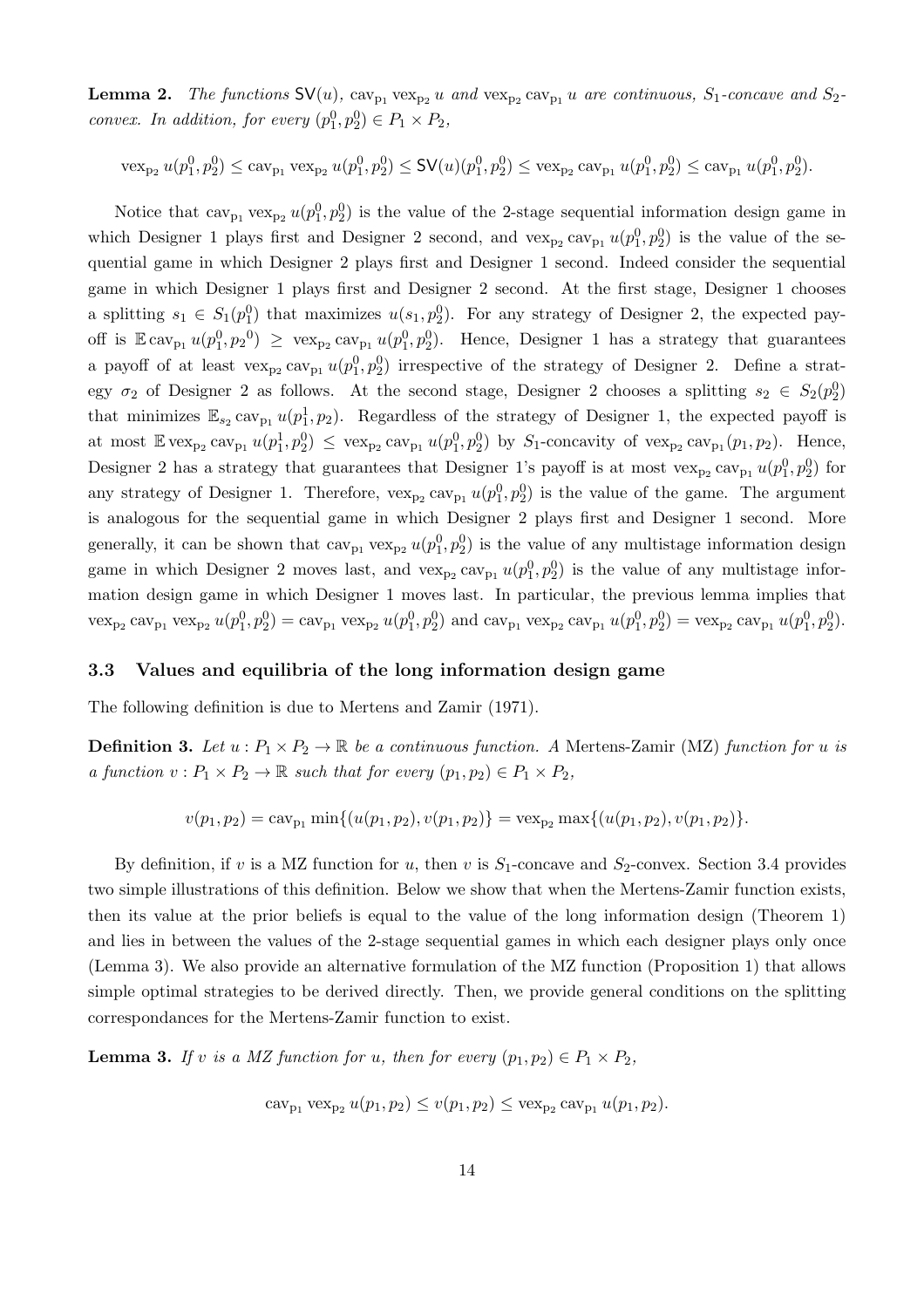**Proposition 1.** A continuous function v is a MZ function for u *if and only if* v *is*  $S_1$ -concave,  $S_2$ -convex *and satisfies the following properties for all*  $(p_1, p_2) \in P_1 \times P_2$ *:* 

- *(C1) There exists*  $s_1 \in S_1(p_1)$  *such that*  $v(p_1, p_2) = v(s_1, p_2)$  *and*  $v(p'_1, p_2) \le u(p'_1, p_2)$ ,  $\forall p'_1 \in \text{supp}(s_1)$ *.*
- *(C2) There exists*  $s_2 \in S_2(p_2)$  *such that*  $v(p_1, p_2) = v(p_1, s_2)$  *and*  $v(p_1, p'_2) \ge u(p_1, p'_2)$ ,  $\forall p'_2 \in \text{supp}(s_2)$ *.*

This result is very useful since it allows deriving intuitive strategies from the Mertens-Zamir function (see the discussion after the next theorem).

**Theorem 1.** If there exists a continuous MZ function of u, denoted by  $\mathsf{MZ}(u)(p_1^0, p_2^0)$ , then the long *information design game*  $G(p_1^0, p_2^0)$  has a stationary equilibrium and the value is  $V = \mathsf{MZ}(u)(p_1^0, p_2^0)$ .

An informal sketch of the proof is as follows. From properties  $(C1)$  and  $(C2)$ , we know that, setting  $v = \mathsf{MZ}(u)$ , there exists  $s_1 \in S_1(p_1)$  such that  $v(p_1, p_2) = v(s_1, p_2)$  and  $v(p'_1, p_2) \leq u(p'_1, p_2)$  for all  $p'_1 \in \text{supp}(s_1)$ , and there exists  $s_2 \in S_2(p_2)$  such that  $v(p_1, p_2) = v(p_1, s_2)$  and  $v(p_1, p'_2) \ge u(p_1, p'_2)$  for all  $p'_2 \in \text{supp}(s_2)$ . These properties define naturally stationary strategies for both designers that turn out to form an equilibrium. Assume that  $v(p_1, p_2)$  is the value of the continuation game starting at  $(p_1, p_2)$ . From the point of view of Designer 1, (C1) means that it is possible to choose a splitting that preserves the expected continuation value. Hence, assume that  $v(p_1, p_2) < u(p_1, p_2)$ ; then, Designer 1 can play non-revealingly without reducing the equilibrium continuation payoff. Intuitively, if  $v(p_1, p_2)$  $u(p_1, p_2)$ , Designer 1 would be content if the game stopped, as Designer 1 would receive more than the value. If  $v(p_1, p_2) > u(p_1, p_2)$ , then Designer 1 does not want the game to stop and chooses a splitting  $s_1$  such that  $v(p'_1, p_2) \le u(p'_1, p_2)$  with probability one to reach a point where the realized payoff u would potentially be greater than the value. The symmetry of (C1) and (C2) implies that  $v(p_1, p_2)$  can be enforced by both designers. Thus, this is the equilibrium payoff of this zero-sum game.

*Proof of Theorem 1.* Let  $v = MZ(u)$ , and define a strategy  $\sigma_1$  of Designer 1 as follows. Given posteriors  $(p_1, p_2) \in P_1 \times P_2$  at stage n, Designer 1 chooses the non-revealing splitting  $\delta_{p_1}$  if  $u(p_1, p_2) \ge v(p_1, p_2)$ , and otherwise chooses a splitting  $s_1 \in S_1(p_1)$  such that  $v(p_1, p_2) = v(s_1, p_2)$  and  $v(p'_1, p_2) \le u(p'_1, p_2)$ ,  $\forall p'_1 \in \text{supp}(s_1)$ . According to Proposition 1, this strategy is well defined. It has the property that for any strategy of Designer 2,  $u(p_1^{n+1}, p_2^n) \ge v(p_1^{n+1}, p_2^n)$  almost surely. This implies that  $u(p_1^{N^*}, p_2^{N^*}) \ge$  $v(p_1^{N^*}, p_2^{N^*})$  almost surely: either  $N^* < +\infty$  and then  $p_i^{N^*-1} = p_i^{N^*}$ , or  $N^* = +\infty$  and we consider the limit. Therefore,  $\mathbb{E}u(p_1^{N^*}, p_2^{N^*}) \geq \mathbb{E}v(p_1^{N^*}, p_2^{N^*})$ . By S<sub>2</sub>-convexity of v,  $\mathbb{E}[v(p_1^{n+1}, p_2^{n+1}) | h^n] \geq$  $\mathbb{E}[v(p_1^{n+1}, p_2^n) | h^n] = v(p_1^n, p_2^n)$  by construction of  $\sigma_1$ . It follows that  $\mathbb{E}v(p_1^{n+1}, p_2^{n+1}) \geq \mathbb{E}v(p_1^n, p_2^n)$ , and by induction (and taking limit if  $N^* = +\infty$ ),  $\mathbb{E}v(p_1^{N^*}, p_2^{N^*}) \ge \mathbb{E}v(p_1^n, p_2^n) \ge v(p_1^0, p_2^0)$ . Thus, there is a strategy of Designer 1 such that for any strategy of Designer 2,  $\mathbb{E}u(p_1^{N^*}, p_2^{N^*}) \ge v(p_1^0, p_2^0)$ . By symmetry, this is the value of the game. We have constructed a stationary equilibrium.  $\Box$ 

It follows from the above proof that under the equilibrium strategies we have  $u(p_1^{N^*}, p_2^{N^*}) =$  $v(p_1^{N^*}, p_2^{N^*})$  almost surely. Thus, if the martingale stops, it must be at points where  $u(p_1, p_2) = v(p_1, p_2)$ . Furthermore, if designers can always reach points where  $u(p_1, p_2) = v(p_1, p_2)$ , the martingale actually stops after the first stage  $(N^* = 2)$ , after which the agent takes his decision. This is the case under the conditions below.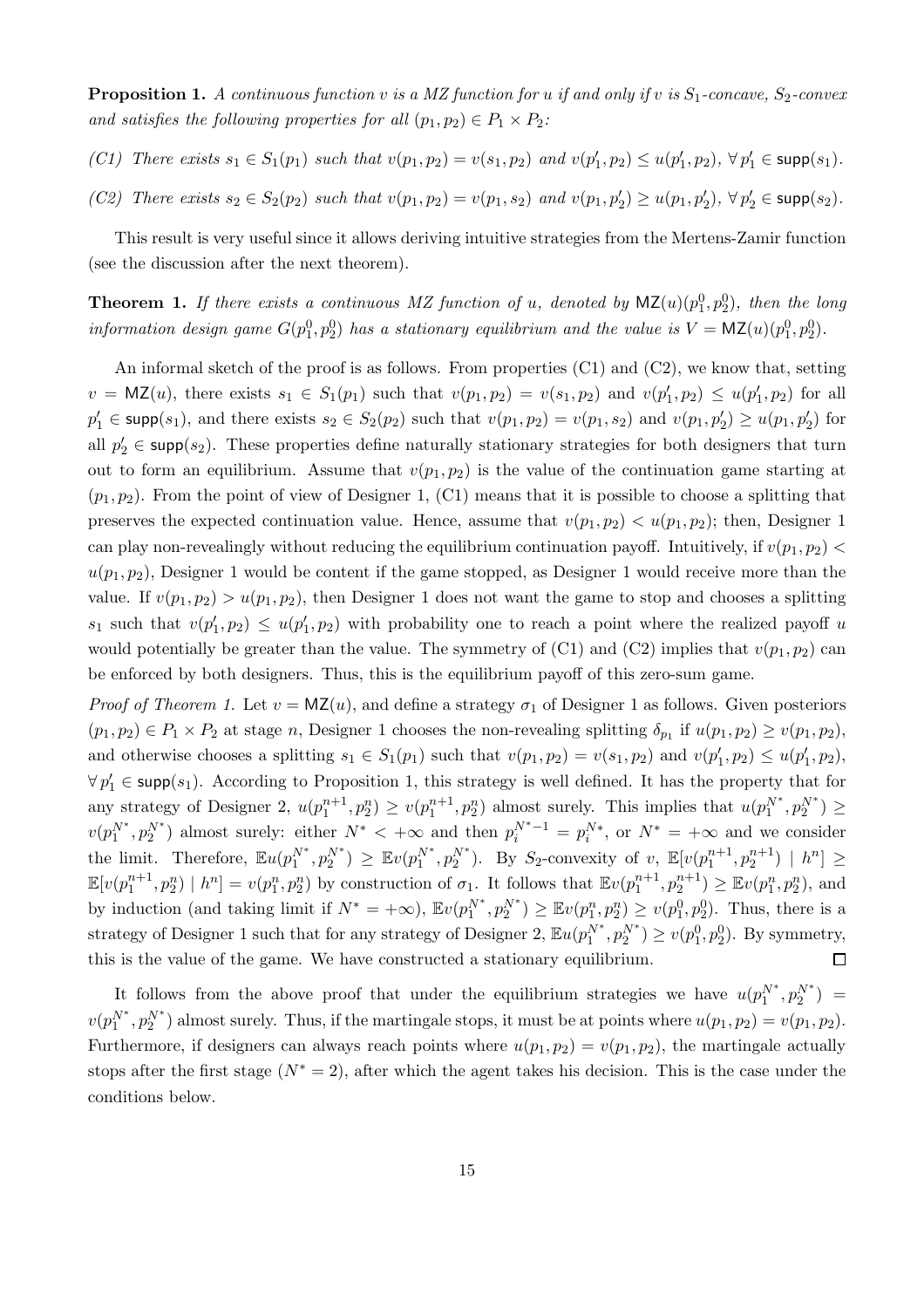**Proposition 2.** Assume that both sets  $P_i$  are convex, that all splittings are admissible, and that there *exists a continuous MZ function*  $v = MZ(u)$ *. There is an equilibrium such that:* 

- *-* If  $u(p_1^0, p_2^0) < v(p_1^0, p_2^0)$ , then Designer 1 plays revealing at the first stage, and both designers play *non-revealing at the second stage;*
- *-* If  $u(p_1^0, p_2^0) > v(p_1^0, p_2^0)$ , then Designer 2 plays revealing at the first stage, and both designers play *non-revealing at the second stage;*
- *-* If  $u(p_1^0, p_2^0) = v(p_1^0, p_2^0)$ , then both designers play non-revealing at the first stage.

This is a direct consequence of the following lemma.

**Lemma 4.** Assume that both  $P_i$  are convex and that all splittings are admissible,  $S_1(p_1) = \Delta(P_1) \cap$  $\mathbb{S}_1(p_1)$ *,*  $S_2(p_2) = \Delta(P_2) \cap \mathbb{S}_2(p_2)$ *. Then, for any*  $(p_1, p_2) \in P_1 \times P_2$ *,* 

*-* if  $u(p_1, p_2)$  ≤  $v(p_1, p_2)$ , there exists  $s_1 \text{ ∈ } S_1(p_1)$  such that  $v(p'_1, p_2) = u(p'_1, p_2)$ ,  $\forall p'_1 \text{ ∈ } supp(s_1)$ ,

- if 
$$
u(p_1, p_2) \ge v(p_1, p_2)
$$
, there exists  $s_2 \in S_2(p_2)$  such that  $v(p_1, p'_2) = u(p_1, p'_2)$ ,  $\forall p'_2 \in \text{supp}(s_2)$ .

This lemma is a direct extension of a result in Heuer (1992) and in Oliu-Barton (2017). For the sake of completeness, the proof is recalled in the Appendix. It follows that in equilibrium both designers play non-revealing and the martingale is constant if  $u(p_1, p_2) = v(p_1, p_2)$ . If  $u(p_1, p_2) < v(p_1, p_2)$ , Designer 1 splits to a point  $p'_1$  such that  $u(p'_1, p_2) = v(p'_1, p_2)$  and the martingale is constant thereafter and if  $u(p_1, p_2) > v(p_1, p_2)$ , Designer 2 splits to a point  $p'_2$  such that  $u(p_1, p'_2) = v(p_1, p'_2)$  and the martingale is constant thereafter. Thus, if the sets of admissible posteriors are convex and all splittings are admissible, information disclosure lasts one stage at most, after which the agent takes his decision.<sup>10</sup> In Section 3.4.2, we provide an example with finite sets of posteriors in which the number of disclosure stages is unbounded.

Existence of MZ function. A natural question arising from Theorem 1 is whether an MZ function exists. To answer this, we introduce the following assumption, which strengthens continuity of splitting correspondences. A related condition of "non-expansivity" appears in Renault and Venel (2017).

Assumption 1. *The splitting correspondence of each Designer* i *satisfies the following. There exists*  $\theta \in (0,1]$  *such that:* 

$$
\forall p_i, p'_i \in P_i, \ \forall s_i \in S_i(p_i), \ \forall a, b \ge 0, \ \exists s'_i \in S_i(p'_i) \ s.t. \ \forall f \in D^i_{\theta}, \ |af(s_i) - bf(s'_i)| \le ||ap_i - bp'_i||_1, \tag{1}
$$

 $where D^i_{\theta} = \{f : P_i \to [-\theta, \theta], \forall p_i, p'_i \in P_i, \forall a, b \ge 0, |af(p_i) - bf(p'_i)| \le ||ap_i - bp'_i||_1\}.$ 

This condition should be thought of as one possible definition of a Lipschitz correspondence, similarly to the non-expansivity condition in Renault and Venel (2017). The idea is that an existence result requires a fixed point argument. Since the value of the game is a function of beliefs, we need to find a

<sup>10</sup>A similar property also appears in Li and Norman (2021, Proposition 6) for non-zero sum sequential information design games with perfectly correlated states and a fixed deadline.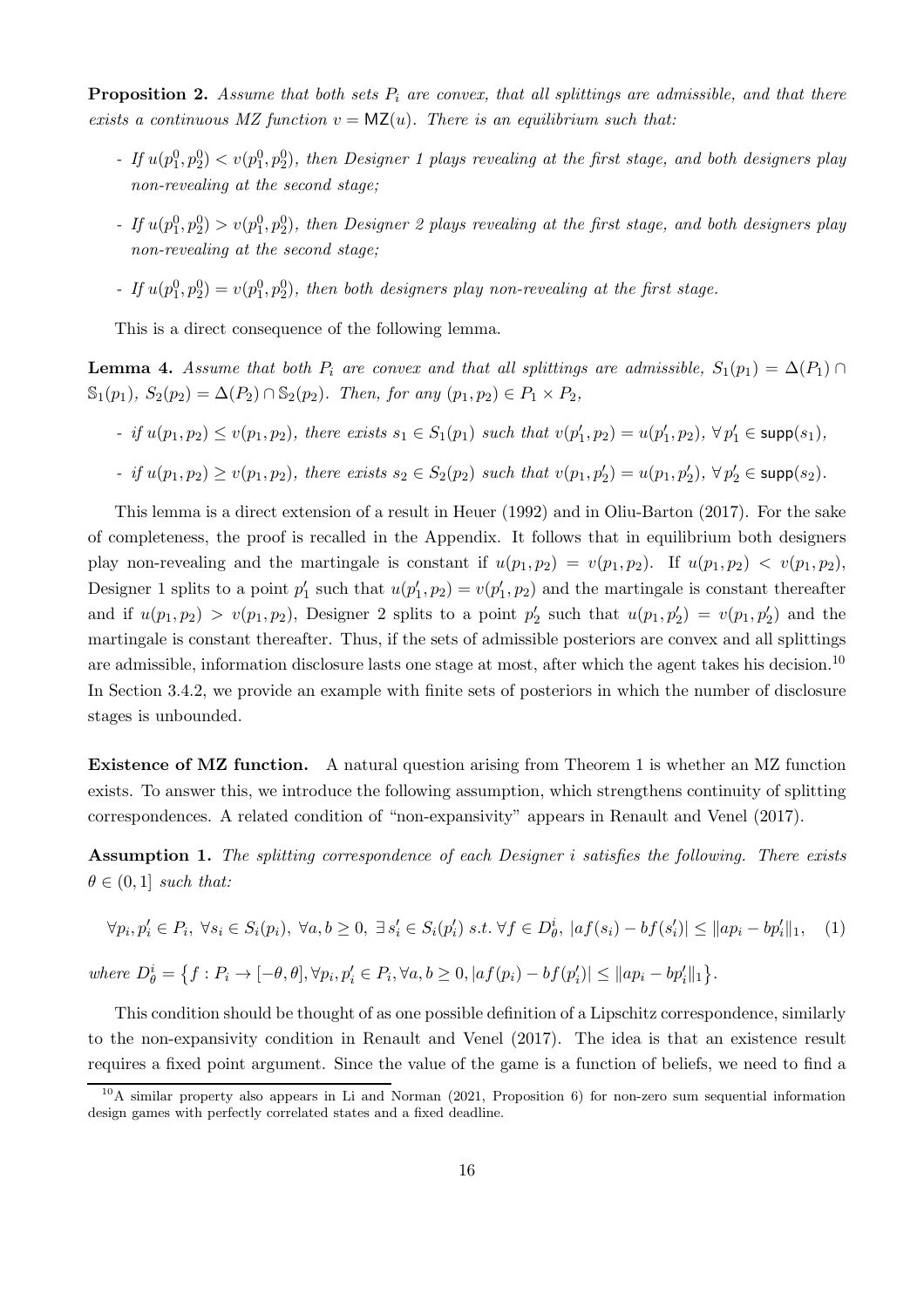set of functions where the fixed point argument will be applied. This set of functions must be compact, i.e., not too large, but also stable by concavification and convexification, thus not too small. Consider for instance the special case where Designer 2 has a trivial correspondence with only noninformative policies. Then, the solution would be the concavification by Designer 1. Thus, the value functions should at least lie in sets which are stable under concavification or convexification.

As it turns out, Assumption 1 can be reformulated as follows.

**Lemma 5.** Assumption 1 is equivalent to: For each Designer i, there exists  $\theta \in (0,1]$  such that for  $\text{each } f \in D^i_{\theta}$ , the concavification and the convexification of f belong to  $D^i_{\theta}$ .

This shows that the set of functions  $D^1_\theta$  (resp.  $D^2_\theta$ ) is chosen to be closed under the concavification (resp. convexification) operator. It is apparent in our proofs that the existence of the value relies on the set of functions closed under those operators, see in particular the proof of Proposition 7 in the appendix.

Here are important cases where the assumption holds.

**Proposition 3.** If for each i,  $P_i = \Delta(\Omega_i)$  and all splittings are allowed, or  $P_i$  is finite, then Assumption *1 is satisfied.*

We now consider the interesting case of splitting correspondences induced by constraints on experiments. Suppose that Designer  $i$  is given a finite set of messages  $M$  and a compact subset of experiments  $X \subseteq \{x : \Omega_i \to \Delta(M)\}\,$ , which contains a non-revealing experiment. Consider all the splittings that Designer  $i$  can generate by repeatedly choosing experiments in  $X$ . For instance, if  $X$  contains only a non-revealing experiment  $x_0$  and a noisy experiment  $x_1$ , the designer can run  $x_1$  as many time as he wants, depending on the outcomes of previous trials.

More generally, define an "auxiliary strategy" for Designer  $i$  as a sequence of measurable mappings  $\sigma_i = (\sigma_{it})$ , where for each  $t \geq 1$ ,  $\sigma_{it} : (X \times M)^{t-1} \to \Delta(X)$ . For each  $x \in X$ ,  $\sigma_{it}(x|x_1, m_1, \ldots, x_{t-1}, m_{t-1})$ is the probability that the designer runs experiment  $x$  conditionally on previous experiments and message realizations  $x_1, m_1, \ldots, x_{t-1}, m_{t-1}$ . A prior  $p_i$  and an auxiliary strategy  $\sigma_i$  induce a probability distribution over sequences of experiments and messages: conditional on state  $\omega_i$ ,  $x_1$  is selected according to  $\sigma_{i1}$ , then  $m_1$  according to  $x_1(\cdot|\omega_i)$ , then  $x_2$  according to  $\sigma_{i2}(x_1, m_1)$ , then  $m_2$  according to  $x_2(\cdot|\omega_i)$ , and so on. Denote by  $\mu_T(p_i,\sigma_i)$  the induced distribution of posteriors after T trials and  $S_{iT}(p_i)$ the set of all such distributions as  $\sigma_i$  varies. Finally let  $S_i(p_i)$  be the weak-\* closure of  $\cup_{T>1}S_{iT}(p_i)$ . It is easy to see that  $S_i(p_i)$  is a convex compact set and the correspondence  $S_i$  satisfies  $S_i^2 = S_i$ .

Proposition 4. *The splitting correspondence generated by a set of experiments as above satisfies Assumption 1.*

We then have the following existence result.

Theorem 2. *Under Assumption 1, there exists a continuous MZ function of* u*, denoted by* MZ(u) which is therefore the value of the long information design game  $G(p_1^0, p_2^0)$ .

The logic of the proof is the following. Introduce a "discounted game" where Designers 1 and 2 move simultaneously and in each stage, the game ends with exogenous probability  $1-\delta$  and the receiver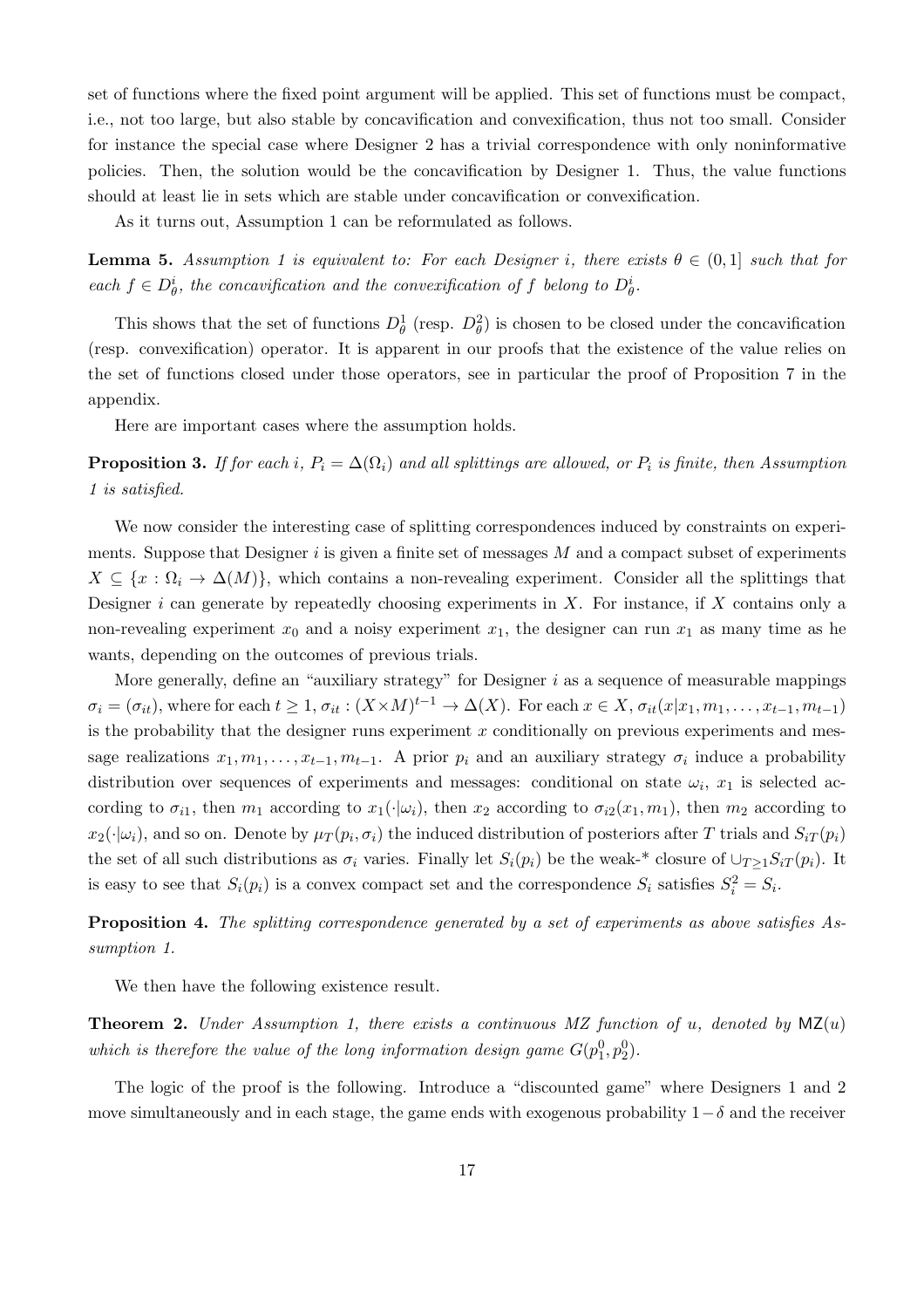takes an action, or the game continues to the next stage with probability  $\delta < 1$ . Let  $v_{\delta}(p_1^0, p_2^0)$  be the value of this game. The main argument is to show that the family of functions  $(v_{\delta})_{\delta}$  is equicontinuous and therefore admits a limit point v as  $\delta \to 1$ . This uses the fact that function  $v_{\delta}$  is the fixed point of an appropriate Bellmann equation. We then show that  $v$  satisfies all the conditions ensuring that  $v = MZ(u)$ . The proof follows the steps of the proofs of Propositions 2 and 3 in Laraki and Renault (2020), albeit using a different "continuity" condition (Assumption 1).

Laraki and Renault (2020) use a "non expansivity" assumption which guarantees also the existence of a continuous MZ function. Their assumption is satisfied if  $P_i = \Delta(\Omega_i)$  and all splittings allowed or if  $P_i$  is finite. However, the splitting correspondence generated by a set of experiments need not be non-expansive. We provide a counter-example in Appendix A.2.

#### 3.4 Examples

In this section we provide two simple examples in which we characterize the values and optimal strategies. In the first example each designer can either fully reveal the state or reveal nothing, and illustrates that the values and equilibrium strategies differ in the simultaneous, sequential and long information design games. In the second example the sets of admissible posteriors are finite and all splittings on those sets are admissible, and the equilibrium martingale of posteriors is unbounded.

#### 3.4.1 Illustrative Example

Consider the following situation. The designers are opposed lobbyists or NGO. The agent is a journalist who would like to write an article or talk about a lobbyist's case in a TV show only if this lobbyist has disclosed relevant information about his case. The second lobbyist would like to appear in the journalist's article or TV show only if the first lobbyist does, while the first lobbyist would like the reverse. Formally, for each i, let  $\Omega_i = \{0, 1\}$ , identify  $p_i \in \Delta(\Omega_i)$  with  $p_i(1) \in [0, 1]$ , and let  $p_i^0 = \frac{1}{2}$  $rac{1}{2}$ . Suppose that each designer has only two available disclosure policies: non-revealing or fully revealing, or equivalently that each designer can only use deterministic experiments. The possible posteriors are thus  $P_1 = P_2 = \left\{0, \frac{1}{2}\right\}$  $\frac{1}{2}$ , 1, and all splittings are available on those sets. For each pair of feasible posteriors, the agent takes some optimal action that induces the following payoff for Designer 1:

| $u =$ | $p_1 = 1$   |                                     |  |
|-------|-------------|-------------------------------------|--|
|       | $p_1 = 1/2$ |                                     |  |
|       | $p_1 = 0$   |                                     |  |
|       |             | $p_2 = 0$   $p_2 = 1/2$   $p_2 = 1$ |  |

Designer 1 would like to fully reveal his own state when Designer 2 is silent at  $p_2 = 1/2$ , and Designer 2 would like to reveal his own state if Designer 1 has already revealed.

The payoff function u is neither  $S_1$ -concave nor  $S_2$ -convex. The concavification and convexification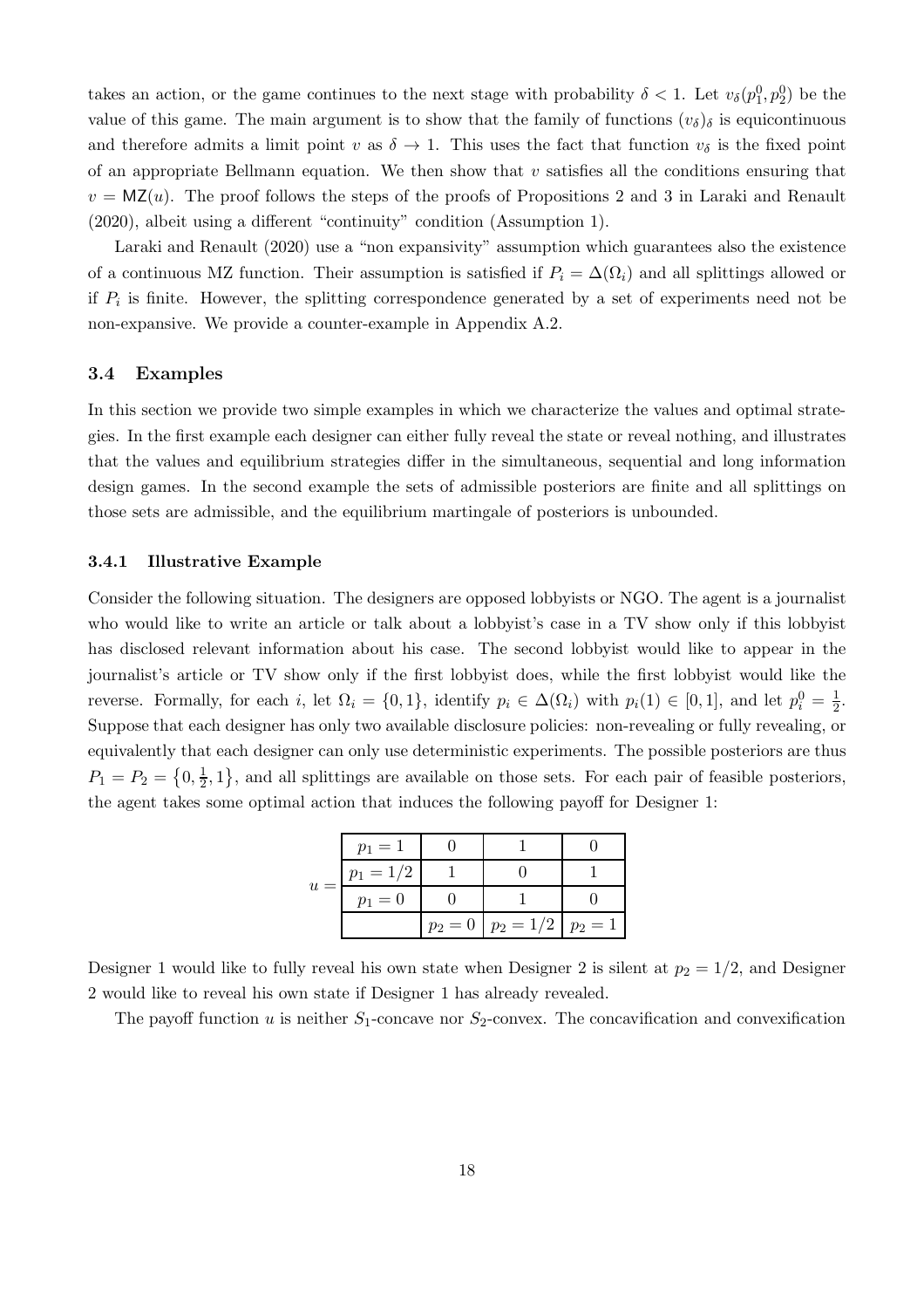of  $u$  are given by the following:



If designers can disclose information simultaneously at a single stage, then Designer 1 can guarantee an expected payoff of  $\frac{1}{2}$  by revealing the state with probability  $\frac{1}{2}$  and remaining silent with probability 1  $\frac{1}{2}$ . Indeed, in this case the posterior belief of the agent on  $\Omega_1$  is  $p_1 = 0$  with probability  $\frac{1}{4}$ ,  $p_1 = 1$ with probability  $\frac{1}{4}$  and  $p_1 = \frac{1}{2}$  with probability  $\frac{1}{2}$ . Hence, the probability of obtaining the payoff of 1 is equal to  $\frac{1}{2}$  for any disclosure policy of Designer 2. Similarly, Designer 2 can guarantee that Designer 1's expected payoff is not higher than  $\frac{1}{2}$  by revealing the state with probability  $\frac{1}{2}$ . This is the splitting value of the model, i.e., the equilibrium payoff of Designer 1 of the one-stage simultaneous move game.

Suppose now that designers play sequentially once and that Designer 1 moves last. In that case, Designer 1 can guarantee a payoff of 1 by playing the opposite of what Designer 2 did (Designer 1 discloses if Designer 2 has not disclosed at stage 1, and does not disclose if Designer 2 has disclosed). This is the *vex cav* value. Similarly, if Designer 2 moves second, Designer 2 can guarantee that Designer 1's payoff is 0 by playing the same way as Designer 1 (Designer 2 discloses if Designer 1 has disclosed before, and does not disclose otherwise). This is the *cav vex* value.

What is the equilibrium if the long information design game? The game is not symmetric. Designer 2 can still apply the strategy above: when Designer 1 discloses, Designer 2 discloses right after, and does not disclose otherwise. Clearly, the resulting payoff is 0 regardless of what Designer 1 does. This is the Mertens-Zamir value of this example. Summarizing, we have the following: $11$ 



3.4.2 Unbounded Disclosure Stages

and

As in the previous example, for each i, let  $\Omega_i = \{0,1\}$  and identify  $p_i \in \Delta(\Omega_i)$  with  $p_i(1) \in [0,1]$ . Let  $P_i = \{0, 1/3, 2/3, 1\}$  and assume that all splittings on  $P_i$  are admissible. Consider the following "matching pennies" utility function for Designer 1:

<sup>&</sup>lt;sup>11</sup>In Koessler et al. (2021), we present an extension of this example where  $P_1 = \Delta(\Omega_1)$ ,  $P_2 = \Delta(\Omega_2)$ , all splittings are admissible, and  $SV(u) \neq MZ(u)$ .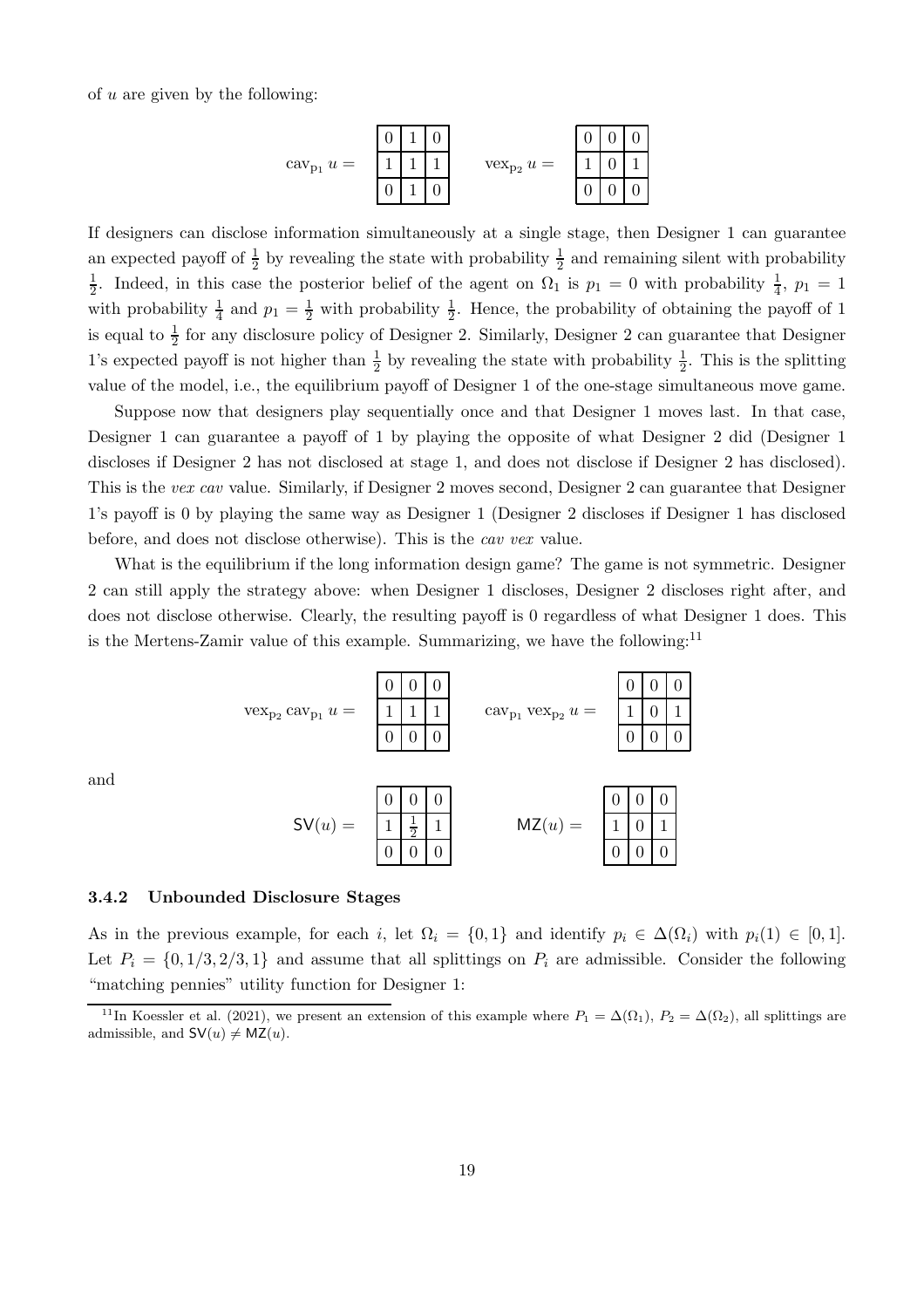|       | $p_1 = 0$   | $p_2 = 0$   $p_2 = 1/3$   $p_2 = 2/3$   $p_2 = 1$ |  |
|-------|-------------|---------------------------------------------------|--|
| $u =$ | $p_1 = 1/3$ |                                                   |  |
|       | $p_1 = 2/3$ |                                                   |  |
|       | $p_1 = 1$   |                                                   |  |

Consider, for example, the situation in which  $(p_1, p_2) = (1, \frac{2}{3})$  $\frac{2}{3}$ ). If Designer 2 does not disclose any information, then the utility of Designer 1 is  $u(1, \frac{2}{3})$  $\frac{2}{3}$ ) = 1. The optimal information policy of Designer 2 is to induce the posteriors  $p'_2 = 1$  and  $p''_2 = \frac{1}{3}$  with the same probability and we have vex<sub>p2</sub>  $u(1, \frac{2}{3})$  $\frac{2}{3}) = \frac{1}{2}u(1, \frac{1}{3})$  $\frac{1}{3}$ ) +  $\frac{1}{2}u(1,1) = \frac{1}{2}0 + \frac{1}{2}1 = \frac{1}{2}$ . More generally, we have the following:



Using  $\text{cav}_{p_1} \text{vex}_{p_2} u \leq MZ(u) \leq \text{vex}_{p_2} \text{cav}_{p_1} u$  and the symmetries of the example, the MZ value function can be written as follows:

|       | 0             | 0                | $\frac{1}{2}$    |    |
|-------|---------------|------------------|------------------|----|
| MZ(u) | $\frac{1}{2}$ | $\boldsymbol{x}$ | $\overline{y}$   |    |
| $=$   |               | $\boldsymbol{y}$ | $\boldsymbol{x}$ | నే |
|       |               | ≐<br>2           | ( )              | 0  |

where  $\frac{1}{4} \leq x \leq \frac{1}{2}$  $\frac{1}{2}$  and  $\frac{1}{2} \leq y \leq \frac{3}{4}$  $\frac{3}{4}$ . It is easy to see that the solution of the Mertens-Zamir system  $MZ(u)(p_1, p_2) = \text{cav}_{p_1} \min(u, MZ(u))(p_1, p_2) = \text{vex}_{p_2} \max(u, MZ(u))(p_1, p_2)$  gives  $x = \frac{1}{3}$  $rac{1}{3}$  and  $y = \frac{2}{3}$  $\frac{2}{3}$ .<sup>12</sup> From this solution, we immediately obtain the following equilibrium strategies:

- If  $p_1 = \frac{2}{3}$  and  $p_2 \in \{0, \frac{1}{3}$  $\frac{1}{3}$ , or if  $p_1 = \frac{1}{3}$  and  $p_2 \in {\frac{2}{3}, 1}$ , then Designer 1 splits the belief  $p_1$  to the two neighborhood posteriors with the same probability; otherwise, he discloses no information.

- If  $p_2 = \frac{2}{3}$  and  $p_1 \in {\frac{2}{3}, 1}$ , or if  $p_2 = \frac{1}{3}$  and  $p_1 \in {\{0, \frac{1}{3} \}}$  $\frac{1}{3}$ , then Designer 2 splits the belief  $p_2$  to the two neighborhood posteriors with the same probability; otherwise, he discloses no information.

The equilibrium martingale of posteriors is represented by Figure 1. Note that, as in the "four frogs" example of Forges (1984, 1990), the number of equilibrium disclosure stages in the long information design game is unbounded, but disclosure stops with probability one in finite time, at a profile of posterior beliefs  $(p_1, p_2)$  in  $\{(0, 1), (0, \frac{2}{3})\}$  $(\frac{2}{3}), (0, 0), (\frac{1}{3})$  $(\frac{1}{3},0),(\frac{2}{3})$  $(\frac{2}{3}, 1), (1, 1), (1, \frac{1}{3})$  $\left\{\frac{1}{3},(1,0)\right\}$ , represented by a "\*" symbol in Figure 1. It is important to emphasize that an unbounded number of stages is required

An algorithm for computing the solution more generally is provided in Koessler et al. (2021).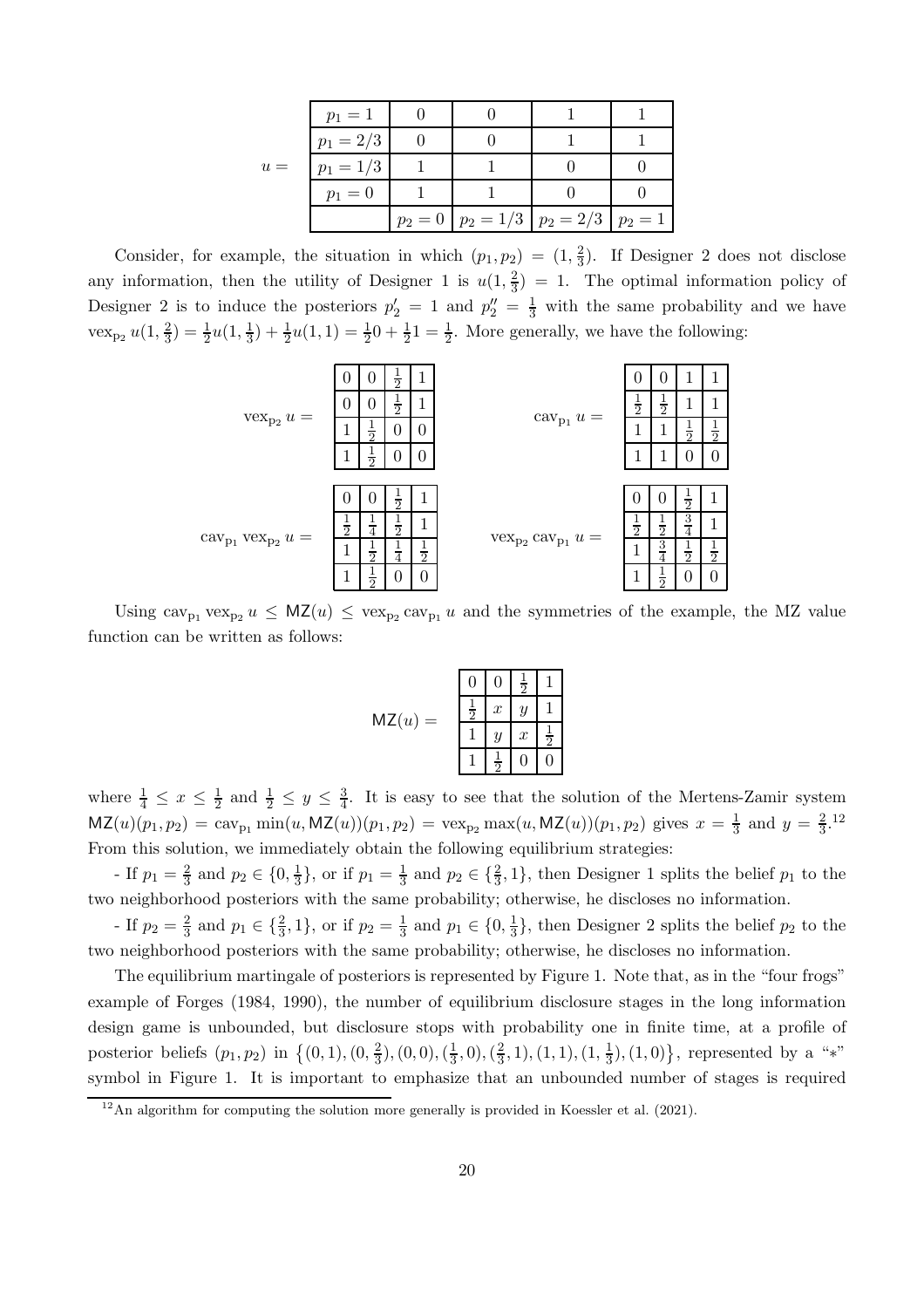for this equilibrium, even though every designer is able to induce in a single stage all distributions of posteriors that he would be able to induce by iterating information policies in multiple stages; that is,  $S_1^2(p_1) = S_1(p_1)$  and  $S_2^2(p_2) = S_2(p_2)$  is satisfied in the example. However, Proposition 2, which guarantees that all the equilibrium information is disclosed in a single stage, does not apply because the sets of admissible posteriors  $P_1$  and  $P_2$  are not convex.



Figure 1: Equilibrium martingale of posteriors in the example of Section 3.4.2.

It is also easy to check that the one-stage splitting value is as follows:

$$
\mathsf{SV}(u) = \begin{array}{c|cc} 0 & 0 & \frac{1}{2} & 1 \\ \frac{1}{2} & \frac{1}{2} & \frac{1}{2} & 1 \\ \hline 1 & \frac{1}{2} & \frac{1}{2} & \frac{1}{2} \\ \hline 1 & \frac{1}{2} & 0 & 0 \end{array}
$$

Indeed, if a designer splits an interior belief to the two closest posteriors with the same probability when his payoff is different from his first best payoff then, whatever the belief induced by the other designer, the expected utility is  $\frac{1}{2}$ . For example, when  $(p_1, p_2) = (\frac{1}{3}, \frac{2}{3})$  $(\frac{2}{3})$ , if Designer 1 splits  $p_1 = \frac{1}{3}$  $\frac{1}{3}$  to  $p'_1 = \frac{2}{3}$  with probability  $\frac{1}{2}$  and to  $p''_1 = 0$  with probability  $\frac{1}{2}$ , then the expected utility of Designer 1 is 1  $\frac{1}{2}$ , and if Designer 2 plays a non-revealing strategy, then the expected utility of Designer 1 is at most 1  $\frac{1}{2}$ . Hence, in these situations, the value of the game is  $\mathsf{SV}(u)(p_1, p_2) = \frac{1}{2}$ . Otherwise, the value is 0 or 1. For example, when  $(p_1, p_2) = (\frac{2}{3}, 1)$ , Designer 2 cannot modify  $p_2$  and Designer 1 gets his first best, so  $\mathsf{SV}(u)(\frac{2}{3},1) = 1$  and no information is disclosed. Similarly, when  $(p_1, p_2) = (1, \frac{1}{3})$  $\frac{1}{3}$ , Designer 1 cannot modify  $p_1$  and Designer 2 gets his first best, so  $\mathsf{SV}(u)(1, \frac{1}{3})$  $(\frac{1}{3}) = 0$  and no information is disclosed. In this example, for every interior posteriors  $(p_1, p_2)$  we have  $cav_{p_1} vex_{p_2} u(p_1, p_2) < MZ(u)(p_1, p_2) \neq$  $\mathsf{SV}(u)(p_1, p_2) < \text{vex}_{p_2} \text{cav}_{p_1} u(p_1, p_2).$ 

## 4 Competition in Product Demonstration

In this section, we study the case of two designers acting as sellers of products with uncertain match value. The agent is a buyer who chooses the seller from whom to buy the product. The agent prefers to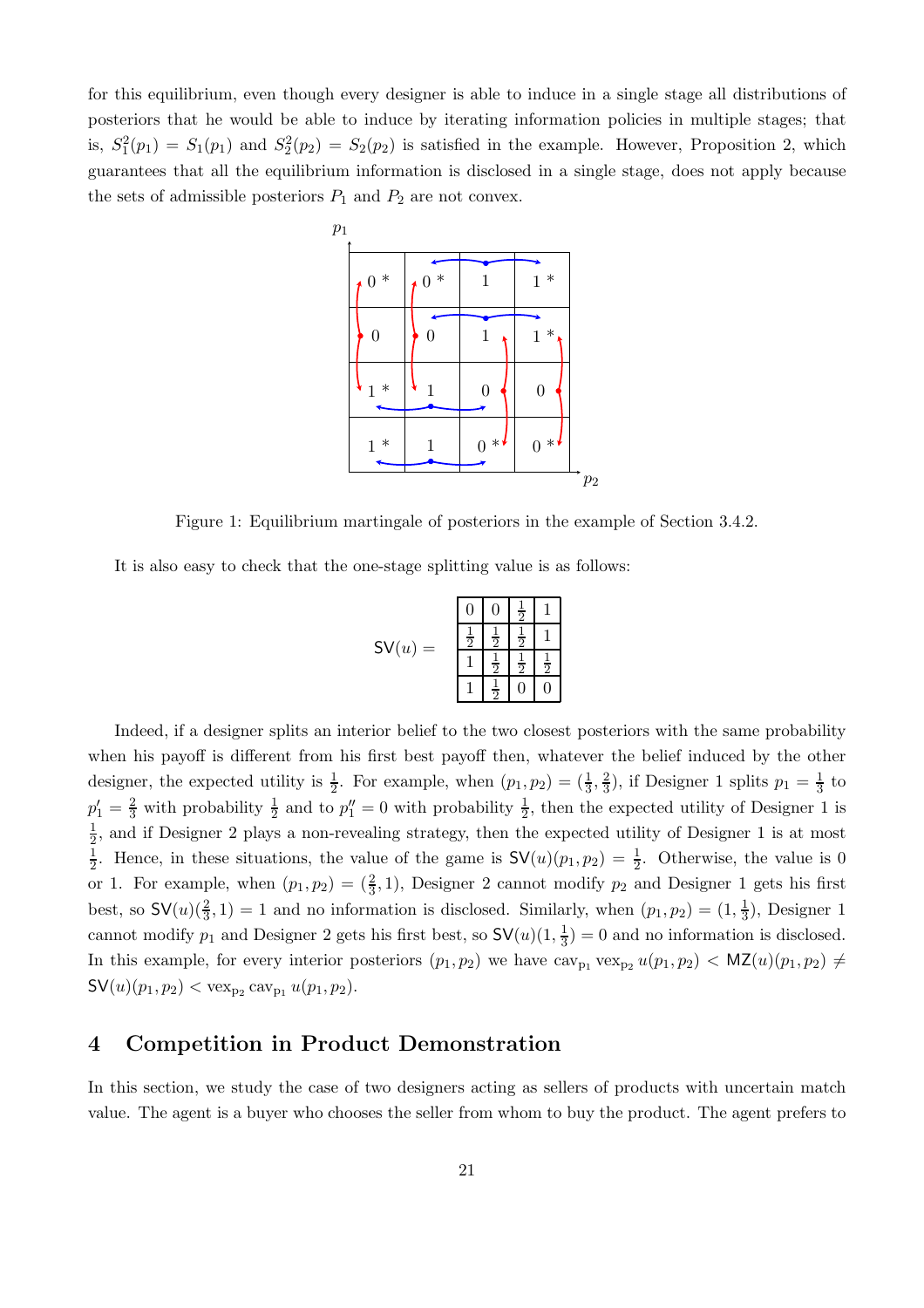buy the product with the highest expected match. The static simultaneous-move game  $G^{sim}(p_1^0, p_2^0)$  is studied in Boleslavsky and Cotton (2015), who characterize the equilibrium and the value of the game. The model is as follows.

The match value for the product of each seller can be either high  $(H)$  or low  $(L)$  :  $\Omega_1 = \Omega_2 = \{L, H\}.$ Let  $p_1^0 \in (0,1)$  be the prior probability that the state is H for Designer 1 and  $p_2^0 \in (0,1)$  be the prior probability that the state is H for Designer 2. Denote by  $p_1 \in [0,1]$  and  $p_2 \in [0,1]$  the corresponding posteriors.

The agent must choose either Designer 1 or Designer 2. The agent's payoff is 1 if the chosen designer's state is H and is 0 otherwise. Hence, Designer 1 is chosen if  $p_1 > p_2$ ; Designer 2 is chosen if  $p_1 < p_2$ , and we assume that the agent randomizes uniformly if  $p_1 = p_2$ . Designer 1's payoff is equal to 1 if that designer is chosen and is  $-1$  otherwise. Given the posteriors  $(p_1, p_2)$ , the expected payoff of Designer 1 is thus as follows:

$$
u(p_1, p_2) = \mathbf{1}{p_1 > p_2} - \mathbf{1}{p_1 < p_2}.
$$

Note that  $u(p_1, p_2)$  is discontinuous at  $p_1 = p_2$ . The expected payoff of the agent is as follows:

$$
u_A(p_1, p_2) = \max\{p_1, p_2\}.
$$

This example can fit the following economic scenario. Designers are two competing firms (e.g., Canon and Nikon) that are about to release a new product or system (e.g., a new camera technology together with plans for lens development and compatibility). The agent is a representative consumer (e.g., a professional photographer) who plans to switch in the near future to one of these two new products. Ex-ante, the agent and the firms do not know the match value for the products (it can be high  $(H)$  or low  $(L)$  for each product). Suppose that the agent already owns a similar product from an older product generation and is ready to spend some time acquiring match information before making a decision. Firms can release public match information to consumers about their respective products through product demonstration (e.g., press events, reviews, trade fairs, product testing or gradual announcements of a lens roadmap). When choosing how to disclose information, the firm does not know the consumer's match value for the product. Additionally, it does not know in advance the public information feedback (e.g., the ratings of reviews) its product will receive. Finally, firms cannot significantly adjust theirs prices but are able to adjust their information policies to signals generated by their competitors.<sup>13</sup> It follows that they have strictly opposite preferences, and both want to attract the consumer.

Below, we characterize and compare the equilibrium strategies and values for the simultaneous, sequential and long information design games. We use those results to analyze the informativeness of firms' strategies and the resulting welfare of the consumer. If we consider finite sets of admissible posteriors, the example fits all our assumptions. For instance, this represents situations in which the consumer reads reviews that apply some rating system (e.g., from one to five stars, or scores

<sup>13</sup>See, e.g., Boleslavsky, Cotton, and Gurnani (2016) for more details on product demonstration and on price flexibility in a similar scenario with a single information designer.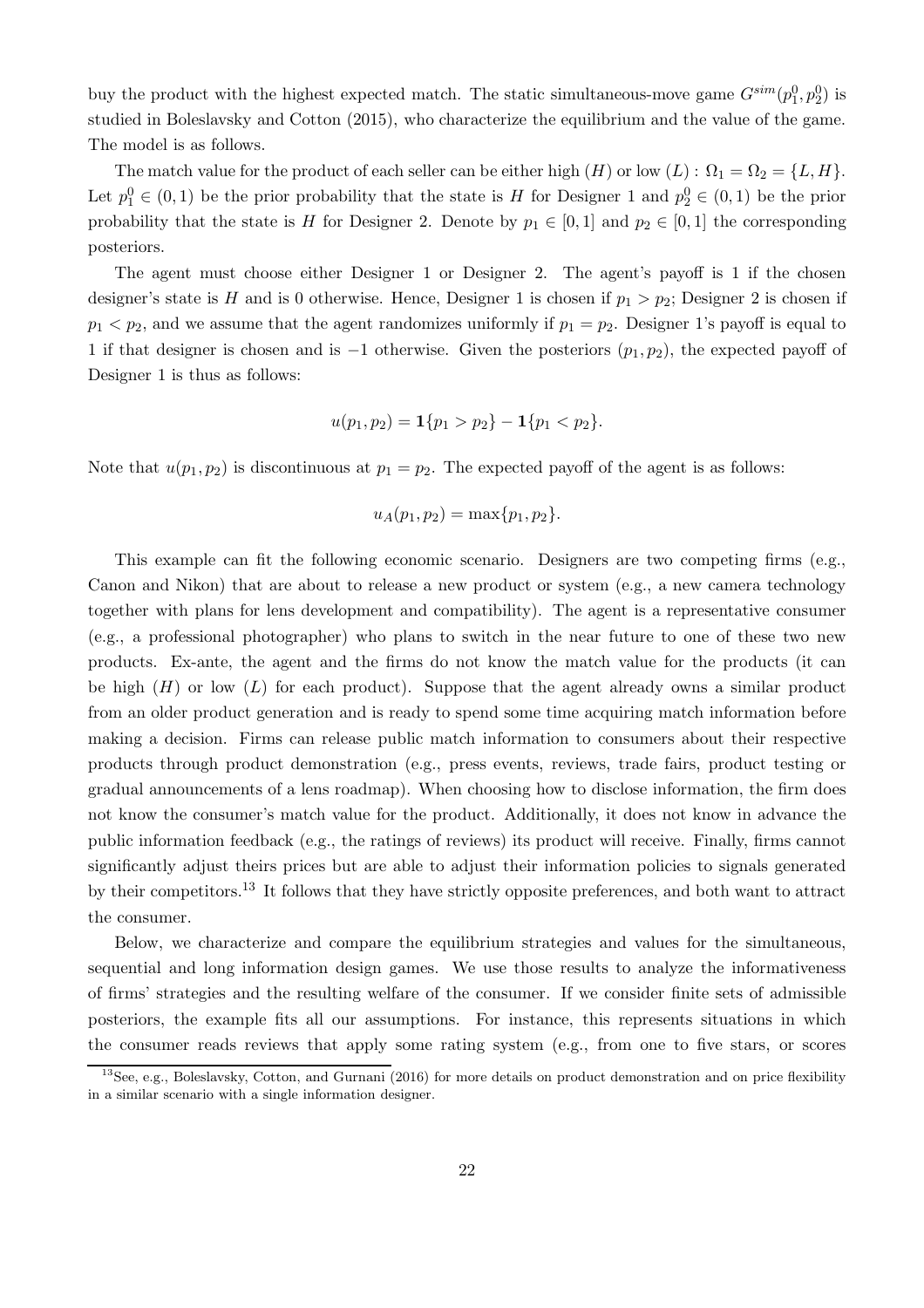corresponding to relevant features of the product). To compare our results with the equilibria of the static simultaneous game  $G^{sim}(p_1^0, p_2^0)$  studied in Boleslavsky and Cotton (2015), we perform the equilibrium analysis assuming that *all* splittings of *all* possible posteriors are admissible. Note that if all splittings are admissible, designers' utility functions are discontinuous on the diagonal  $p_1 = p_2$ .<sup>14</sup> To deal with this discontinuity, we extend some of the proofs of the previous section to this particular example.<sup>15</sup> In the static simultaneous-move game and in the long information design game, we show that equilibria exist. The 2-stage sequential games admit  $\varepsilon$ -equilibria for all  $\varepsilon > 0$  but not exact equilibria.

Before proceeding to equilibrium analysis, we first consider the fully revealing (FR) and nonrevealing (NR) benchmarks. If information is fully revealed to the agent, then the payoff of the latter is 1 if the state is H for Designer 1 or 2, and 0 if the state is L for both designers. The ex-ante expected payoff of the agent is therefore equal to the following:

$$
U_A^{FR} = 1 - (1 - p_1^0)(1 - p_2^0) = p_1^0 + p_2^0(1 - p_1^0).
$$

This is an upper bound on the ex-ante expected payoff of the agent. A lower bound is obtained with no revelation of information. When no information is revealed, the agent's ex-ante expected payoff is as follows:

$$
U_A^{NR} = u_A(p_1^0, p_2^0) = \max\{p_1^0, p_2^0\} < U_A^{FR}.
$$

#### One-Stage Simultaneous Product Demonstration

The equilibrium strategies and payoffs for the one-stage simultaneous-move game have been characterized by Boleslavsky and Cotton (2015). Assume without loss of generality that  $p_1^0 \ge p_2^0$ . The equilibrium strategies  $s_i \in \mathbb{S}_i(p_i^0)$  are unique. For example, if  $p_1^0 \leq \frac{1}{2}$  $\frac{1}{2}$ ,

$$
s_1 = U[0, 2p_1^0] \text{ and } s_2 = \begin{cases} U[0, 2p_1^0] \text{ with prob. } \frac{p_2^0}{p_1^0}, \\ 0 \text{ with prob. } 1 - \frac{p_2^0}{p_1^0}, \end{cases}
$$

where  $U[0, 2p_1^0]$  is the uniform distribution over  $[0, 2p_1^0]$ . The splitting value exists and is given by  $\mathsf{SV}(u)(p_1^0, p_2^0) = 1 - p_2^0/p_1^0$ . If  $p_1^0 \leq \frac{1}{2}$  $\frac{1}{2}$ , the equilibrium ex-ante expected utility of the agent is as follows:

$$
U_A^{SV} = \left(1 - \frac{p_2^0}{p_1^0}\right) p_1^0 + \frac{p_2^0}{p_1^0} \left(\frac{4}{3}p_1^0\right) = p_1^0 + \frac{1}{3}p_2^0.
$$

If  $p_1^0 > \frac{1}{2}$ , the equilibrium ex-ante expected utility of the agent is as follows:

$$
U_A^{SV} = \left(\frac{1}{p_1^0} - 1\right) \left[ \left(1 - \frac{p_2^0}{p_1^0}\right) (1 - p_1^0) + \frac{p_2^0}{p_1^0} \left(\frac{1}{p_1^0} - 1\right) \frac{4}{3} (1 - p_1^0) + \frac{p_2^0}{p_1^0} \left(2 - \frac{1}{p_1^0}\right) \right] + \left(2 - \frac{1}{p_1^0}\right).
$$

<sup>&</sup>lt;sup>14</sup>The designers' utility functions are discontinuous at  $p_1 = p_2$  for any tie-breaking rule adopted by the agent.

<sup>&</sup>lt;sup>15</sup>An alternative approach would be to assume a continuous utility by letting the agent tremble and choose Designer 1 with probability that is a continuous function of  $p_1 - p_2$ , increasing from 0 to 1 (e.g., following a logit rule).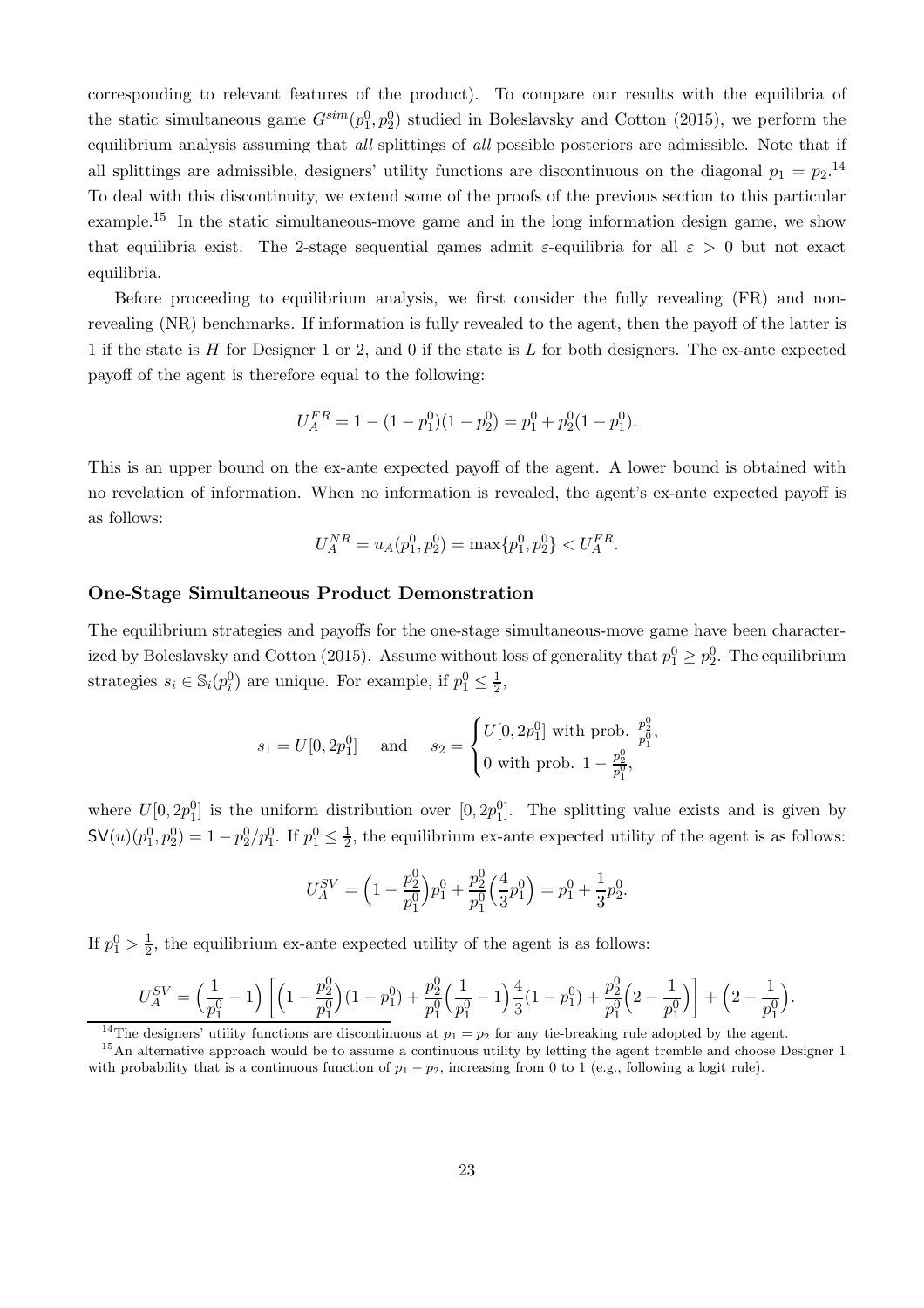### Long Product Demonstration

For every  $p_1$  and  $p_2$ , let

$$
v(p_1, p_2) = \frac{p_1 - p_2}{\max(p_1, p_2)}.
$$

It is easy to verify that for every  $p_1$  and  $p_2$  we have  $v(p_1, p_2) = \text{cav}_{p_1} \min(u, v)(p_1, p_2) = \text{vex}_{p_2} \max(u, v)(p_1, p_2)$ (see Figure 2). Hence, despite the discontinuity of  $u$ , there exists a solution to the Mertens-Zamir system. We have the following:

**Proposition 5.** The value of the long product demonstration game  $G(p_1^0, p_2^0)$  is  $v(p_1^0, p_2^0) = (p_1^0 - p_2^0)$  $p_2^0$  $/$  max $(p_1^0, p_2^0)$ .

*Proof.* See Section 5.1, where we derive a more general result in Proposition 6, dealing with discon- $\Box$ tinuous utilities.

The equilibrium strategies are quite intuitive: if the product of a seller has a better perceived match than the product of his competitor, then the latter is forced to react by revealing additional match information. On the contrary, if the match of a seller is perceived as worse than the match of his competitor, then the latter is better off not revealing additional information. Precisely, the equilibrium strategy  $\sigma_1$  of Designer 1 is such that, given posteriors  $(p_1, p_2)$  at stage n, he plays the non-revealing splitting  $\delta_{p_1}$  if  $p_1 \geq p_2$ , and the splitting  $s_1 = (p_1/p_2)\delta_{p_2} + (1 - p_1/p_2)\delta_0$  if  $p_1 < p_2$ . The equilibrium strategy  $\sigma_2$  of Designer 2 is such that, given posteriors  $(p_1, p_2)$  at stage n, he plays the non-revealing splitting  $\delta_{p_2}$  if  $p_1 \leq p_2$ , and the splitting  $s_2 = (p_2/p_1)\delta_{p_1} + (1 - p_2/p_1)\delta_0$  if  $p_1 > p_2$ . Therefore,  $\sigma_1$  is as in the proof of Theorem 1 and satisfies  $v(s_1, p_2) = v(p_1, p_2) \leq u(s_1, p_2)$ .

Even though the values of games  $G^{sim}(p_1^0, p_2^0)$  and  $G(p_1^0, p_2^0)$  are the same for the designers, the induced equilibrium outcomes are very different. In particular, designers' strategies are always more informative in the one-stage simultaneous-move game than in the long game. The equilibrium payoff of the agent in  $G(p_1^0, p_2^0)$  is actually equal to  $p_1^0$ , as in the non-revealing case: For  $p_1^0 \ge p_2^0$ ,  $U_A^{MZ} =$  $U_A^{NR} = p_1^0.$ 

#### Two-Stage Sequential Product Demonstration

Now, we consider the 2-stage sequential-move games and calculate  $\text{cav}_{p_1} \text{vex}_{p_2} u$  and  $\text{vex}_{p_2} \text{cav}_{p_1} u$ . The concavification of  $u(p_1, p_2)$  with respect to  $p_1$  and its convexification with respect to  $p_2$  are given by:

$$
\operatorname{cav}_{p_1} u(p_1, p_2) = \begin{cases} 1 & \text{if } p_1 > p_2 \\ -1 + \frac{2p_1}{p_2} & \text{if } p_1 \leq p_2, \ p_2 \in (0, 1) \\ 0 & \text{if } p_1 = p_2 = 0 \\ -1 + p_1 & \text{if } p_2 = 1 \end{cases} \quad \operatorname{vex}_{p_2} u(p_1, p_2) = \begin{cases} -1 & \text{if } p_2 > p_1 \\ 1 - \frac{2p_2}{p_1} & \text{if } p_2 \leq p_1, \ p_1 \in (0, 1) \\ 0 & \text{if } p_1 = p_2 = 0 \\ 1 - p_2 & \text{if } p_1 = 1. \end{cases}
$$

Note that  $cav_{p_1} u$  is discontinuous at  $p_1 = p_2 = 0$  and  $p_2 = 1$ , and  $vex_{p_2} u$  is discontinuous at  $p_1 = p_2 = 0$ and  $p_1 = 1$ . If only Designer 1 can disclose information at  $(p_1^0, p_2^0)$ , the equilibrium is non-revealing. If only Designer 2 can disclose information, that designer splits  $p_2^0$  to  $p_1^0$  (more precisely, to  $p_1^0 + \varepsilon$ , with  $\varepsilon \to 0$ ) with probability  $p_2^0/p_1^0$  and to 0 with probability  $1-p_2^0/p_1^0$ . In both cases, the agent's expected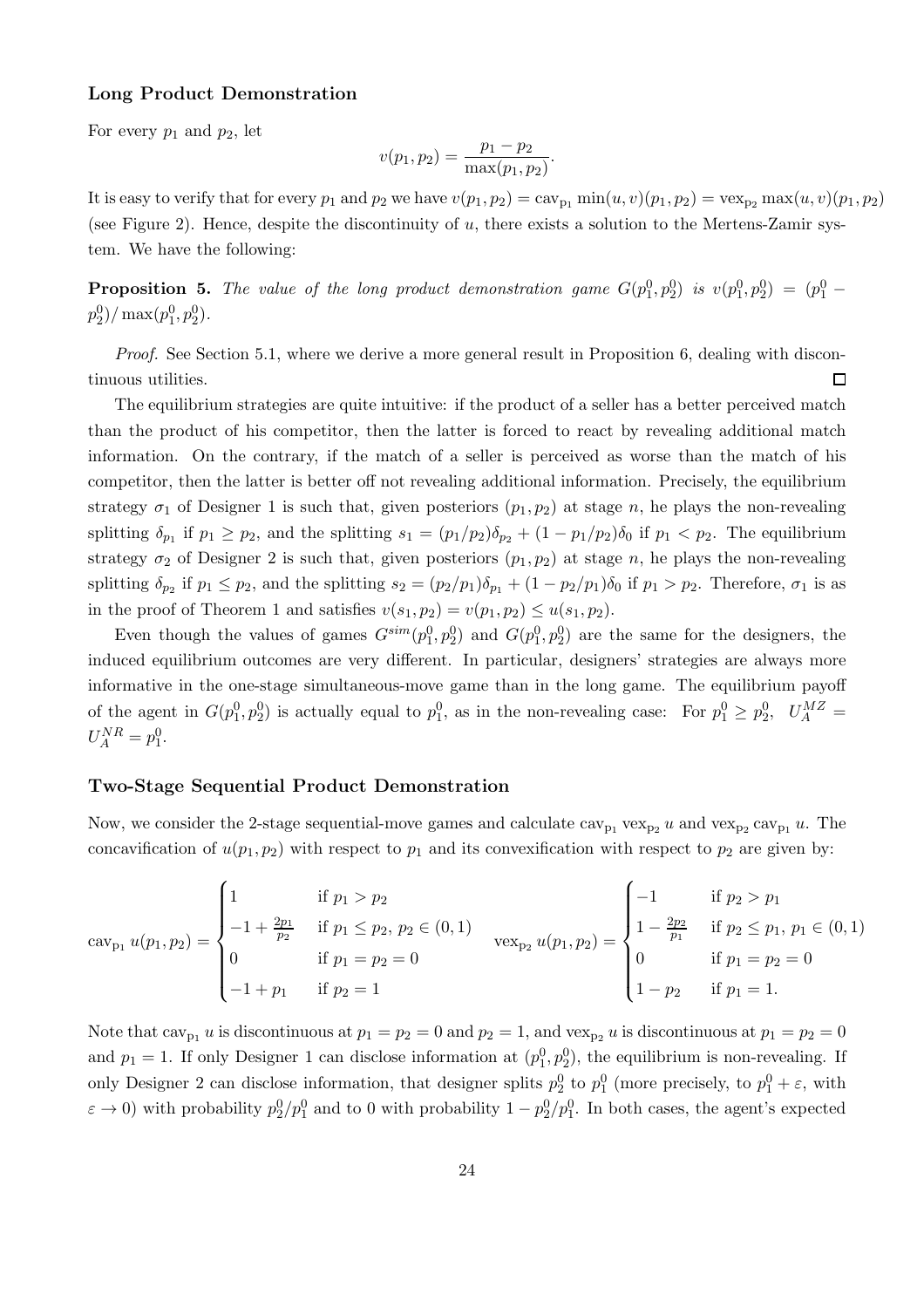

Figure 2: MZ function  $v( \cdot, p_2)$  for a given  $p_2$ .

payoff is the non-revealing payoff:

$$
U_A^{\text{cav}_{p_1}} = U_A^{\text{vex}_{p_2}} = U_A^{NR} = p_1^0.
$$

To compute  $\text{cav}_{p_1} \text{vex}_{p_2} u$ , fix  $p_2$  and consider the optimal splitting of  $p_1$  for Designer 1 when the utility of the latter is given by  $\text{vex}_{p_2} u(p_1, p_2)$ . We get (see Figure 3):

$$
cav_{p_1} vex_{p_2} u(p_1, p_2) = \begin{cases} 0 & \text{if } p_1 = p_2 = 0\\ -1 + p_1(2 - p_2) & \text{if } 2 - \sqrt{2} \le 2p_2\\ 1 - \frac{2p_2}{p_1} & \text{if } 2p_2 \le p_1 \le 2 - \sqrt{2} \text{ and } p_1 > 0\\ -1 + \frac{p_1}{2p_2} & \text{if } p_1 \le 2p_2 < 2 - \sqrt{2}\\ 1 - \frac{p_2(4 - p_1 - 2\sqrt{2})}{3 - 2\sqrt{2}} & \text{if } 2p_2 \le 2 - \sqrt{2} \le p_1. \end{cases}
$$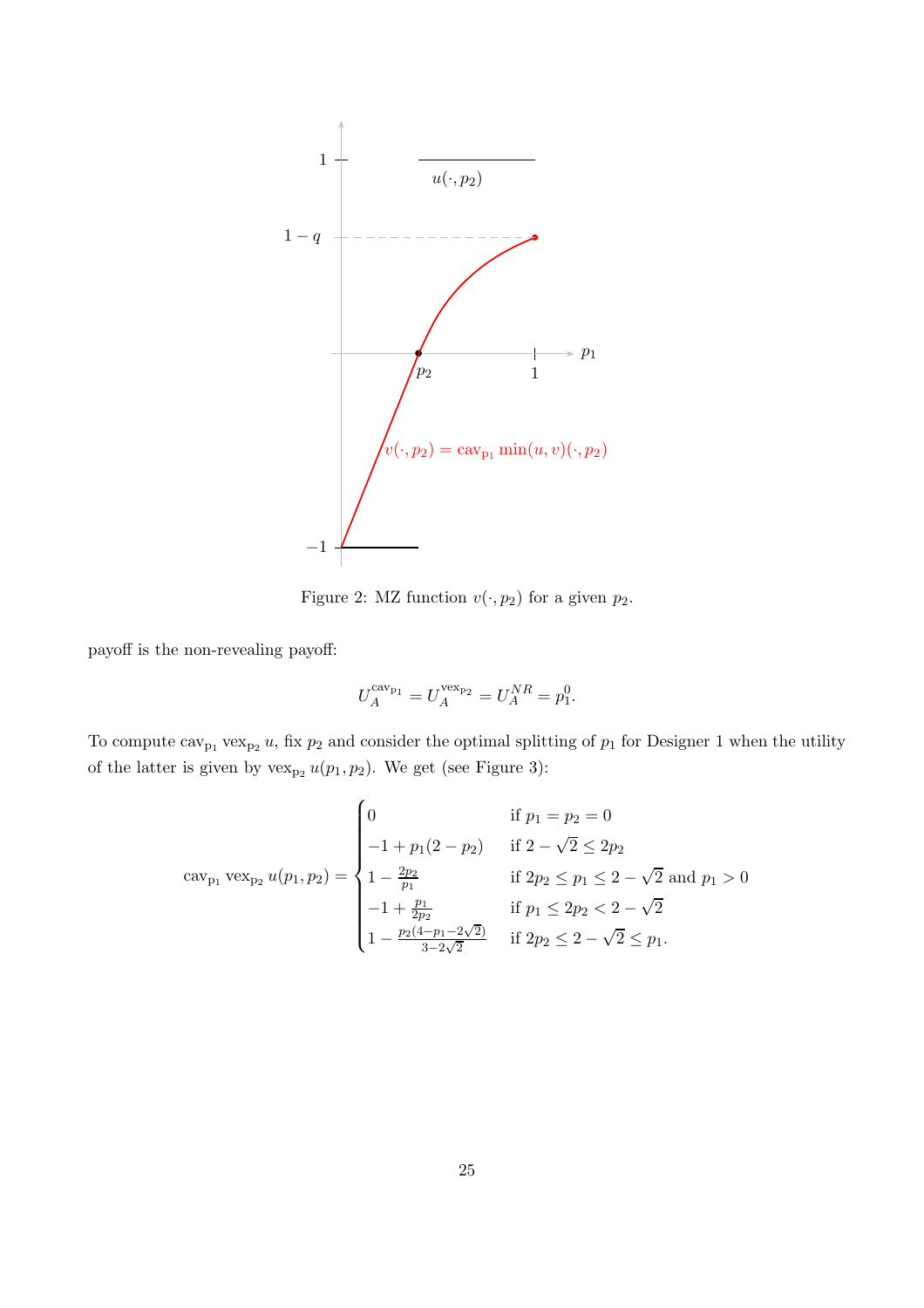

Figure 3: Concavification of  $\text{vex}_{p_2} u(p_1, p_2)$ .

Similarly, we get:

$$
\text{vex}_{p_2} \text{cav}_{p_1} u(p_1, p_2) = \begin{cases} 0 & \text{if } p_1 = p_2 = 0 \\ 1 - p_2(2 - p_1) & \text{if } 2 - \sqrt{2} \le 2p_1 \\ -1 + \frac{2p_1}{p_2} & \text{if } 2p_1 \le p_2 \le 2 - \sqrt{2} \text{ and } p_2 > 0 \\ 1 - \frac{p_2}{2p_1} & \text{if } p_2 \le 2p_1 < 2 - \sqrt{2} \\ -1 + \frac{p_1(4 - p_2 - 2\sqrt{2})}{3 - 2\sqrt{2}} & \text{if } 2p_1 \le 2 - \sqrt{2} \le p_2. \end{cases}
$$

These computations allow to derive  $\varepsilon$ -equilibrium strategies as  $\varepsilon \to 0$ , and the following expected equilibrium payoff of the agent in the 2-stage sequential game as a function of the priors:

$$
U_A^{\text{cav}_{p_1}\text{vex}_{p_2}} = \begin{cases} U_A^{\text{FR}} & \text{if } p_2^0 > \frac{2-\sqrt{2}}{2} \\ U_A^{\text{NR}} & \text{if } p_2^0 < \frac{2-\sqrt{2}}{2} \text{ and } p_1^0 > 2p_2^0 \\ \frac{p_1^0}{2} + p_2^0 \in (U_A^{\text{NR}}, U_A^{\text{SV}}) & \text{if } p_2^0 < \frac{2-\sqrt{2}}{2} \text{ and } \frac{4}{3}p_2^0 < p_1^0 < 2p_2^0 \\ \frac{p_1^0}{2} + p_2^0 \in (U_A^{\text{SV}}, U_A^{\text{FR}}) & \text{if } p_2^0 < \frac{2-\sqrt{2}}{2} \text{ and } p_1^0 < \frac{4}{3}p_2^0, \end{cases}
$$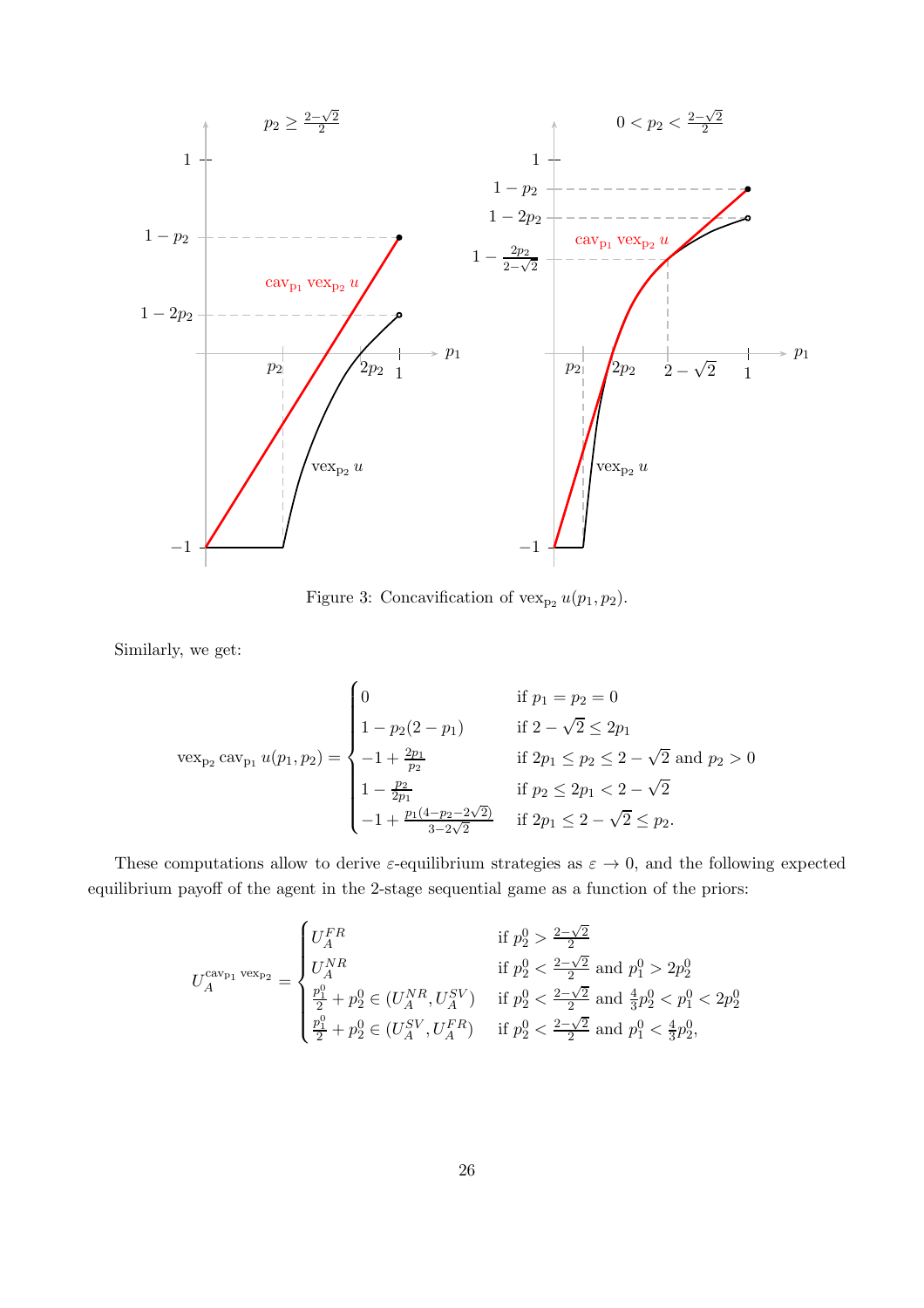$$
U_A^{\text{vex}_{p_2} \text{ cav}_{p_1}} = \begin{cases} U_A^F R & \text{if } p_1^0 > \frac{2 - \sqrt{2}}{2} \\ U_A^{NR} & \text{if } p_1^0 < \frac{2 - \sqrt{2}}{2} \text{ and } p_2^0 > 2p_1^0 \\ \frac{p_2^0}{2} + p_1^0 \in (U_A^{NR}, U_A^{SV}) & \text{if } p_1^0 < \frac{2 - \sqrt{2}}{2} \text{ and } \frac{4}{3}p_1^0 < p_2^0 < 2p_1^0 \\ \frac{p_2^0}{2} + p_1^0 \in (U_A^{SV}, U_A^{FR}) & \text{if } p_1^0 < \frac{2 - \sqrt{2}}{2} \text{ and } p_2^0 < \frac{4}{3}p_1^0. \end{cases}
$$

If  $p_1^0$  and  $p_2^0$  are greater than  $(2-\sqrt{2})/2$ , the agent receives the fully revealing payoff  $U_A^{FR}$  that is higher than the agent's payoff  $U_A^{SV}$  in one-stage simultaneous-move game, which itself is higher than the agent's expected payoff in the long information design game. The sequential game also gives a higher expected payoff to the agent than does the simultaneous game if  $p_1^0$  and  $p_2^0$  are less than  $(2-\sqrt{2})/2$ but close to each other (if  $\frac{3}{4}p_2^0 < p_1^0 < \frac{4}{3}p_2^0$ ). Otherwise, if  $p_1^0$  and  $p_2^0$  are less than  $(2-\sqrt{2})/2$ , the agent prefers the sequential game in which Designer 1 plays last to the simultaneous game if  $p_1^0 > \frac{3}{4}$  $\frac{3}{4}p_2^0$ , and prefers the sequential game in which Designer 2 plays last to the simultaneous game if  $p_1^0 > \frac{4}{3}$  $\frac{4}{3}p_2^0$ .

We summarize the above comparisons as follows:

- 1. *The buyer prefers that sellers can disclose information at a predetermined stage.* Indeed, designers' equilibrium strategies are less informative in the long information design game: only one designer discloses information, and the expected payoff of the agent is the same as that without information disclosure.
- 2. *The buyer prefers that the seller with the highest ex-ante expected match value is allowed to disclose last.* Indeed, the agent is better off in the sequential game than in the simultaneous game whenever the designer with the highest ex-ante value has the last-mover advantage.

# 5 Extensions and Further Results

#### 5.1 Discontinuous Utilities

In the example studied in Section 4, the utility function is discontinuous. Nevertheless, we are able to characterize the value of the game and determine equilibrium strategies using the intuition from Theorem 1. The next result gives sufficient conditions under which the existence of an MZ function implies that it is the value of the game.

**Proposition 6.** Assume that there exists a function  $v : P_1 \times P_2 \to \mathbb{R}$  that is  $S_1$ -concave,  $S_2$ -convex *and satisfies (C1) and (C2) for all*  $(p_1, p_2) \in P_1 \times P_2$ *. Suppose further that* v *is u.s.c. with respect to* p<sup>2</sup> *and l.s.c. with respect to* p1*, that the sets*

 $\{(p_1, p_2) \in P_1 \times P_2 : v(p_1, p_2) \leq u(p_1, p_2)\}\$ and  $\{(p_1, p_2) \in P_1 \times P_2 : v(p_1, p_2) \geq u(p_1, p_2)\}\$ ,

*are closed and that* v *is l.s.c.* on the closure of  $\{(p_1, p_2) \in P_1 \times P_2 : v(p_1, p_2) < u(p_1, p_2)\}\$  and u.s.c *on the closure of*  $\{(p_1, p_2) \in P_1 \times P_2 : v(p_1, p_2) > u(p_1, p_2)\}\$ . Then,  $v(p_1^0, p_2^0)$  is the value of the long *information design game*  $G(p_1^0, p_2^0)$ , and the equilibrium is as constructed in the proof of Theorem 1.

There, we show that the stationary strategies given by  $(C1)$  and  $(C2)$  form an equilibrium of the game under the above weakening of continuity. These conditions are met in the example of Section 4.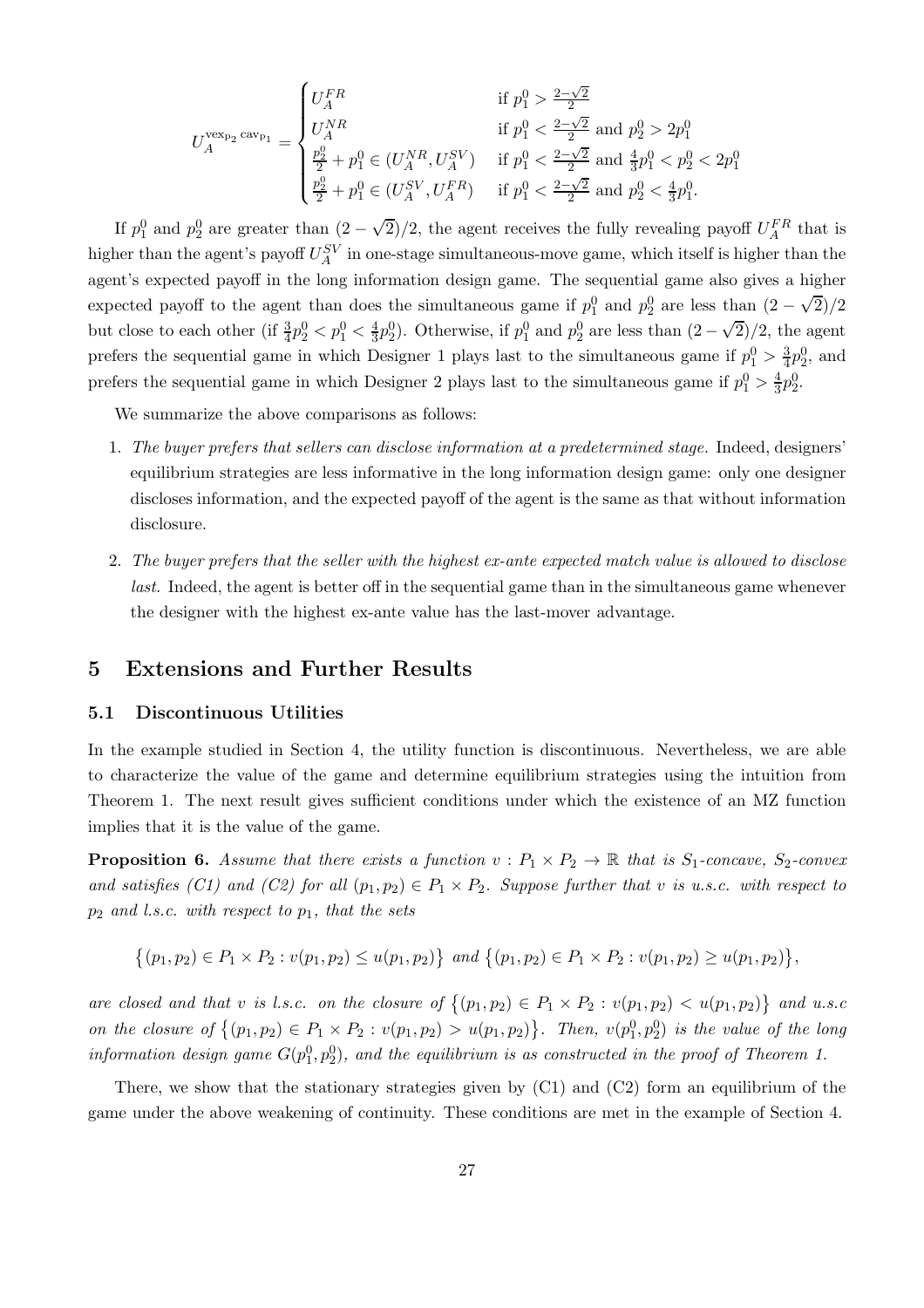#### 5.2 Alternative Extensive Forms

We can extend our model to alternating-move information design games in which designers cannot disclose information simultaneously. The description of the game is the same except that Designer 1 can move only at odd stages, and Designer 2 can move only at even stages. If there are two consecutive stages  $N^* - 1$  and  $N^*$  such that Designer i chooses a non-revealing splitting at stage  $N^* - 1$  and Designer  $j \neq i$  chooses a non-revealing splitting at stage  $N^*$ , then the agent chooses an action after stage  $N^*$ . Otherwise, both designers choose admissible splittings until  $N^* = +\infty$  and the agent chooses an action after stage  $N^*$ . It is easy to see that Theorem 1 extends directly to this version, and the value of this information design game is also  $\mathsf{MZ}(u)(p_1^0, p_2^0)$ .

In an another version of the game, the game does not stop even if there is no revelation from both designers at some stage. The timing of such game is similar to that of a "long cheap talk" game as defined in Aumann and Hart (2003). This formulation of the game is formally equivalent to our model, and Theorem 1 extends.

In a last version of the game, the game terminates after each stage with exogenous probability  $1 - \delta \in (0, 1)$ , and the agent takes an action. With probability  $\delta$ , the game continues to the next stage. This game is equivalent to a discounted game in which a short-lived agent makes a decision at each stage and designers maximize/minimize the discounted average payoff. This game is a discounted stochastic game called a splitting game in Laraki (2001a) and a gambling game in Laraki and Renault (2020). Lemmas 9 and 10 in Appendix A.1 show that this game has value  $V_{\delta}$ , and  $\lim_{\delta \to 1} V_{\delta} = MZ(u)(p_1^0, p_2^0)$ . Thus, our game  $G(p_1^0, p_2^0)$  can be approximated by a discounted game with a high discount factor.

#### 5.3 Correlated Information

Our results also extend to correlated priors. The first approach consists of analyzing a modified game with independent priors. Specifically, given any prior  $\mu^0 \in \Delta(\Omega_1 \times \Omega_2)$  and utility functions  $\tilde{u}_i(z; \omega_1, \omega_2)$ , where  $i$  denotes Designer 1, Designer 2 or the agent, we define a modified game with stochastically independent states by letting  $\hat{\mu}^0(\omega_1, \omega_2) = (\sum_{\tilde{\omega}_2 \in \Omega_2} \mu^0(\omega_1, \tilde{\omega}_2)) \times (\sum_{\tilde{\omega}_1 \in \Omega_1} \mu^0(\tilde{\omega}_1, \omega_2))$  and for every *i*,

$$
\hat{\tilde{u}}_i(z;\omega_1,\omega_2) = \frac{\mu^0(\omega_1,\omega_2)}{\hat{\mu}^0(\omega_1,\omega_2)} \tilde{u}_i(z;\omega_1,\omega_2),
$$

for every  $(\omega_1, \omega_2)$  in the support of  $\mu^{0.16}$  This modification preserves the continuity of players' utility functions and the zero-sum property between the two designers. The equilibria of this modified multistage information design game (without correlation) coincide with the equilibria of the original multistage information design game (with correlation). The second approach consists of defining concavification and convexification for correlated distributions and extending the notions of  $\langle \text{cav}_{p_1}, \text{vex}_{p_2} \rangle$ and MZ. The reader is referred to Ponssard and Sorin (1980), Sorin (1984), Mertens et al. (2015) and Oliu-Barton (2017).

Consider now the particular case in which designers disclose information about a common payoffrelevant state; i.e., their private states are perfectly correlated, as in Gentzkow and Kamenica (2017).

 $16$ Such transformations can be found in Aumann et al. (1995, Chap. 2, section 4.2, pages 100–104) and in Myerson (1985).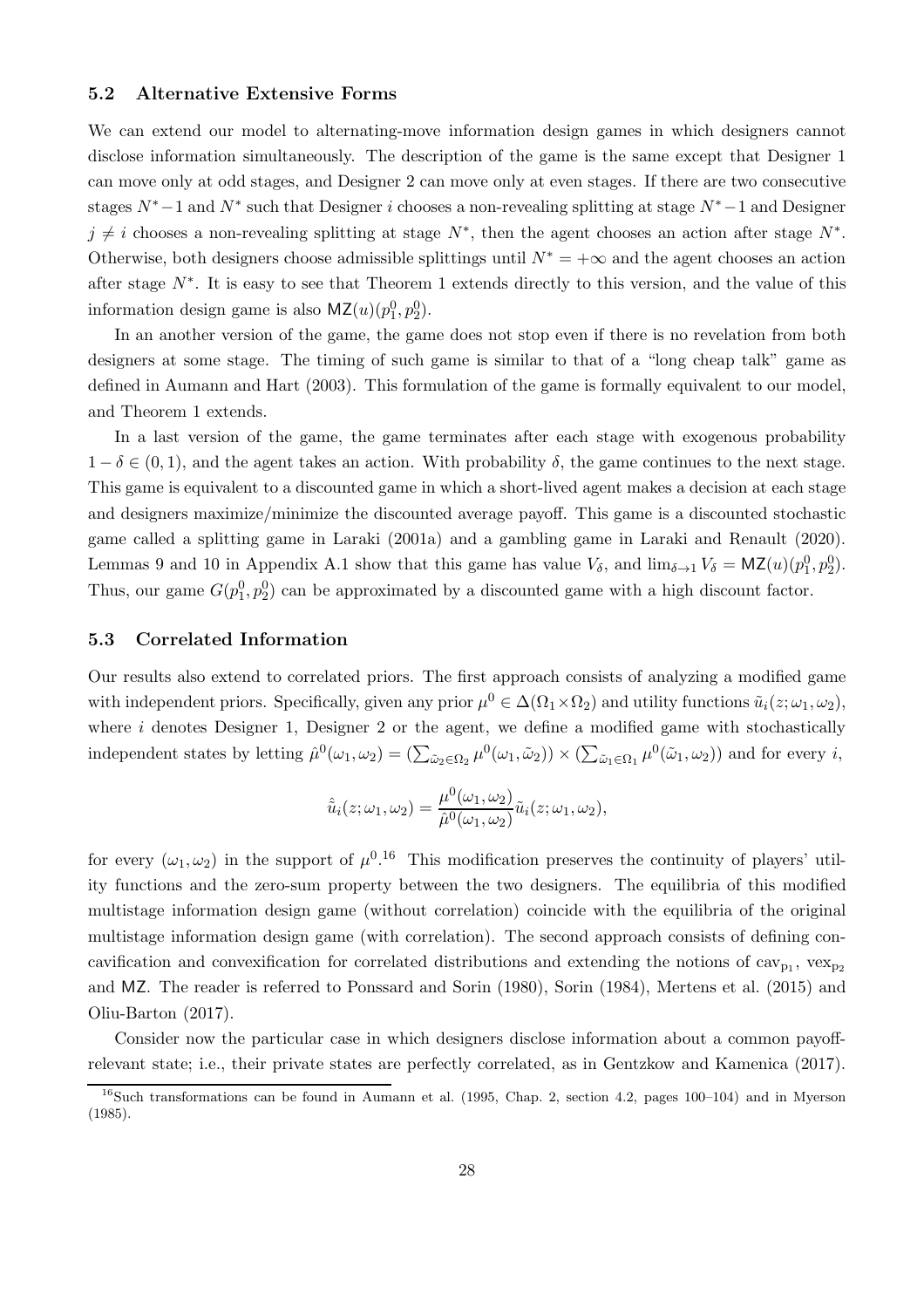Denote by  $\Omega = \Omega_1 = \Omega_2$  the common set of states and assume that all information disclosure policies are available. In all versions of the information design game, full revelation is an equilibrium. Indeed, when one designer fully discloses the state, the other is indifferent and may fully disclose as well. Thus, the value of each version of the game is that obtained by full revelation. This value coincides with the  $\text{cav}_{p_1} \text{vex}_{p_2}$  and  $\text{vex}_{p_2} \text{cav}_{p_1}$  values, and thus also with the SV and MZ values. Indeed, all of those functions have to be both concave and convex with respect to the prior. Therefore, they must be linear and equal to  $\sum_{\omega} \mu(\omega) u(z(\omega), \omega)$ , where  $z(\omega)$  is the optimal action of the agent when the agent knows that the state is  $\omega$ .

#### 5.4 Unobserved Messages

Consider an alternative model in which posteriors are not observed at each stage. More precisely, designers only observe splittings chosen at each stage, until the game between the designers stops. Then, the sequence of splittings chosen is drawn and posteriors are finally privately observed before the agent chooses an action. Contrary to the case where posteriors are publicly observed at each stage by the designers, all the versions of this game, one-stage simultaneous, two-stage sequential or long, have the same value and optimal strategies, which are the splitting value and the one-stage optimal strategies. In particular, when posteriors are privately observed by the agent, it does not matter for him how he would acquire information from competing designers. This observation directly folllows from the fact that

$$
\mathsf{SV}(u)(p_1,p_2)=\max_{s_1\in S_1(p_1)}\min_{s_2\in S_2(p_2)}u(s_1,s_2)=\min_{s_2\in S_2(p_2)}\max_{s_1\in S_1(p_1)}u(s_1,s_2).
$$

That is, in every version of the game with unobserved messages, Designer 1 can guarantee that his expected utility is at least  $\mathsf{SV}(u)(p_1, p_2)$  by playing his one-stage equilibrium strategy in his first move, and Designer 2 can guarantee that the expected utility of Designer 1 is at most  $\mathsf{SV}(u)(p_1, p_2)$  by playing his one-stage equilibrium strategy in his first move. Hence,  $\mathsf{SV}(u)(p_1, p_2)$  is the value.

It is worth noting that the previous observation does not apply if one considers more general utility functions. To see this, consider the following non-zero sum example, where the set of admissible posteriors is  $P_1 = P_2 = \{0, 1/2, 1\}$ , all splittings on  $P_1$  and  $P_2$  are admissible, the priors are  $p_1^0 = p_2^0 = \frac{1}{2}$  $\frac{1}{2}$ , and the utilities of the designers are given by:

| $p_1 = 1$   | 1, 1      | 4,0         | 1, 1      |
|-------------|-----------|-------------|-----------|
| $p_1 = 1/2$ | 0,4       | 3, 3        | 0,4       |
| $p_1 = 0$   |           | 4,0         |           |
|             | $p_2 = 0$ | $p_2 = 1/2$ | $p_2 = 1$ |

The one-stage game has similarities with the prisoner dilemma: it is a dominant strategy for both designers to disclose information and, by backward induction, it is the unique equilibrium whatever the finite and fixed number of stages. However, it is easy to see that the infinite horizon game (whether the realized posteriors are observed or not) has a (subgame perfect) equilibrium sustaining no information revelation. Indeed, along the equilibrium path both designers play non-revealing, and they punish by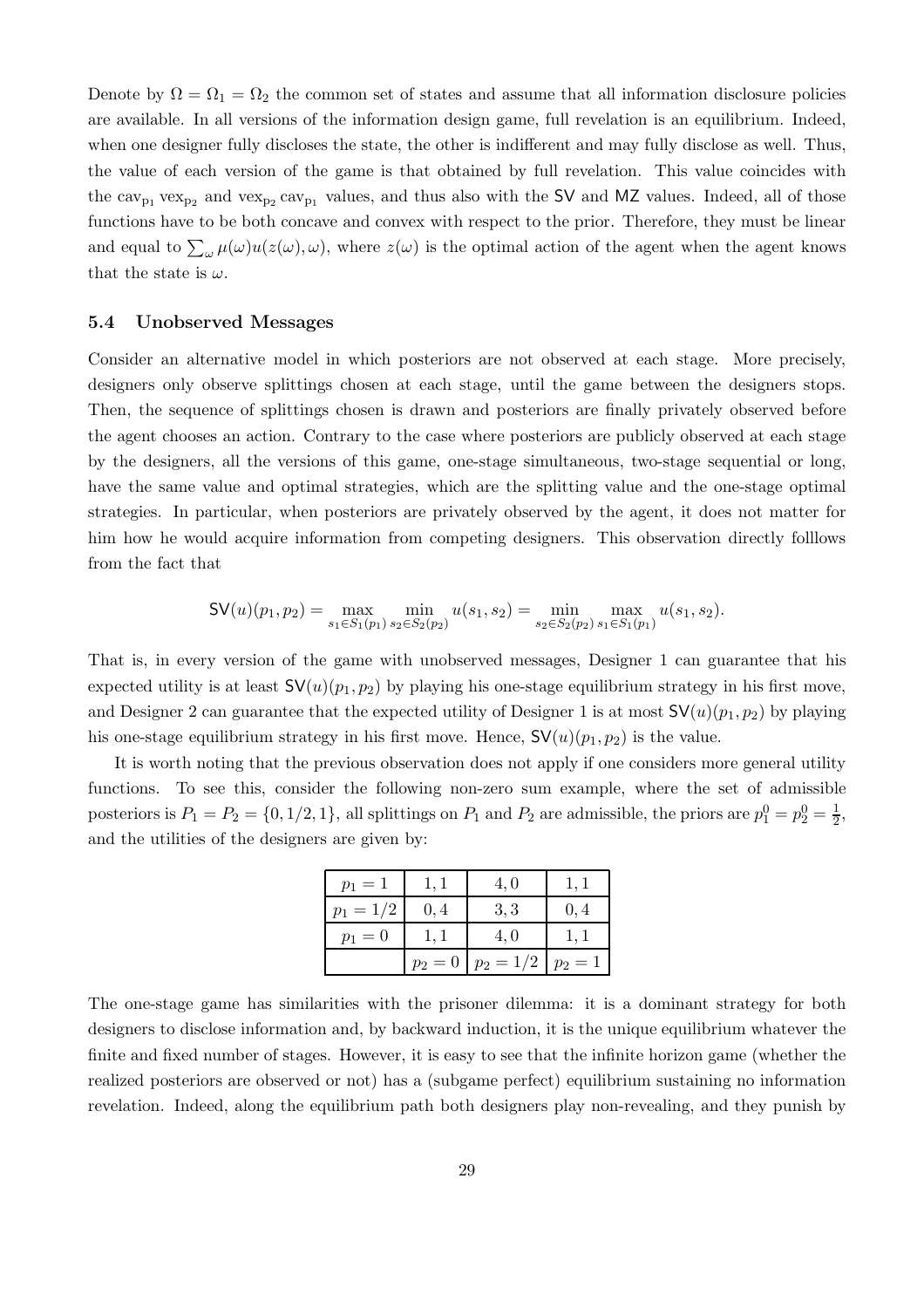disclosing information if they observe a deviation from the non-revealing splitting.

# A Appendix

#### A.1 Proofs

**Proof of Lemma 1** We show that  $cav_{p_1} w(p_1, p_2) = max{w(s_1, p_2) : s_1 \in S_1(p_1)}$ . Fix  $p_2$  and let  $h(p_1) := \max\{w(s_1, p_2) : s_1 \in S_1(p_1)\}\$ . Consider a function  $g : P_1 \to \mathbb{R}$ ,  $S_1$ -concave such that  $g(\cdot) \geq w(\cdot, p_2)$ . This pointwise inequality implies that for any  $s_1 \in S_1(p_1)$ ,  $g(s_1) \geq w(s_1, p_2)$  and since  $g$  is  $S_1$ -concave,

$$
g(p_1) \ge g(s_1) \ge w(s_1, p_2).
$$

Since this holds for any  $s_1 \in S_1(p_1)$ , this implies  $g(p_1) \ge h(p_1)$ , and since this holds for any  $g(\cdot) \ge$  $w(\cdot, p_2)$ , we obtain cav<sub>p<sub>1</sub></sub>  $w(p_1, p_2) \geq h(p_1)$ .

To obtain the converse inequality, since  $h(p_1) \geq w(p_1, p_2)$ , it is enough to prove that h is  $S_1$ concave. Hence, take  $s_1 \in S_1(p_1)$  and consider  $h(s_1) = \int h(p'_1)ds_1(p'_1)$ . Define a measurable selection of  $S_1$ ,  $f: P_1 \to \Delta(P_1)$  such that  $f(p'_1) \in \arg \max \{u(s'_1, p'_1) : s'_1 \in S_1(p'_1)\}\.$  We have for each  $p'_1 \in P_1$ that  $h(p'_1) = w(f(p'_1), p_2) = \int w(p''_1, p_2) df(p''_1|p'_1)$ . We then obtain the following:

$$
h(s_1) = \iint w(p_1'', p_2) df(p_1''|p_1') ds_1(p_1') = \int w(\tilde{p}_1, p_2) d(f * s_1)(\tilde{p}_1) = w(f * s_1, p_2) \leq h(p_1),
$$

since  $f * s_1 \in S_1(p_1)$  by assumption. We thus have  $cav_{p_1} w(p_1, p_2) = \max\{w(s_1, p_2) : s_1 \in S_1(p_1)\}\)$  for  $\Box$ all  $p_1$  and  $p_2$ .

#### Proof of Lemma 2

1. *Continuity*. From Lemma 1,  $\text{vex}_{p_2} u, \text{cav}_{p_1} u, \text{cav}_{p_1} \text{vex}_{p_2} u, \text{vex}_{p_2} \text{cav}_{p_1} u$  are continuous. The correspondence  $(p_1, p_2) \mapsto S_1(p_1) \times S_2(p_2)$  is both upper and lower hemicontinuous; hence, by the Maximum Theorem  $SV(u)$  is continuous.

2. The function cav<sub>p1</sub> vex<sub>p2</sub> u is  $S_2$ -convex. Denote  $F(p_1, p_2) = \text{vex}_{p_2} u(p_1, p_2)$  and take  $s_1 \in S_1(p_1)$ such that

$$
cav_{p_1} vex_{p_2} u(p_1, p_2) = F(s_1, p_2) = \int F(p'_1, p_2) ds_1(p'_1).
$$

Since *F* is  $S_2$ -convex,  $F(p'_1, p_2) \leq F(p'_1, s_2)$  for each  $s_2 \in S_2(p_2)$ . Thus,

$$
\begin{array}{rcl}\n\text{cav}_{p_1} \, \text{vex}_{p_2} \, u(p_1, p_2) & = & \int F(p_1', p_2) ds_1(p_1') \\
& \leq & \int F(p_1', s_2) ds_1(p_1') \\
& \leq & \int \text{cav}_{p_1} \, \text{vex}_{p_2} \, u(p_1', s_2) ds_1(p_1') \\
& \leq & \text{cav}_{p_1} \, \text{vex}_{p_2} \, u(p_1, s_2),\n\end{array}
$$

where the last inequality holds due to  $\text{cav}_{p_1} \text{vex}_{p_2} u$  being  $S_1$ -concave. By symmetry,  $\text{vex}_{p_2} \text{cav}_{p_1} u$  is  $S_1$ -concave.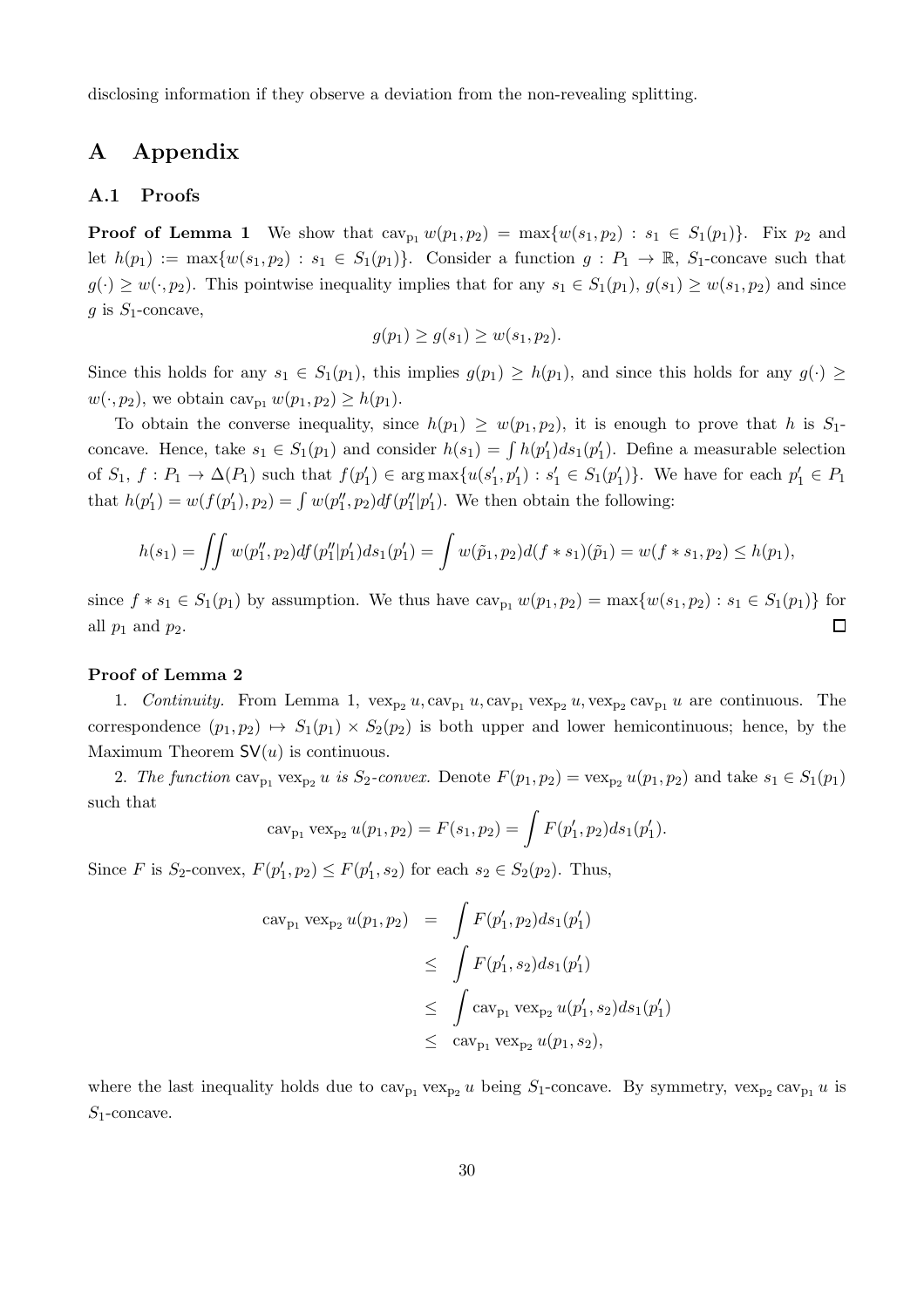3. *The function*  $\mathsf{SV}(u)$  *is*  $S_1$ -*concave*. Fix  $(p_1, p_2)$  in  $P_1 \times P_2$  and  $s_1 \in S_1(p_1)$ ; we have to show that  $\mathsf{SV}(u)(p_1, p_2) \geq \mathsf{SV}(u)(s_1, p_2)$ . Let  $f : P_1 \to \Delta(P_1)$  be a measurable selection of  $S_1$  such that for each  $p'_1$  in  $p_1, f(p'_1) \in S_1(p'_1)$  is an optimal strategy of Designer 1 in game  $G^{sim}(p'_1, p_2)$ . We have for each  $p'_1$  in  $p_1$  that  $\forall s_2 \in S_2(p_2)$ ,  $u(f(p'_1), s_2) \geq \mathsf{SV}(u)(p'_1, p_2)$ . Taking expectation with respect to  $s_1$  implies the following:

$$
\forall s_2 \in S_2(p_2), \ \int u(f(p'_1), s_2) ds_1(p'_1) \ge \int \mathsf{SV}(u)(p'_1, p_2) ds_1(p'_1) = \mathsf{SV}(u)(s_1, p_2).
$$

We get  $\forall s_2 \in S_2(p_2)$ ,  $u(f * s_1, s_2) \geq \mathsf{SV}(u)(s_1, p_2)$ . Since  $f * s_1 \in S_1(p_1)$ , we obtain that the value  $\mathsf{SV}(u)(p_1, p_2)$  of  $G^{sim}(p_1, p_2)$  is at least  $\mathsf{SV}(u)(s_1, p_2)$ . Hence,  $\mathsf{SV}(u)$  is  $S_1$ -concave.

4. For each  $(p_1, p_2) \in P_1 \times P_2$ ,  $\text{cav}_{p_1} \text{vex}_{p_2} u(p_1, p_2) \leq \mathsf{SV}(u)(p_1, p_2)$ . It suffices to show that there exists  $s_1 \in S_1(p_1)$  such that for all  $s_2 \in S_2(p_2)$ ,  $u(s_1, s_2) \geq cav_{p_1} vex_{p_2} u(p_1, p_2)$ . Choose  $s_1$  such that cav<sub>p1</sub> vex<sub>p2</sub>  $u(p_1, p_2) = \text{vex}_{p_2} u(s_1, p_2)$ . Then,

$$
\forall s_2 \in S_2(p_2), \ u(s_1, s_2) \ge \text{vex}_{p_2} \ u(s_1, p_2) = \text{cav}_{p_1} \ \text{vex}_{p_2} \ u(p_1, p_2).
$$

The other inequalities are either trivial or deduced by symmetry.

**Proof of Lemma 3** To prove the inequality  $cav_{p_1} vex_{p_2} u(p_1, p_2) \leq MZ(u)(p_1, p_2)$ , observe that  $\max(u, \mathsf{MZ}(u)) \geq u$ ; thus,

$$
MZ(u) = \text{vex}_{p_2} \max(u, MZ(u)) \geq \text{vex}_{p_2} u.
$$

Since  $MZ(u)$  is S<sub>1</sub>-concave, this implies  $MZ(u) \geq cav_{p_1} vex_{p_2} u$ . The other inequality is obtained by symmetry.  $\Box$ 

**Proof of Proposition 1** We first prove the following lemma that states a useful property of concavification and optimal splittings: at an optimal splitting  $s_1$  such that  $cav_{p_1} w(p_1) = w(s_1)$ , it must be that  $\text{cav}_{p_1} w(p'_1) = w(p'_1)$  on the support of  $s_1$ . This implies that

$$
cav_{p_1} w(s_1) = \int cav_{p_1} w(p'_1) ds_1(p'_1) = \int w(p'_1) ds_1(p'_1) = cav_{p_1} w(p_1).
$$

Therefore,  $cav_{p_1} w$  is "linear" on the support of  $S_1$ .

**Lemma 6.** Let  $w : P_1 \to \mathbb{R}$  be a continuous function. For each  $p_1 \in P_1$  and each  $s_1 \in S_1(p_1)$  such that  $cav_{p_1} w(p_1) = w(s_1) = \max\{w(s'_1) : s'_1 \in S_1(p_1)\},\$  we have the following:

$$
s_1(\{p'_1 \in P_1 : w(p'_1) = \text{cav}_{p_1} w(p'_1)\}) = 1.
$$

*Proof.* Assume the contrary that  $\text{cav}_{p_1} w(p_1) = w(s_1)$  and  $s_1(\{p'_1 \in P_1 : \text{cav}_{p_1} w(p'_1) > w(p'_1)\}) > 0$ . Then, there exist  $\varepsilon, \alpha > 0$  such that  $s_1(\{p'_1 \in P_1 : \text{cav}_{p_1} w(p'_1) \ge w(p'_1) + \varepsilon\}) = \alpha > 0$ . Let  $B = \{p'_1 \in P_1 : \text{cav}_{p_1} w(p'_1) \ge w(p'_1) + \varepsilon\}$  $P_1: \text{cav}_{p_1} w(p'_1) \geq w(p'_1) + \varepsilon$ ; define a measurable selection f of  $S_1$  such that  $\text{cav}_{p_1} w(p'_1) = w(f(p'_1))$ 

 $\Box$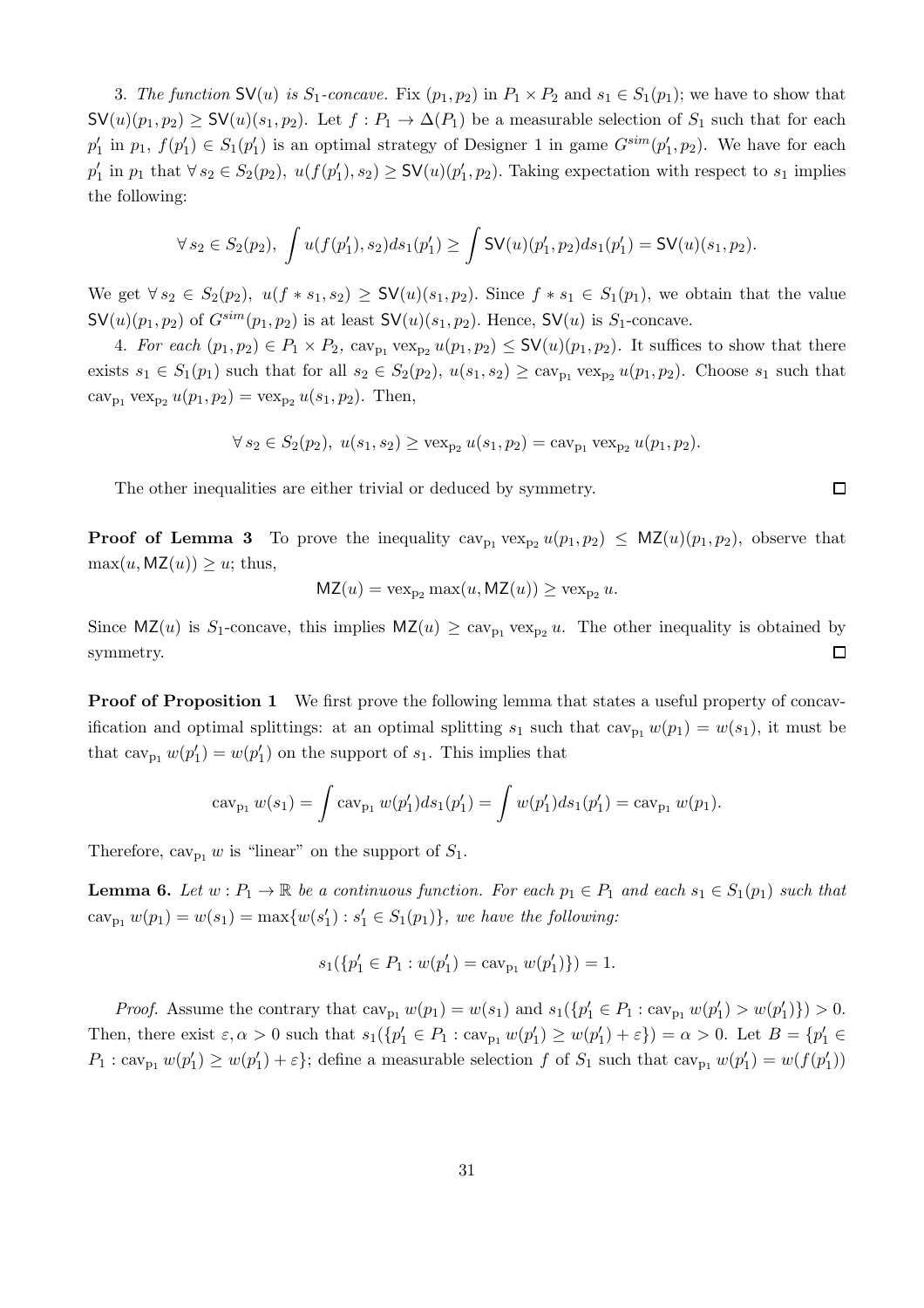for all  $p'_1 \in B$  and  $f(p'_1) = \delta_{p'_1}$  for all  $p'_1 \notin B$ , and consider the splitting  $f * s_1$ . We have the following:

$$
w(f * s_1) = \int_B \text{cav}_{p_1} w(p'_1) ds_1(p'_1) + \int_{P_1 \backslash B} w(p'_1) ds_1(p'_1) \geq \varepsilon \alpha + \int w(p'_1) ds_1(p'_1).
$$

 $\Box$ 

Since  $f * s_1 \in S_1(p_1)$ , this contradicts  $w(s_1) = \max\{w(s'_1) : s'_1 \in S_1(p_1)\}.$ 

To complete the proof of the proposition, we first show that if  $v = MZ(u)$ , then v is  $S_1$ -concave and  $S_2$ -convex, and (C1) and (C2) hold. MZ(u) is  $S_1$ -concave and  $S_2$ -convex; by symmetry, it is enough to prove (C1). Suppose that  $v = \text{cav}_{p_1} \min(u, v)$  and consider some  $(p_1, p_2) \in P_1 \times P_2$ . According to Lemma 6, there exists  $s_1 \in S_1(p_1)$  such that  $v(p_1, p_2) = \min(u, v)(s_1, p_2)$  and  $v(p'_1, p_2) = \min(u, v)(p'_1, p_2)$ ,  $\forall p'_1 \in \textsf{supp}(s_1)$ . It follows that  $v(p'_1, p_2) \leq u(p'_1, p_2)$ ,  $\forall p'_1 \in \textsf{supp}(s_1)$  and  $v(p_1, p_2) = v(s_1, p_2)$ , so (C1) holds.

Second, we show that if v is  $S_1$ -concave and  $S_2$ -convex and (C1) and (C2) hold, then  $v = MZ(u)$ . Suppose that v is S<sub>1</sub>-concave and S<sub>2</sub>-convex, and let  $w(p_1, p_2) = \min(u, v)(p_1, p_2)$ . Since  $w \leq v$ , cav<sub>p1</sub>  $w \leq cav_{p_1}v$ . According to (C1), there exists  $s_1 \in S_1(p_1)$  such that  $v(p_1, p_2) = v(s_1, p_2)$  and  $w(p'_1, p_2) = v(p'_1, p_2) \leq u(p'_1, p_2)$  for all  $p'_1$  in the support of  $S_1$ . Hence,  $v(p_1, p_2) = v(s_1, p_2)$  $w(s_1, p_2) \leq \text{cav}_{p_1} w(p_1, p_2)$ . Thus,  $v = \text{cav}_{p_1} \min(u, v)$  and by symmetry,  $v = \text{vex}_{p_2} \max(u, v)$ .  $\Box$ 

For the proofs of the next four results we let  $i = 1$ . The proofs are similar for  $i = 2$ .

**Proof of Lemma 4** Consider a continuous function  $w : P_1 \to \mathbb{R}$ . For each  $p_1$  such that  $w(p_1)$ cav<sub>p1</sub>  $w(p_1)$ , there exists a splitting with finite support  $s_1 = \sum_m \lambda_m \delta_{p_{1m}}$  such that  $cav_{p_1}w(p_1) =$  $\sum_m \lambda_m w(p_{1m})$  and  $w(p'_1) < \text{cav}_{p_1} w(p'_1)$  for each  $p'_1$  in the relative interior of the convex hull of  $\{p_{1m} :$ m}. The reason is that  $(p_1, \text{cav}_{p_1} w(p_1))$  lies on a face of the convex hull hypograph of the function w if  $w(p_1) < \alpha w_{p_1} w(p_1)$ . One just has to obtain this point as a "minimal" convex combination of extreme points of the hypograph (minimal in the sense that the convex hull of its extreme points is minimal for inclusion) among the splittings  $s_1$  such that  $cav_{p_1} w(p_1) = w(s_1)$ . Fix  $p_2$  and apply this logic to  $v(p_1, p_2) = \text{cav}_{p_1} \min(u, v)(p_1, p_2)$ . We obtain  $v(p_1, p_2) = \sum_m \lambda_m \min(u, v)(p_{1m}, p_2)$ , with  $v(p_{1m}, p_2) \le u(p_{1m}, p_2)$  for all m and  $\min(u, v)(p'_1, p_2) < v(p'_1, p_2)$  for all  $p'_1$  in the relative interior of the convex hull of  $\{p_{1m} : m\}$ . By continuity, this implies that  $v(p_{1m}, p_2) = u(p_{1m}, p_2)$  for all m.  $\Box$ 

**Proof of Lemma 5**  $\implies$  Take f in  $D^1_{\theta}$ ,  $p_1$ ,  $p'_1$  in  $P_1$ ,  $a, b \ge 0$ . Also, let  $s_1 \in S_1(p_1)$  be such that  $f(s_1) = \text{cav}_{p_1} f(p_1)$ . By Assumption 1, there exists  $s'_1 \in S_1(p'_1)$  such that  $af(s_1) - bf(s'_1) \leq ||ap_1 - bp'_1||_1$ . Thus, a cav<sub>p1</sub>  $f(p_1) - b$  cav<sub>p1</sub>  $f(p'_1) \le af(s_1) - bf(s'_1) \le ||ap_1 - bp'_1||_1$ . Applying this logic to  $-f$  yields the result.

 $\Leftarrow$  Fix  $p_1, p'_1$  in  $P_1, s_1 \in S_1(p_1), a, b \ge 0$ . Define  $\gamma : S(p'_1) \times D^1_{\theta} \to \mathbb{R}$  by

$$
\gamma(s'_1, f) = af(s_1) - bf(s'_1) - ||ap_1 - bp'_1||_1.
$$

For each f, there exists  $s'_1 \in S(p'_1)$  such that  $f(s'_1) = \text{cav}_{p_1} f(p'_1)$ . Then

$$
\gamma(s'_1, f) \le a \operatorname{cav}_{p_1} f(p_1) - b \operatorname{cav}_{p_1} f(p'_1) - ||ap_1 - bp'_1||_1 \le 0.
$$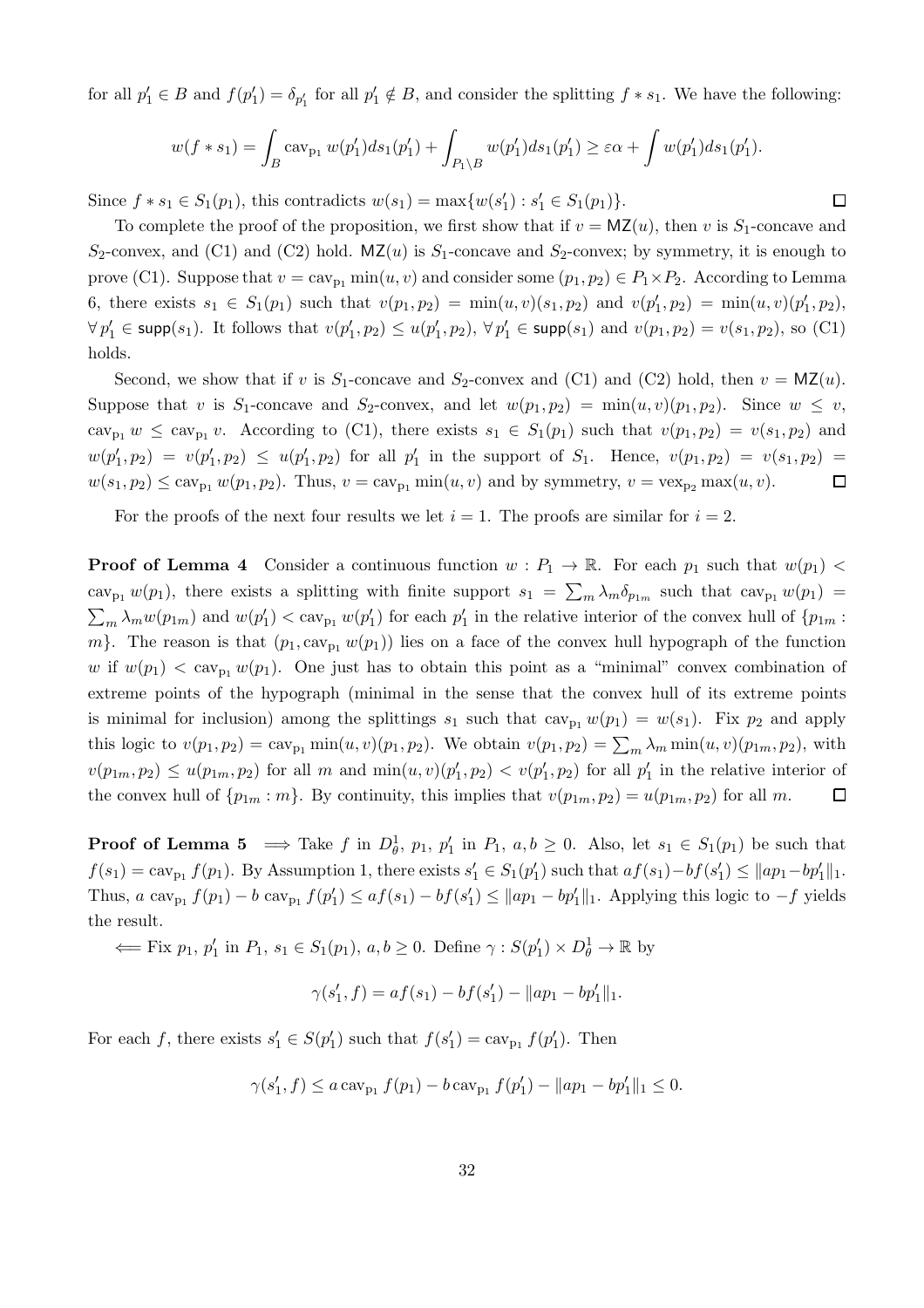From Sion's minmax theorem, there exists  $s'_1 \in S_1(p'_1), \forall f \in D^1_{\theta}, \gamma(s'_1, f) \leq 0$ . Considering f and  $-f$ gives the result.  $\Box$ 

**Proof of Proposition 3** (1)  $P_1 = \Delta(\Omega_1)$ , all splittings admissible. Fix  $p_1$ ,  $p'_1$  in  $\Delta(\Omega_1)$ ,  $f \in D^1_{\theta}$ ,  $a, b \geq 0$ . Consider  $s_1 = \sum_m \lambda_m \delta_{p_{1m}}$  a splitting of  $p_1$  with finite support such  $\text{cav}_{p_1} f(p_1) = f(s_1)$ . This splitting is induced by the experiment which sends message m with probability  $\lambda_m^{\omega_1} = \lambda_m \frac{p_{1m}(\omega_1)}{p_1(\omega_1)}$  $p_1(\omega_1)$ in state  $\omega_1$ . Consider now the same experiment used at prior  $p'_1$ , and denote by  $s'_1 = \sum_m \lambda'_m \delta_{p'_1_m}$  the splitting induced by that experiment at  $p'_1$ . We have  $p'_1 = \sum_m \lambda'_m \delta_{p'_1_m}$ , with

$$
\lambda'_m = \sum_{\omega_1} \lambda_m p_{1m}(\omega_1) \frac{p'_1(\omega_1)}{p_1(\omega_1)} \text{ and } p'_{1m}(\omega_1) = \frac{p'_1(\omega_1)\lambda_m^{\omega_1}}{\lambda'_m}.
$$

Then,

$$
a \operatorname{cav}_{p_1} f(p_1) - b \operatorname{cav}_{p_1} f(p'_1) \le af(s_1) - bf(s'_1) = \sum_m a\lambda_m f(p_{1m}) - b\lambda'_m f(p'_{1m}) \le \sum_m \|a\lambda_m p_{1m} - b\lambda'_m p'_{1m}\|_1
$$
  
= 
$$
\sum_m \sum_{\omega_1} |a\lambda_m p_{1m}(\omega_1 - b\lambda'_m p'_{1m}(\omega_1))| = \sum_m \sum_{\omega_1} |ap_1(\omega_1)\lambda_m^{\omega_1} - b\lambda_m^{\omega_1} p'_1(\omega_1)| = ||ap_1 - bp'_1||_1.
$$

(2)  $P_1$  is finite. Assume that  $P_1$  contains at least two points. Define  $\theta \in (0,1]$  by

$$
\theta = \min\{\|\alpha p_1 - (1 - \alpha)p'_1\|_1, \alpha \in [0, 1], p_1, p'_1 \in P_1, p_1 \neq p'_1\}.
$$

Fix  $p_1, p'_1$  in  $P_1, f \in D^1_{\theta}$ ,  $a, b \ge 0$ . If  $p_1 \ne p'_1$ , we have for any  $s_1 \in S_1(p_1)$ ,  $s'_1 \in S_1(p'_1)$ ,

$$
af(s_1) - bf(s'_1) \le (a+b)\theta
$$
 and  $||ap_1 - bp'_1||_1 \ge (a+b)\theta$ .

 $\Box$ If  $p_1 = p'_1$ , given  $s_1 \in S_1(p_1)$ , we have  $af(s_1) - bf(s_1) \leq |a-b|\theta \leq |a-b|\|p_1\|_1$ , since  $\theta \leq 1$ .

#### Proof of Proposition 4

Lemma 7. *Let* M *be a non empty compact subset of an Euclidean space (set of messages), and let*  $x: \Omega_1 \to \Delta(M)$  *be fixed. For*  $p_1$  *in*  $\Delta(\Omega_1)$ *, let*  $\varphi(p_1)$  *in*  $\Delta(\Delta(\Omega_1))$  *be the splitting of*  $p_1$  *induced by* x, *i.e.,*

$$
\varphi(p_1) = \int_{m \in M} \delta_{\nu(m)} d\zeta(m),
$$

*where*  $\zeta$  *is the distribution of messages induced by*  $p_1$  *and*  $\nu(m)$  *is a conditional probability on*  $\Omega_1$  *given* m. We have for any  $\theta \in (0,1]$ :

$$
\forall p_1, p'_1 \in \Delta(\Omega_1), \forall f \in D^1_\theta, \forall a, b \ge 0, |af(\varphi(p_1)) - bf(\varphi(p'_1))| \le ||ap_1 - bp'_1||_1.
$$

*Proof.* Define the probability  $\lambda$  on M by  $\lambda(B) = (1/|\Omega_1|) \sum_{\omega_1 \in \Omega_1} x(B|\omega_1)$  for all Borel subsets B of M. By the Radon-Nikodym theorem, for each  $\omega_1 \in \Omega_1$ , there exists a measurable  $g^{\omega_1} : M \to \mathbb{R}_+$  such that  $dx(m|\omega_1) = g^{\omega_1}(m)d\lambda(m)$ , i.e., for each  $B$ ,  $x(B|\omega_1) = \int_{m \in B} g^{\omega_1}(m)d\lambda(m)$ .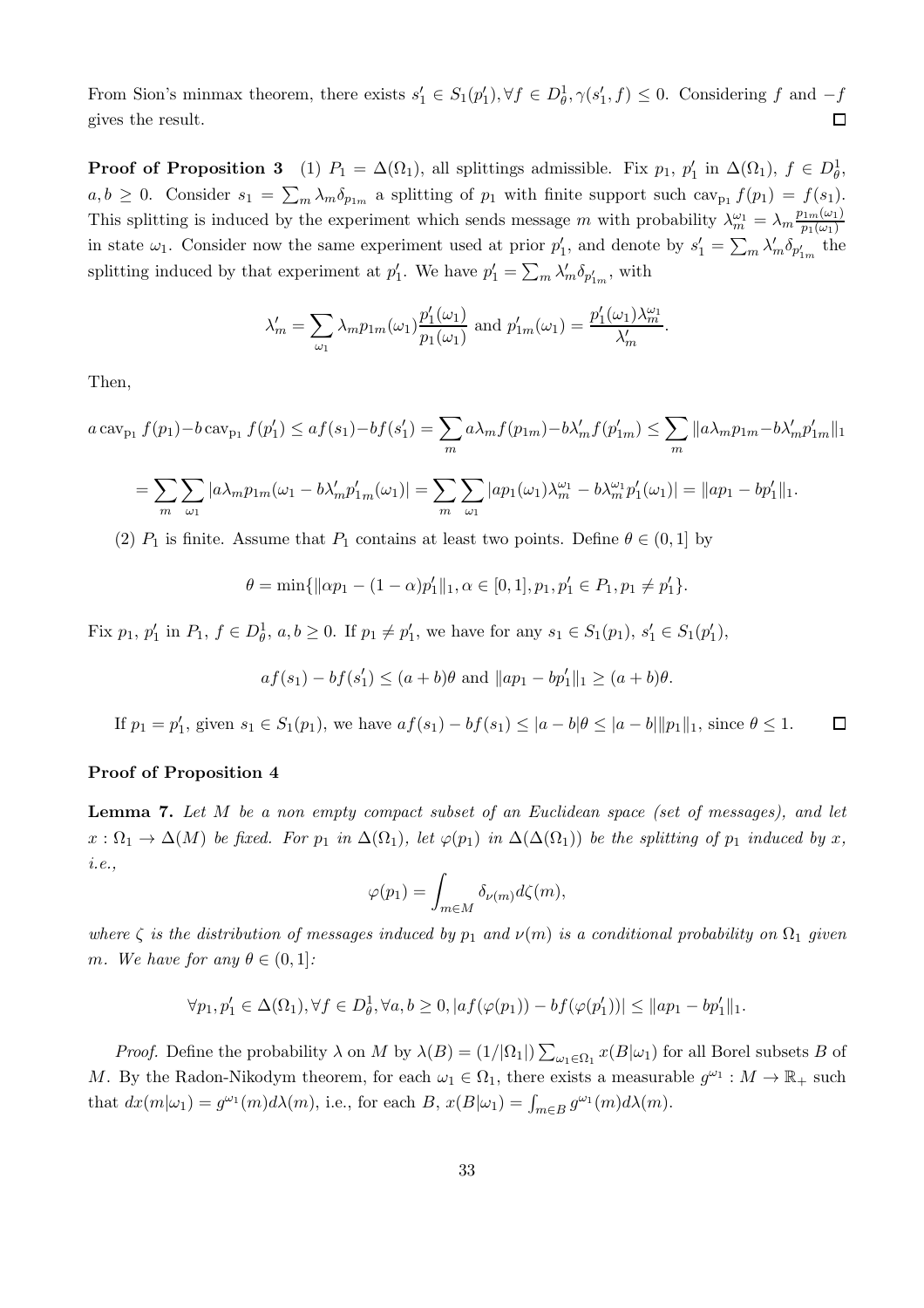Fix now  $p_1$  and  $p'_1$ . Let  $\zeta$  be the distribution of m induced by  $p_1: d\zeta(m) = g(m)d\lambda(m)$ , with  $g(m) = \sum_{\omega_1 \in \Omega_1} p_1(\omega_1) g^{\omega_1}(m)$ . A conditional distribution of  $\omega_1$  given m is given by the measurable map  $\nu : M \to \Delta(\Omega_1)$  such that for all  $\omega_1$  in  $\Omega_1$  and Borel  $B \subseteq M$ :

$$
p_1(\omega_1)x(B|\omega_1) = \int_{m \in B} \nu(\omega_1|m) d\zeta(m).
$$

So for all  $(\omega_1, m)$ ,  $p_1(\omega_1)g^{\omega_1}(m) = g(m)\nu(\omega_1|m)$ . Similarly, let  $\zeta'$  be the distribution of m induced by  $p'_1: d\zeta'(m) = g'(m)d\lambda(m)$ , with  $g'(m) = \sum_{\omega_1 \in \Omega_1} p'_1(\omega_1)g^{\omega_1}(m)$ . Consider  $\nu': M \to \Delta(\Omega_1)$  such that for all  $\omega_1$  in  $\Omega_1$  and Borel  $B \subseteq M$ :

$$
p'_1(\omega_1)x(B|\omega_1) = \int_{m \in B} \nu'(\omega_1|m) d\zeta'(m).
$$

So for all  $(\omega_1, m)$ ,  $p'_1(\omega_1)g^{\omega_1}(m) = g'(m)\nu'(\omega_1|m)$ .

Fix f in  $D^1_{\theta}$ ,  $a, b \ge 0$ . Since  $\varphi(p_1) = \int_{m \in M} \delta_{\nu(m)} d\zeta(m)$ ,

$$
f(\varphi(p_1)) = \int_{m \in M} f(\nu(m))d\zeta(m) = \int_{m \in M} f(\nu(m))g(m)d\lambda(m).
$$

Therefore,

$$
af(\varphi(p_1)) - bf(\varphi(p'_1)) = \int_{m \in M} (af(\nu(m))g(m) - bf(\nu'(m))g'(m))d\lambda(m),
$$
  
\n
$$
\leq \int_{m \in M} ||ag(m)\nu(m) - b\nu'(m)g'(m)||_1 d\lambda(m),
$$
  
\n
$$
= \int_{m \in M} \sum_{\omega_1 \in \Omega_1} |ap_1(\omega_1)g^{\omega_1}(m) - bp'_1(\omega_1)g^{\omega_1}(m)|d\lambda(m),
$$
  
\n
$$
= \sum_{\omega_1 \in \Omega_1} \int_{m \in M} g^{\omega_1}(m)|ap_1(\omega_1) - bp'_1(\omega_1)|d\lambda(m),
$$
  
\n
$$
= ||ap_1 - bp'_1||_1.
$$

 $\Box$ 

We now show that Assumption 1 is satisfied for  $S_1$ . Fix  $p_1$  and  $p'_1$  in  $P_1$ ,  $s_1 \in S_1(p_1)$  and a sequence  $T_n$  and  $\sigma_{1n}$  such that  $(\mu_{T_n}(p, \sigma_{1n}))_n$  converges to  $s_1$ . We have  $\mu_{T_n}(p'_1, \sigma_{1n}) \in S_1(p'_1)$  for each n. Let  $s'_1$  be a limit point of the sequence  $(\mu_{T_n}(p'_1, \sigma_{1n}))_n$ . Take  $f \in D^1_\theta$ ,  $a, b \ge 0$ . The auxiliary strategy  $\sigma_{1n}$ defines an experiment  $z : \Omega_1 \to \Delta((X \times M)^{T_n})$  with compact set of messages. From Lemma 7:

$$
\forall n, af(\mu_{T_n}(p_1, \sigma_{1n})) - bf(\mu_{T_n}(p'_1, \sigma_{1n})) \leq ||ap_1 - bp'_1||_1.
$$

So

$$
af(s_1) - bf(s'_1) \le af(s_1) - af(\mu_{T_n}(p_1, \sigma_{1n})) + (af(\mu_{T_n}(p_1, \sigma_{1n})) - bf(\mu_{T_n}(p'_1, \sigma_{1n}))) + bf(\mu_{T_n}(p'_1, \sigma_{1n})) - bf(s'_1)
$$
  

$$
af(s_1) - bf(s'_1) \le af(s_1) - af(\mu_{T_n}(p, \sigma_{1n})) + bf(\mu_{T_n}(p'_1, \sigma_{1n})) - bf(s'_1) + ||ap_1 - bp'_1||_1
$$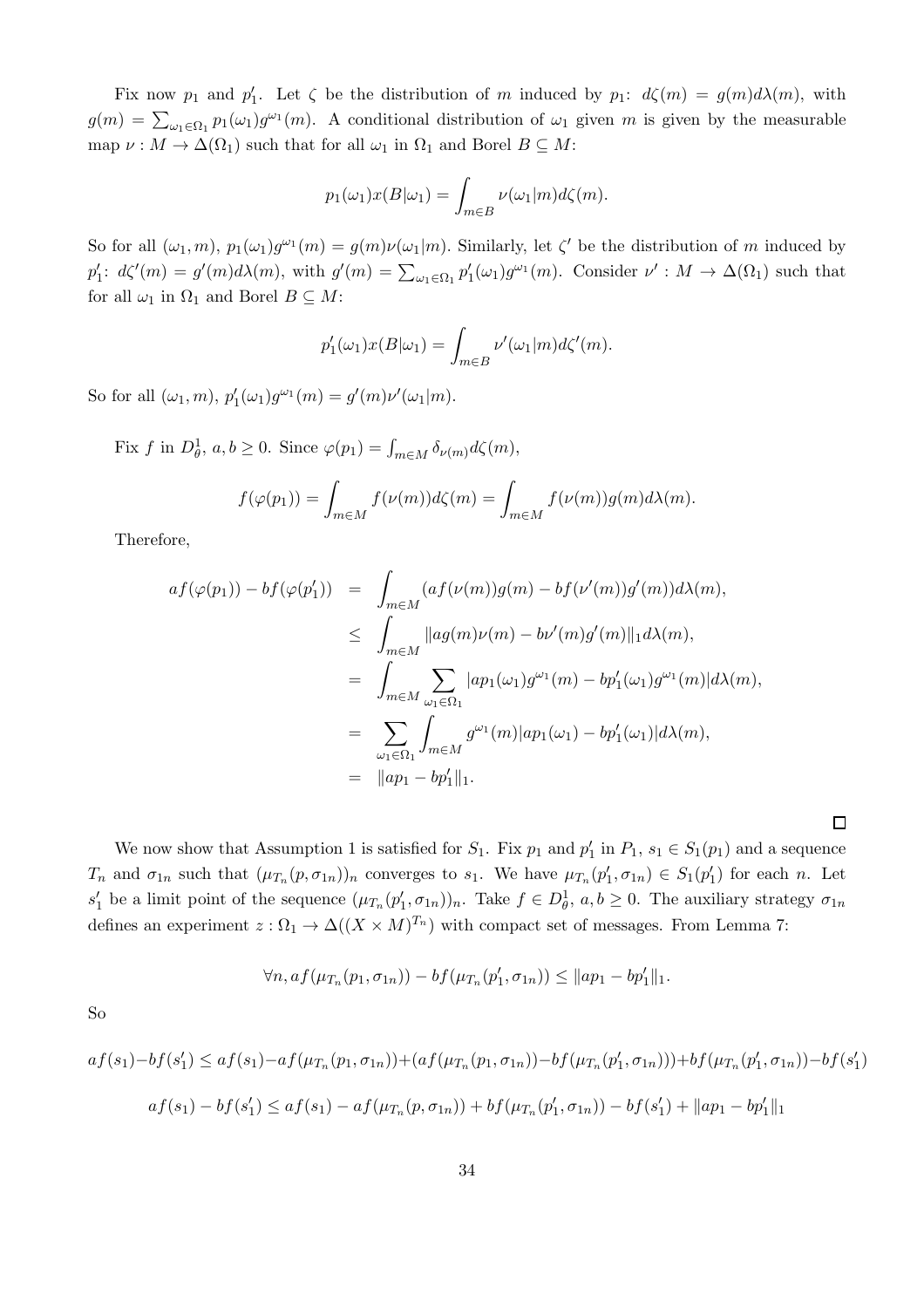Passing to the limit as  $n \to \infty$ , we get  $af(s_1) - bf(s'_1) \le ||ap_1 - bp'_1||_1$ , concluding the proof.

Proof of Theorem 2 First note that uniqueness has been proved by Laraki and Renault (2020), Proposition 4, which implies:

**Lemma 8.** Let  $u : P_1 \times P_2 \to \mathbb{R}$  be a continuous function. There exists at most one continuous function  $v: P_1 \times P_2 \to \mathbb{R}$  which is  $S_1$ -concave  $S_2$ -convex and satisfies (C1) and (C2) of Proposition 1 for u.

The reader is referred to Laraki and Renault (2020) for the proof. We focus then on existence. From Assumption 1, there exists  $\theta \in (0,1]$  such that condition (1) is satisfied for both designers. Define  $D'_{\theta}$ as the set of functions from  $P_1 \times P_2$  to  $[-\theta, \theta]$  such that  $\forall p_1, p'_1 \in P_1, \forall p_2, p'_2 \in P_2, \forall a, b \ge 0$ ,

 $|af(p_1, p_2) - bf(p'_1, p_2)| \le ||ap_1 - bp'_1||_1$  and  $|af(p_1, p_2) - bf(p_1, p'_2)| \le ||ap_2 - bp'_2||_1$ .

Notice that any f in  $D'_\theta$  is 1-Lipschitz in each variable, therefore  $D'_\theta$  is a set of equicontinuous functions from  $P_1 \times P_2$  to  $[-\theta, \theta]$ . The following proposition shows existence of  $\mathsf{MZ}(u)$  for  $u \in D'_\theta$ .

**Proposition 7.** Assume  $u \in D'_\theta$ . There exists a function  $v = MZ(u) \in D'_\theta$  which is  $S_1$ -concave,  $S_2$ *convex and satisfies*  $(C1)$  *and*  $(C2)$  *of Proposition 1. Moreover, for* u, u' *in*  $D'_{\theta}$ ,  $||$ MZ $(u)$  – MZ $(u')||_{\infty} \le$  $||u - u'||_{\infty}$ .

*Proof.* Proposition 7 follows from a series of several lemmas and propositions, where  $u \in D'_\theta$  is assumed. For  $\delta \in [0,1)$  and  $f \in D'_{\theta}$ , define  $\Psi(f) : P_1 \times P_2 \to \mathbb{R}$  by

$$
\Psi(f)(p_1, p_2) = (1 - \delta)u(p_1, p_2) + \delta \text{Val}_{S_1(p_1) \times S_2(p_2)} f(s_1, s_2),
$$

where  $\text{Val}_{S_1(p_1)\times S_2(p_2)}f(s_1,s_2) = \max_{s_1\in S_1(p_1)}\min_{s_2\in S_2(p_2)}f(s_1,s_2) = \min_{s_2\in S_2(p_2)}\max_{s_1\in S_1(p_1)}f(s_1,s_2).$ 

**Lemma 9.** For any  $f$  in  $D'_\theta$ ,  $\Psi(f)$  is well defined and belongs to  $D'_\theta$ . Also,  $\Psi$  has a unique fixed point *in*  $D'_\theta$  *which we denote by*  $v_\delta$ *.* 

*Proof.* Fix  $\delta$  and  $f$  in  $D'_\theta$ . For every  $p_1$ ,  $p_2$ ,  $\text{Val}_{S_1(p_1)\times S_2(p_2)} f(s_1, s_2)$  is well defined by Sion's minmax Theorem. So the function  $\Psi(f) : P_1 \times P_2 \to \mathbb{R}$  is well defined. We now show that  $\Psi(f) \in D'_\theta$  for  $f \in D'_\theta$ . Fix  $p_1, p'_1, p_2, a \ge 0, b \ge 0$ , we want to prove that  $a\Psi(f)(p_1, p_2) - b\Psi(f)(p'_1, p_2) \le ||ap_1 - bp'_1||_1$ . Since  $u \in D'_{\theta}$ , we have to prove that  $A \leq ||ap_1 - bp'_1||_1$ , where

$$
A = \max_{s_1 \in S_1(p_1)} \min_{s_2 \in S_2(p_2)} af(s_1, s_2) - \max_{s'_1 \in S_1(p'_1)} \min_{s_2 \in S_2(p_2)} bf(s'_1, s_2).
$$

Let  $s_1 \in S_1(p_1)$  be optimal in  $\max_{s_1 \in S_1(p_1)} \min_{s_2 \in S_2(p_2)} f(s_1, s_2)$ . By Assumption 1, there exists  $s'_1 \in S_1(p'_1)$  s.t. for all  $s_2 \in \Delta(P_2)$ ,  $bf(s'_1, s_2) \ge af(s_1, s_2) - ||ap_1 - bp'_1||_1$ . So  $bVal_{S_1(p'_1) \times S_2(p_2)} f \ge$  $a \min_{s_2 \in S_2(p_2)} f(s_1, s_2) - ||ap_1 - bp'_1||_1$ . Hence  $A = \min_{s_2 \in S_2(p_2)} af(s_1, s_2) - bVal_{S_1(p'_1) \times S_2(p_2)} f \le ||ap_1 - b||_1$  $bp'_1\|_1$  and  $\Psi(f) \in D'_\theta$ . The operator  $\Psi$  is a  $\delta$ -contraction, so by the contracting fixed point Theorem,  $\Psi$  has a unique fixed point  $v_{\delta}$ .  $\Box$ 

The family of functions  $(v_{\delta})_{\delta}$  is equicontinuous since all belong to  $D'_{\theta}$ . By Ascoli's Theorem, it admits a limit point  $v \in D'_\theta$  for uniform convergence. Taking limit in the fixed point equation as  $\delta \to 1$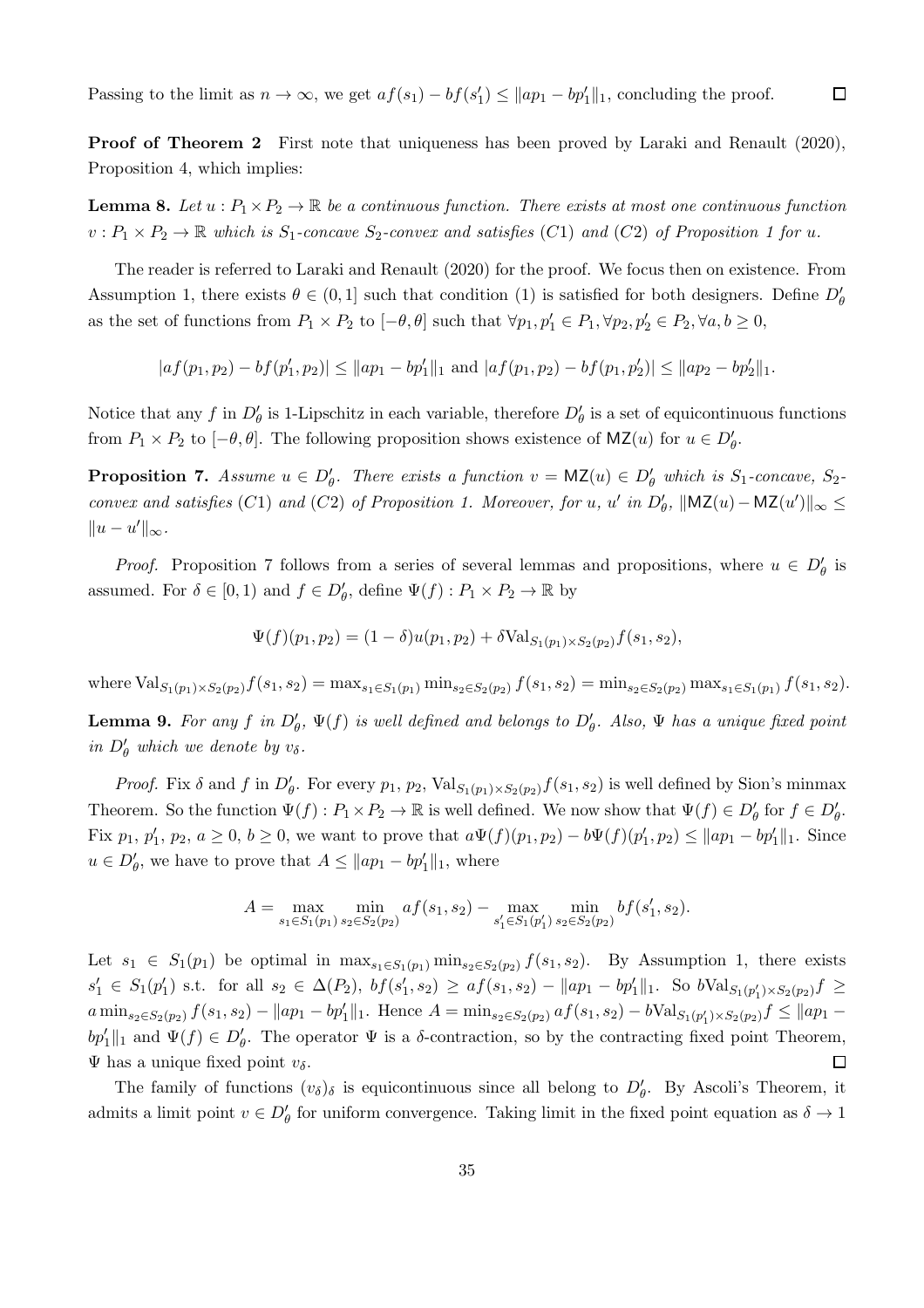implies that for all  $(p_1, p_2) \in P_1 \times P_2$ ,  $v(p_1, p_2) = \text{Val}_{S_1(p_1) \times S_2(p_2)} v(s_1, s_2)$ . We now have the following lemma.

**Lemma 10.** Any such limit point v is  $S_1$ -concave,  $S_2$ -convex and satisfies (C1) and (C2) of Proposition *1 for* u*. Thus, an MZ function* MZ(u) *exists.*

*Proof.* The proofs of Propositions 2 and 3 in Laraki and Renault (2020) show that any limit point v of  $(v_{\delta})_{\delta}$  is S<sub>1</sub>-concave and S<sub>2</sub>-convex and has the following property: for all  $(p_1, p_2)$  in  $P_1 \times P_2$ , there exists  $s_1 \in S_1(p_1)$  such that  $v(p_1, p_2) = v(s_1, p_2) \leq u(s_1, p_2)$  and there exists  $s_2 \in S_2(p_2)$  such that  $v(p_1, p_2) = v(p_1, s_2) \geq u(p_1, s_2)$ . We show now that v satisfies (C1), (C2) being obtained by a symmetric argument.

Fix  $(p_1^0, p_2^0)$  in  $P_1 \times P_2$ . Consider the correspondence  $S'_1$  from  $P_1$  to  $\Delta(P_1)$  defined for  $p_1$  in  $P_1$  by,

$$
S'_1(p_1) = \{s_1 \in S_1(p_1) : v(p_1, p_2^0) = v(s_1, p_2^0) \le u(s_1, p_2^0)\}.
$$

This correspondence admits measurable selections and any such selection f defines a strategy for Designer 1: at each  $p_1$ , play  $f(p_1)$ . Starting from  $p_1^0$ , the strategy f induces a martingale  $(p_1^n)_n$  which converges a.s. to some random variable  $p_1^{\infty}$  with  $\mathbb{E}(p_1^{\infty}) = p_1^0$  and  $\mathbb{E}(v(p_1^{\infty}, p_2^0)) = v(p_1^0, p_2^0)$ . Thus, the distribution of  $p_1^{\infty}$  denoted  $s_1^{\infty}$  belongs to  $S_1(p_1^0)$  and satisfies  $v(s_1^{\infty}, p_2^0) = v(p_1^0, p_2^0)$ . The proof of Lemma 10 is concluded by the following claim.

Claim 1.  $v(p_1^{\infty}, p_2^0) \le u(p_1^{\infty}, p_2^0)$  almost surely.

*Proof.* Let  $g: P_1 \to \mathbb{R}$  be the continuous function given by  $g(p_1) = v(p_1, p_2^0) - u(p_1, p_2^0)$ . We want to show that  $g(p_1^{\infty}) \leq 0$  a.s. From the choice of f, for each  $p_1$  in  $P_1$ ,  $g(f(p_1)) = \mathbb{E}_{f(p_1)}(g) \leq$ 0. Since g is continuous,  $g(p_1^{n+1}) - g(p_1^n) \rightarrow_{n \to \infty} 0$  a.s., so by the dominated convergence theorem  $\mathbb{E}((g(p_1^{n+1})-g(p_1^n))^2) \rightarrow_{n\to\infty} 0$ . Define the random variable:

$$
Y^{n} = \mathbb{E}[(g(p_1^{n+1}) - g(p_1^{n}))^{2}|p_1^{n}].
$$

We have then  $Y^n \geq 0$ ,  $Y^n$  is bounded and  $\mathbb{E}(Y^n) \to_{n \to \infty} 0$ , which imply that there exists a subsequence  $(Y^{\varphi(n)})_n$  which converges to 0 almost surely. Moreover, since  $\mathbb{E}[g(p_1^{n+1}) - g(f(p_1^n))|p_1^n] = 0$ , we have,

$$
Y^n = \mathbb{E}[(g(p_1^{n+1}) - g(f(p_1^n)))^2 | p_1^n] + \mathbb{E}[(g(f(p_1^n)) - g(p_1^n))^2 | p_1^n]
$$
  
= 
$$
\mathbb{E}[(g(p_1^{n+1}) - g(f(p_1^n)))^2 | p_1^n] + (g(f(p_1^n)) - g(p_1^n))^2).
$$

Thus  $Y^{\varphi(n)}$  tends to 0 and is the sum of two positive terms, so each term tends to 0. Thus

$$
\left(g(f(p_1^{\varphi(n)})) - g(p_1^{\varphi(n)})\right)^2 \to_{n \to \infty} 0 \text{ a.s.}
$$

 $\Box$  $\Box$ 

Since  $g(f(p_1^{\varphi(n)})$  $\binom{\varphi(n)}{1}$   $\leq 0$  for all *n* and  $g(p_1^{\varphi(n)})$  $g(p_1^{\infty}) \longrightarrow_{n \to \infty} g(p_1^{\infty})$ , we get  $g(p_1^{\infty}) \leq 0$  a.s.

This proves Lemma 10.

We know then that any limit point of  $v_{\delta}$  is the unique MZ function (Lemma 8). This implies that  $v_{\delta}$  converges to  $v = \mathsf{MZ}(u)$  as  $\delta \to 1$ . Since  $||v_{\delta}(u) - v_{\delta}(u')||_{\infty} \le ||u - u'||_{\infty}$  for all  $\delta$ , we get  $\|\mathsf{MZ}(u) - \mathsf{MZ}(u')\|_{\infty} \le \|u - u'\|_{\infty}$ . This ends the proof of Proposition 7.  $\Box$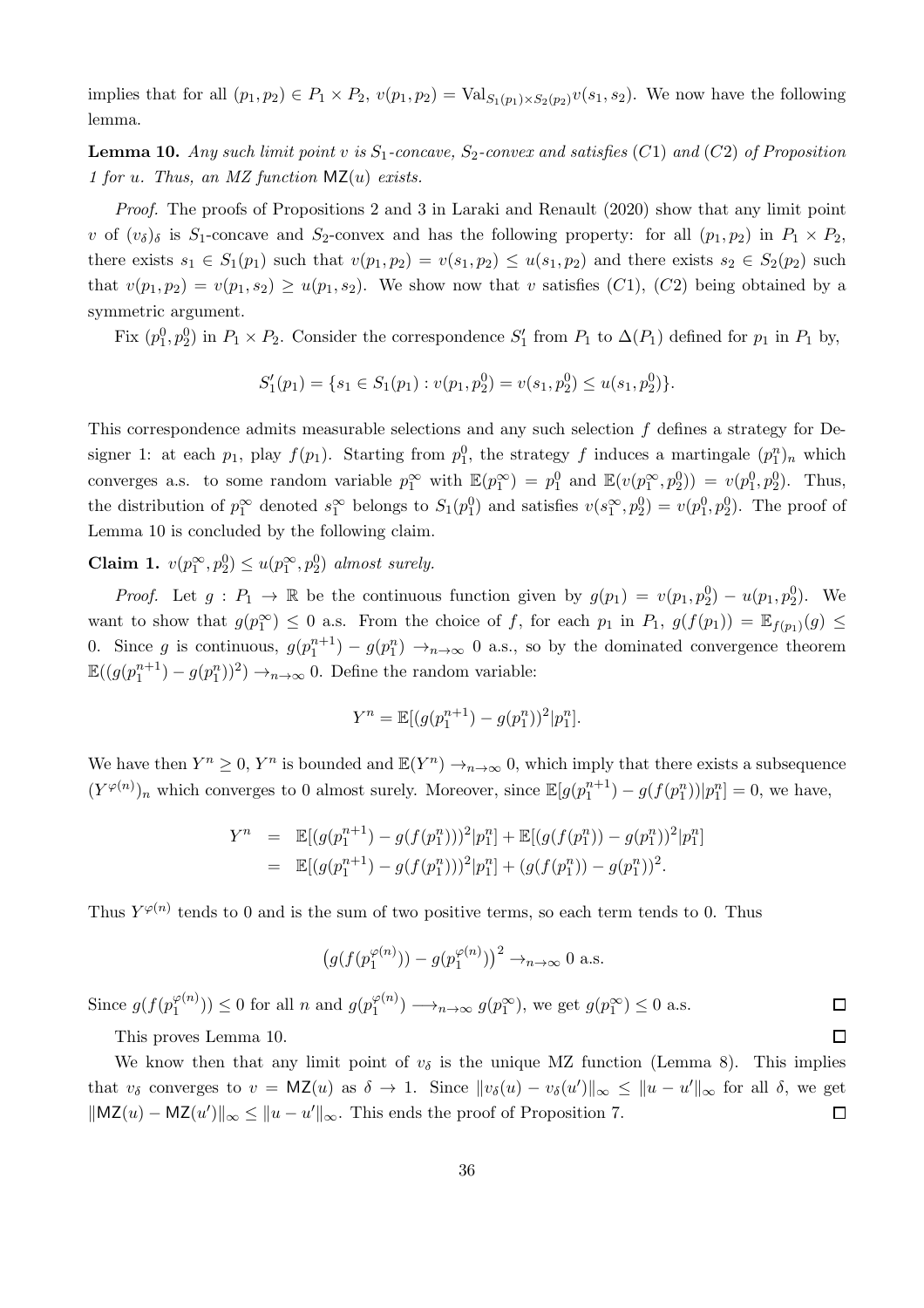To complete the proof of Theorem 2, we must extend the existence result to all continuous functions. The argument is that functions in  $D'_{\theta}$  (or their multiples) are dense within continuous functions.

#### Lemma 11.

- 1. The set  $\mathcal{L} = \{lf, l \geq 0, f \in D^1_{\theta}\}\$ is dense (for the uniform norm) in the set of continuous functions *from*  $P_1$  *to*  $\mathbb{R}$ *.*
- 2. The set  $\mathcal{L}' = \{lf, l \geq 0, f \in D'_\theta\}$  is dense (for the uniform norm) in the set of continuous functions *from*  $P_1 \times P_2$  *to*  $\mathbb{R}$ *.*

*Proof.*

1. First observe that  $\mathcal L$  is a lattice. Take f, g in  $\mathcal L$  and l, l' such that  $f/l$  and  $g/l'$  belong to  $D^1_\theta$  and let  $l'' = \max\{l, l'\}$ . Then  $\frac{f}{l''}, \frac{g}{l''}$  $\frac{g}{l''}$  belong to  $D^1_\theta$  and  $\max(f, g)/l''$  and  $\min(f, g)/l''$  as well. We get that  $\max(f, g)$  and  $\min(f, g)$  are in  $\mathcal{L}$ .

Second, for every  $p_1^0 \neq p_1^1$  in  $P_1$  and real numbers  $\alpha, \beta$ , there exists  $f \in \mathcal{L}$  such that  $f(p_1^0) = \alpha$  and  $f(p_1^1) = \beta$ . We know that there exists a linear mapping  $\varphi$  on  $\mathbb{R}^{\Omega_1}$  such that  $\varphi(p_1^0) = \alpha$  and  $\varphi(p_1^1) = \beta$ . Because  $\varphi$  is linear, there exists  $l \geq 0$  such that for every  $p_1, p'_1$  and  $a, b \geq 0$ ,

$$
|a\varphi(p_1) - b\varphi(p'_1)| = |\varphi(ap_1 - bp'_1)| \le l ||ap_1 - bp'_1||_1
$$

Thus  $\varphi$  restricted to  $p_1^1$  belongs to  $\mathcal{L}$ . By the (lattice) Stone-Weierstrass Theorem,  $\mathcal{L}$  is dense in continuous functions.

2. As in the previous point,  $\mathcal{L}'$  is a lattice. It is thus enough to prove that for  $(p_1^0, p_2^0)$  and  $(p_1^1, p_2^1)$ , with  $(p_1^0, p_2^0) \neq (p_1^1, p_2^1)$ , in  $P_1 \times P_2$ ,  $\alpha$ ,  $\beta \in \mathbb{R}$ , there exists f in  $\mathcal{L}'$  such that  $f(p_1^0, p_2^0) = \alpha$  and  $f(p_1^1, p_2^1) = \beta$ . Assume  $p_1^0 \neq p_1^1$ . From the previous point, we know that there exists g in  $\mathcal L$  such that  $g(p_1^0) = \alpha$  and  $g(p_1^1) = \beta$ . Define  $f(p_1, p_2) = g(p_1)$  for all  $p_1, p_2$ . To see that  $f \in \mathcal{L}'$ , consider  $p_1, p'_1, p_2, p'_2$ and  $a \geq 0, b \geq 0$ . We have

$$
|af(p_1, p_2) - bf(p'_1, p_2)| = |ag(p_1) - bg(p'_1)| \leq l ||ap_1 - bp'_1||_1
$$

since  $g \in \mathcal{L}$ . Then,

$$
|af(p_1, p_2) - bf(p_1, p'_2)| = |g(p_1)||a - b| = |g(p_1)| \cdot ||ap_2||_1 - ||bp'_2||_1 \le l'||ap_2 - bp'_2||_1
$$

 $\Box$ 

with  $l' = \max_{p_1} |g(p_1)|$ .

We may now conclude the proof of Theorem 2. Consider a continuous payoff function  $u : P_1 \times P_2 \rightarrow$ R. For each  $n \geq 1$ , there exists  $u_n$  in  $\mathcal{L}'$  such that  $||u - u_n||_1 \leq \frac{1}{n}$  and  $l_n > 0$  such that  $u_n/l_n \in D'_\theta$ . By Lemma 10,  $\mathsf{MZ}(u_n/l_n)$  exists and we let  $v_n = l_n \mathsf{MZ}(u_n/l_n)$ . This function is  $S_1$ -concave,  $S_2$ convex and satisfies (C1) and (C2) of Proposition 1 for  $u_n$ . So  $v_n = MZ(u_n)$ . Fix now n, m and set  $l := \max\{l_n, l_m\}$ . We have  $u_n/l$  and  $u_m/l$  are in  $D'_\theta$ ,  $v_n = l\mathsf{MZ}(u_n/l)$  and  $v_m = l\mathsf{MZ}(u_m/l)$ . Also we know that  $||v_n - v_m||_1 \leq l||u_n/l - u_m/l||_1 = ||u_n - u_m||_1$ . Since  $(u_n)_n$  is a Cauchy sequence, so is  $(v_n)_n$ . Hence  $(v_n)_n$  converges to a continuous v which is  $S_1$ -concave and  $S_2$ -convex. By taking limits, v satisfies (C1) and (C2) for u. Therefore  $v = MZ(u)$  exists. This ends the proof of Theorem 2.  $\Box$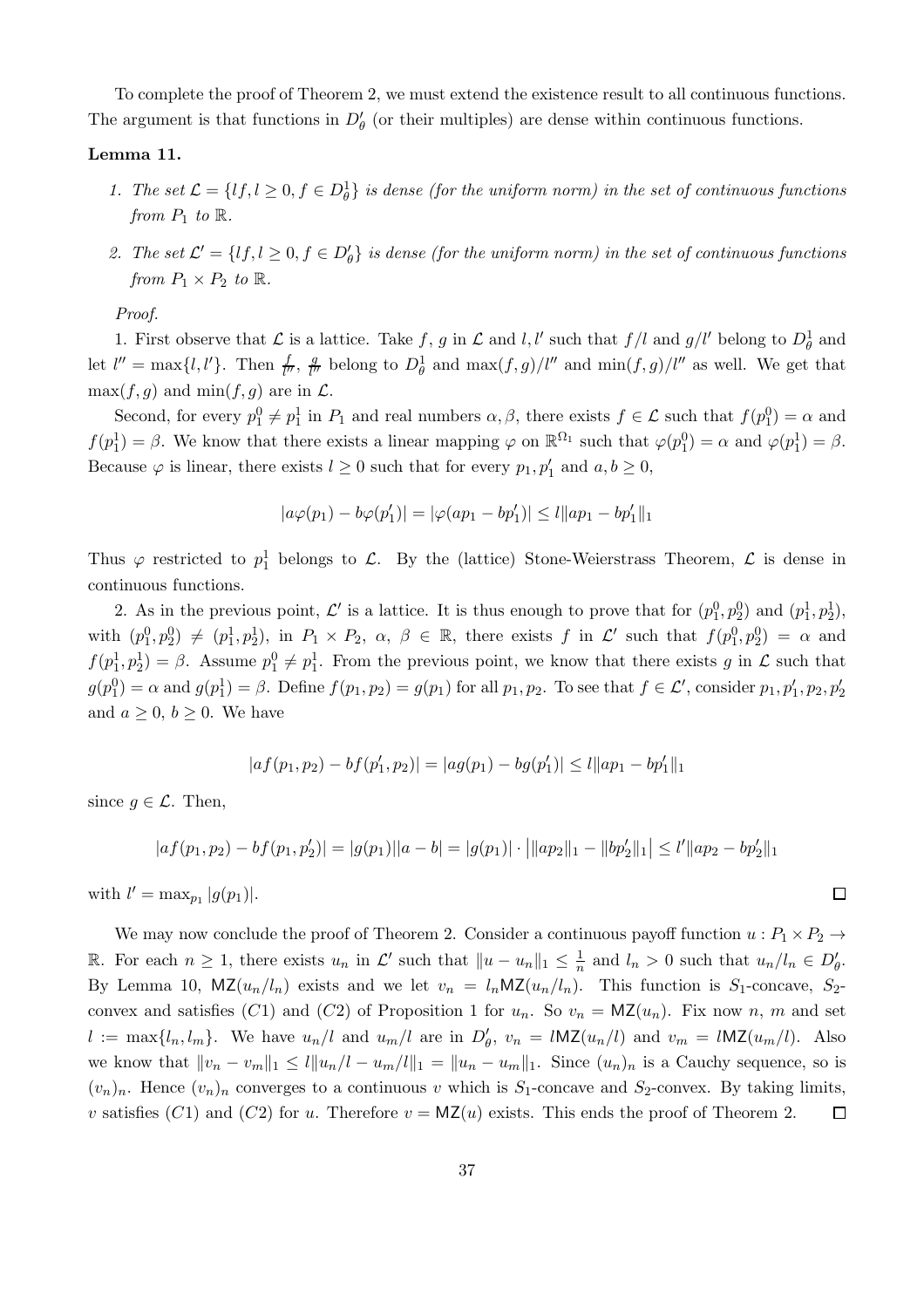**Proof of Proposition 6** Consider the stationary strategy  $\sigma_1$  of Designer 1 who plays non-revealingly if  $v(p_1, p_2) \le u(p_1, p_2)$ , and  $s_1$  is given by (C1) otherwise. Consider any strategy  $\sigma_2$  of Designer 2. The definition of  $\sigma_1$  implies that for each n,

$$
\mathbb{E}[v(p_1^{n+1}, p_2^n)|p_1^n, p_2^n] = v(p_1^n, p_2^n).
$$

Since v is  $S_2$ -convex,

$$
\mathbb{E}[v(p_1^{n+1}, p_2^{n+1})|p_1^{n+1}, p_2^n] \ge v(p_1^{n+1}, p_2^n).
$$

Taking expectation, for each n,  $\mathbb{E}[v(p_1^{n+1}, p_2^{n+1})] \ge \mathbb{E}[v(p_1^{n+1}, p_2^{n})] \ge \mathbb{E}[v(p_1^{n}, p_2^{n})] \ge v(p_1^{0}, p_2^{0})$  by induction. Denote  $X = \{(p_1, p_2) \in P_1 \times P_2 : v(p_1, p_2) \leq u(p_1, p_2)\}\;$  by construction,  $(p_1^{n+1}, p_2^n) \in X$  almost surely for each *n*. Since by assumption X is closed,  $(p_1^{N^*}, p_2^{N^*}) \in X$  a.s., i.e.,  $u(p_1^{N^*}, p_2^{N^*}) \ge v(p_1^{N^*}, p_2^{N^*})$ a.s.

With an abuse of notation, denote by  $(p_1^n, p_2^n)_n$  the martingale stopped at  $N^*$ , i.e., such that  $(p_1^n, p_2^n) = (p_1^{N^*}, p_2^{N^*})$  for all  $n > N^*$ .

**Claim 2.**  $\limsup_n v(p_1^n, p_2^n) \le v(p_1^{\infty}, p_2^{\infty})$  *a.s.* 

*Proof.* Fix a realized play path and consider a converging subsequence of  $(v(p_1^n, p_2^n))_n$  denoted by  $(v(p_{1*}^n, p_{2*}^n))_n$ . We show that  $\lim_n v(p_{1*}^n, p_{2*}^n) \le v(p_1^{\infty}, p_2^{\infty})$ . There are 2 cases.

1) Suppose that there exists  $n_0$  such that for all  $n \ge n_0$ ,  $(p_{1*}^n, p_{2*}^n) \in X$ . Then, for each  $n \ge n_0$ ,  $p_{1*}^{n+1} = p_{1*}^n = p_1^{\infty}$  and  $\lim_n v(p_{1*}^n, p_{2*}^n) = \lim_n v(p_1^{\infty}, p_{2*}^n)$ . Since v is u.s.c. in  $p_2$ ,  $\lim_n v(p_1^{\infty}, p_{2*}^n) \le$  $v(p_1^{\infty},p_2^{\infty}).$ 

2) Otherwise, there exists a subsequence  $(p_{1**}^n, p_{2**}^n)$  of  $(p_{1*}^n, p_{2*}^n)$  with values in  $\{(p_1, p_2) : v(p_1, p_2) >$  $u(p_1, p_2)$ . Since v is u.s.c. on the closure of this set, we obtain  $v(p_1^{\infty}, p_2^{\infty}) \ge \lim_n v(p_{1**}^n, p_{2**}^n) =$  $\lim_{n} v(p_{1*}^n, p_{2*}^n).$  $\Box$ 

It follows that

$$
v(p_1^0,p_2^0)\leq \limsup_n\mathbb{E}(v(p_1^n,p_2^n))\leq \mathbb{E}(\limsup_n v(p_1^n,p_2^n))\leq \mathbb{E}(v(p_1^\infty,p_2^\infty))\leq \mathbb{E}(u(p_1^\infty,p_2^\infty)),
$$

therefore Designer 1 guarantees  $v(p_1^0, p_2^0)$ . By symmetry this is the value of the game.

# $\Box$

# A.2 Example of a non-expansive splitting correspondence generated by a set of experiments

The following example is inspired by Example 3.13 in Renault and Venel (2017). Let  $\Omega_1 = \{a, b, c, d\}$ and consider a single deterministic experiment  $x : \Omega_1 \to \{m_0, m_1\}$  defined by:

$$
x(a) = x(c) = m_0, x(b) = x(d) = m_1
$$

That is, x reveals whether the state is in  $\{a, c\}$  or  $\{b, d\}$ . Denote by  $\varphi(p, x) \in \Delta(\Delta(\Omega_1))$  the splitting of prior  $p_1$  induced by x.

• For  $p'_1 = (1/4, 1/2, 1/4, 0), \varphi(p, x) \in \Delta(\Delta(\Omega_1))$  puts probability  $\frac{1}{2}$  on the posterior  $(1/2, 0, 1/2, 0)$ and probability  $\frac{1}{2}$  on the posterior  $(0, 1, 0, 0)$ .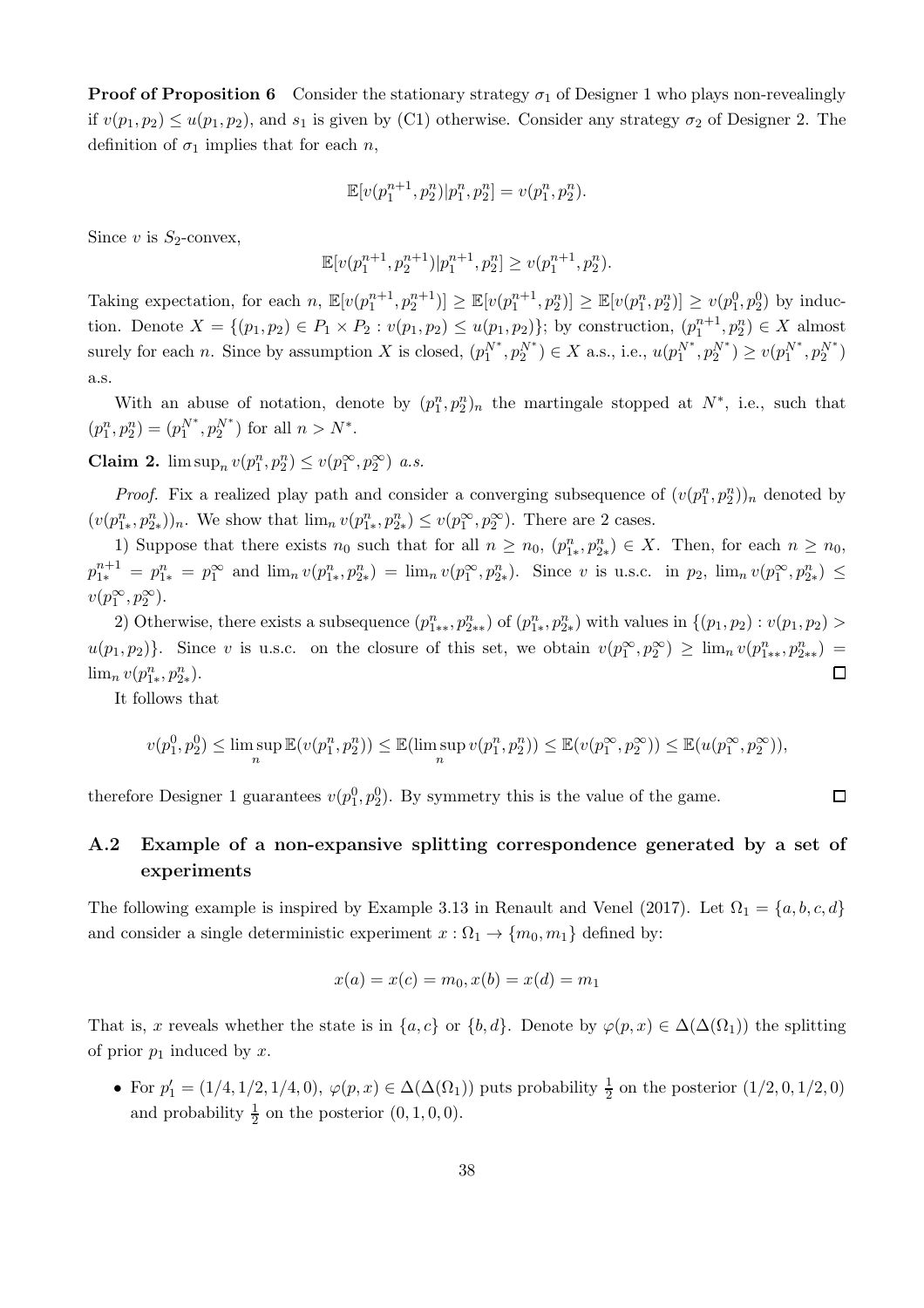• For  $p''_1 = (1/4, 1/2, 0, 1/4), \varphi(p'_1, x) \in \Delta(\Delta(\Omega_1))$  puts probability  $\frac{1}{4}$  on the posterior  $(1, 0, 0, 0)$  and probability  $\frac{3}{4}$  on the posterior  $(0, 2/3, 0, 1/3)$ .

Notice that  $||p'_1 - p''_1||_1 = 1/2$ . Consider now  $p_1^1 = (1, 0, 0, 0), p_1^2 = (0, 2/3, 0, 1/3), p_1^3 = (0, 1, 0, 0),$  $p_1^4 = (1/2, 0, 1/2, 0)$  and denote  $S_1 = \{p_1^1, p_1^2, p_1^3, p_1^4\}$ . Define a 1-Lipschitz function  $f : S_1 \to \mathbb{R}$  by such that  $f(p_1^1) = 2/3$ ,  $f(p_1^2) = 1$ ,  $f(p_1^3) = 1/3$  and  $f(p_1^4) = -1/3$ . The function f can be extended to a 1-Lipschitz function from  $\Delta(\Omega_1)$  to R by the formula:

$$
\forall q \in \Delta(\Omega_1), f(q) = \sup_{\hat{p}_1 \in S_1} (f(\hat{p}_1) - ||q - \hat{p}_1||_1).
$$

We have  $f(\varphi(p'_1)) = \frac{1}{2} 1/3 + \frac{1}{2}(-1/3) = 0$  and  $f(\varphi(p''_1)) = \frac{1}{4} 2/3 + \frac{3}{4}1 = 11/12$ , so

$$
|f(\varphi(p'_1)) - f(\varphi(p''_1))| = 11/12 > 1/2 = ||p'_1 - p''_1||_1.
$$

The non expansivity condition of Laraki and Renault (2020) requires that

$$
|f(\varphi(p'_1)) - f(\varphi(p''_1))| \le ||p'_1 - p''_1||_1, \forall f \text{ 1-Lipschitz}
$$

and is therefore not satisfied here.

# References

Brian C. Albrecht. Political persuasion. *mimeo*, 2017.

- Pak Hung Au and Keiichi Kawai. Competitive disclosure of correlated information. *Economic Theory*, pages 1–33, 2019.
- Pak Hung Au and Keiichi Kawai. Competitive information disclosure by multiple senders. *Games and Economic Behavior*, 119:56–78, 2020.
- Robert J. Aumann. Subjectivity and correlation in randomized strategies. *Journal of Mathematical Economics*, 1:67–96, 1974.
- Robert J. Aumann and Sergiu Hart. Bi-convexity and bi-martingales. *Israel Journal of Mathematics*, 54(2):159–180, 1986.
- Robert J. Aumann and Sergiu Hart. Long cheap talk. *Econometrica*, 71(6):1619–1660, 2003.
- Robert J. Aumann and Michael Maschler. Game theoretic aspects of gradual disarmament. Report of the U.S. Arms Control and Disarmament Agency, ST-80, Chapter V, pp. 1–55, 1966.
- Robert J. Aumann and Michael Maschler. Repeated games with incomplete information: A survey of recent results. Report of the U.S. Arms Control and Disarmament Agency, ST-116, Chapter III, pp. 287–403, 1967.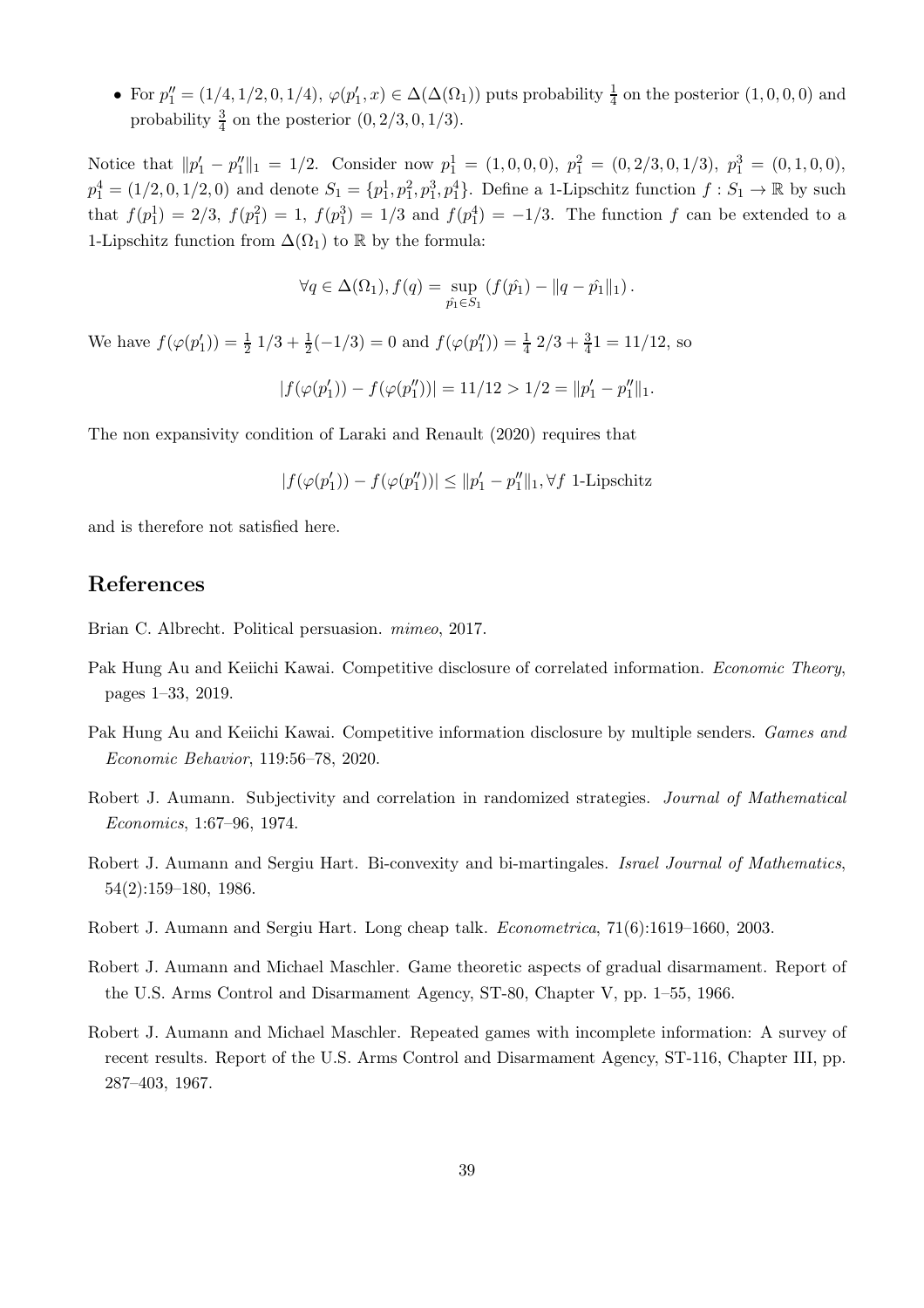- Robert J. Aumann, Michael Maschler, and Richard E. Stearns. *Repeated Games of Incomplete Information*. MIT Press, Cambridge, Massachusetts, 1995.
- Dirk Bergemann and Stephen Morris. Information design, bayesian persuasion, and bayes correlated equilibrium. *The American Economic Review*, 106(5):586–591, 2016a.
- Dirk Bergemann and Stephen Morris. Bayes correlated equilibrium and the comparison of information structures in games. *Theoretical Economics*, 11:487–522, 2016b.
- Dirk Bergemann and Stephen Morris. Information design: A unified perspective. *Journal of Economic Literature*, 57(1):44–95, 2019.
- Raphael Boleslavsky and Christopher Cotton. Grading standards and education quality. *American Economic Journal: Microeconomics*, 7(2):248–279, 2015.
- Raphael Boleslavsky and Christopher Cotton. Limited capacity in project selection: Competition through evidence production. *Economic Theory*, 65(2):385–421, 2018.
- Raphael Boleslavsky and Kyungmin Kim. Bayesian persuasion and moral hazard. *mimeo*, 2018.
- Raphael Boleslavsky, Christopher Cotton, and Haresh Gurnani. Demonstrations and price competition in new product release. *Management Science*, 63(6):2016–2026, 2016.
- Jesse Bull and Joel Watson. Hard evidence and mechanism design. *Games and Economic Behavior*, 58:75–93, 2007.
- Laura Doval and Jeffrey C. Ely. Sequential information design. *Econometrica*, 88(6):2575–2608, 2020.
- Ronald A Dye. Disclosure of nonproprietary information. *Journal of accounting research*, pages 123–145, 1985.
- Jeffrey C. Ely. Beeps. *American Economic Review*, 107(1):31–53, 2017.
- Françoise Forges. Note on nash equilibria in repeated games with incomplete information. *International Journal of Game Theory*, 13:179–187, 1984.
- Françoise Forges. An approach to communication equilibria. *Econometrica*, 54(6):1375–1385, 1986.
- Françoise Forges. Equilibria with communication in a job market example. *Quarterly Journal of Economics*, 105:375–398, 1990.
- Françoise Forges. Five legitimate definitions of correlated equilibrium in games with incomplete information. *Theory and Decision*, 35:277–310, 1993.
- Françoise Forges. Games with incomplete information: from repetition to cheap talk and persuasion. *Annals of Economics and Statistics*, (137):3–30, 2020.
- Françoise Forges and Frédéric Koessler. Communication equilibria with partially verifiable types. *Journal of Mathematical Economics*, 41(7):793–811, 2005.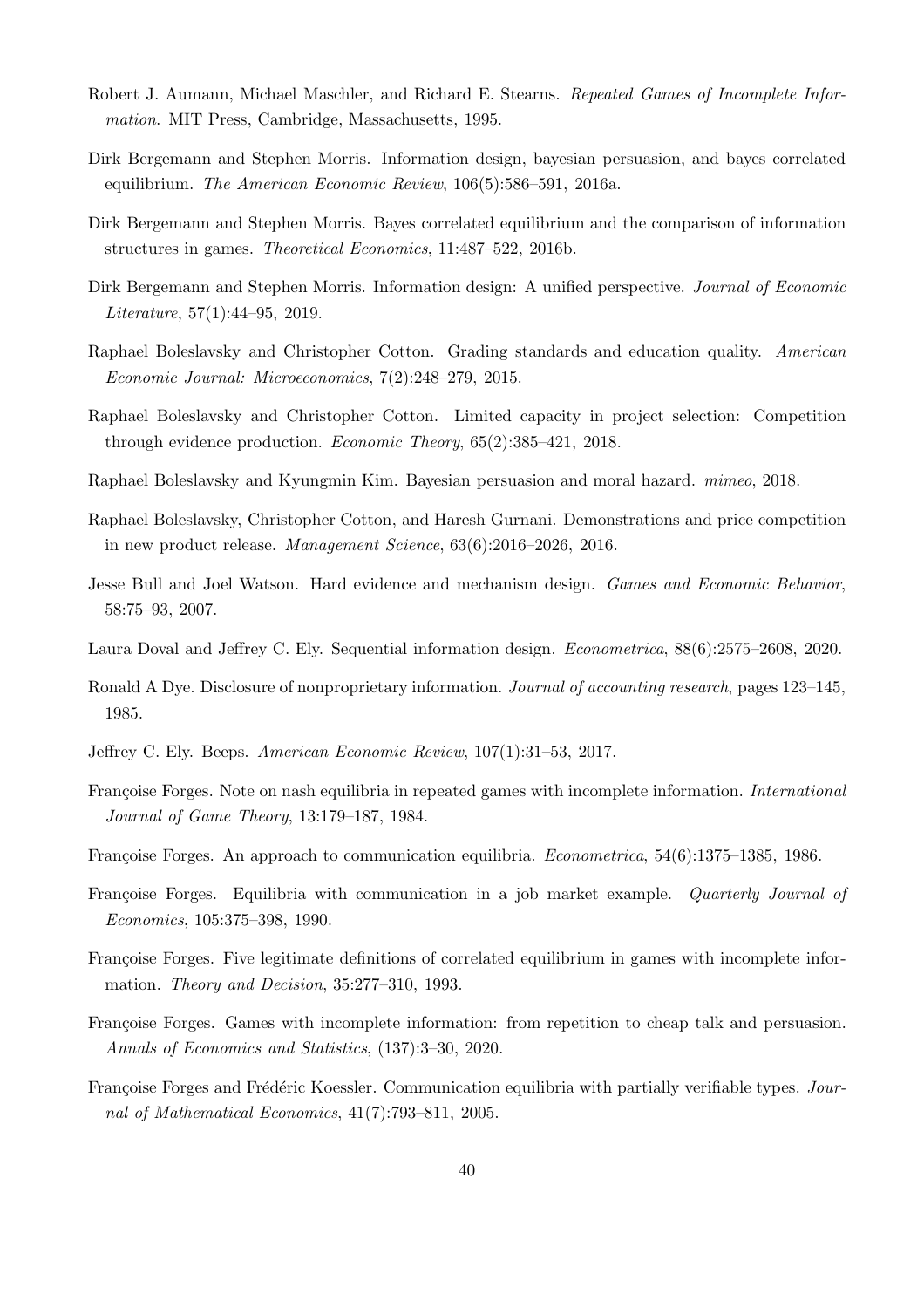- Matthew Gentzkow and Emir Kamenica. Competition in persuasion. *The Review of Economic Studies*, 84(1):300–322, 2017.
- Jerry R. Green and Jean-Jacques Laffont. Partially verifiable information and mechanism design. *Review of Economic Studies*, 53(3):447–456, 1986.
- Martin Heuer. Asymptotically optimal strategies in repeated games with incomplete information. *International Journal of Game Theory*, 20:377–392, 1992.
- Emir Kamenica. Bayesian persuasion and information design. *Annual Review of Economics*, 11, 2018.
- Emir Kamenica and Matthew Gentzkow. Bayesian Persuasion. *American Economic Review*, 101(6): 2590–2615, 2011.
- Fr´ed´eric Koessler, Marie Laclau, and Tristan Tomala. Interactive information design. *Mathematics of Operations Research*, forthcoming, 2020.
- Frédéric Koessler, Marie Laclau, Jérôme Renault, and Tristan Tomala. Splitting games over finite sets. *mimeo*, 2021.
- Rida Laraki. The splitting game and applications. *International Journal of Game Theory*, 30(3): 359–376, 2001a.
- Rida Laraki. Variational inequalities, system of functional equations and incomplete information repeated games. *SIAM Journal on Control and Optimization*, 40:516–524, 2001b.
- Rida Laraki and Jérôme Renault. Acyclic gambling games. *Mathematics of Operation Research*, 45(4): 1237–1257, 2020.
- Mael Le Treust and Tristan Tomala. Persuasion with limited communication capacity. *Journal of Economic Theory*, 184, 2019.
- Fei Li and Peter Norman. Sequential persuasion. *Theoretical Economics*, 16:639–675, 2021.
- Miltiadis Makris and Ludovic Renou. Information design in multi-stage games. *mimeo*, 2018.
- Laurent Mathevet, Jacopo Perego, and Ina Taneva. On information design in games. *Journal of Political Economy*, 128(4):1370–1404, 2020.
- Ludmila Matyskova and Alfonso Montes. Bayesian persuasion with costly information acquisition. *mimeo*, 2021.
- Jean-François Mertens and Shmuel Zamir. The value of two-person zero-sum repeated games with lack of information on both sides. *International Journal of Game Theory*, 1(1):39–64, 1971.
- Jean-François Mertens and Shmuel Zamir. A duality theorem on a pair of simultaneous functional equations. *Journal of Mathematical Analysis and Applications*, 60(2):550–558, 1977.